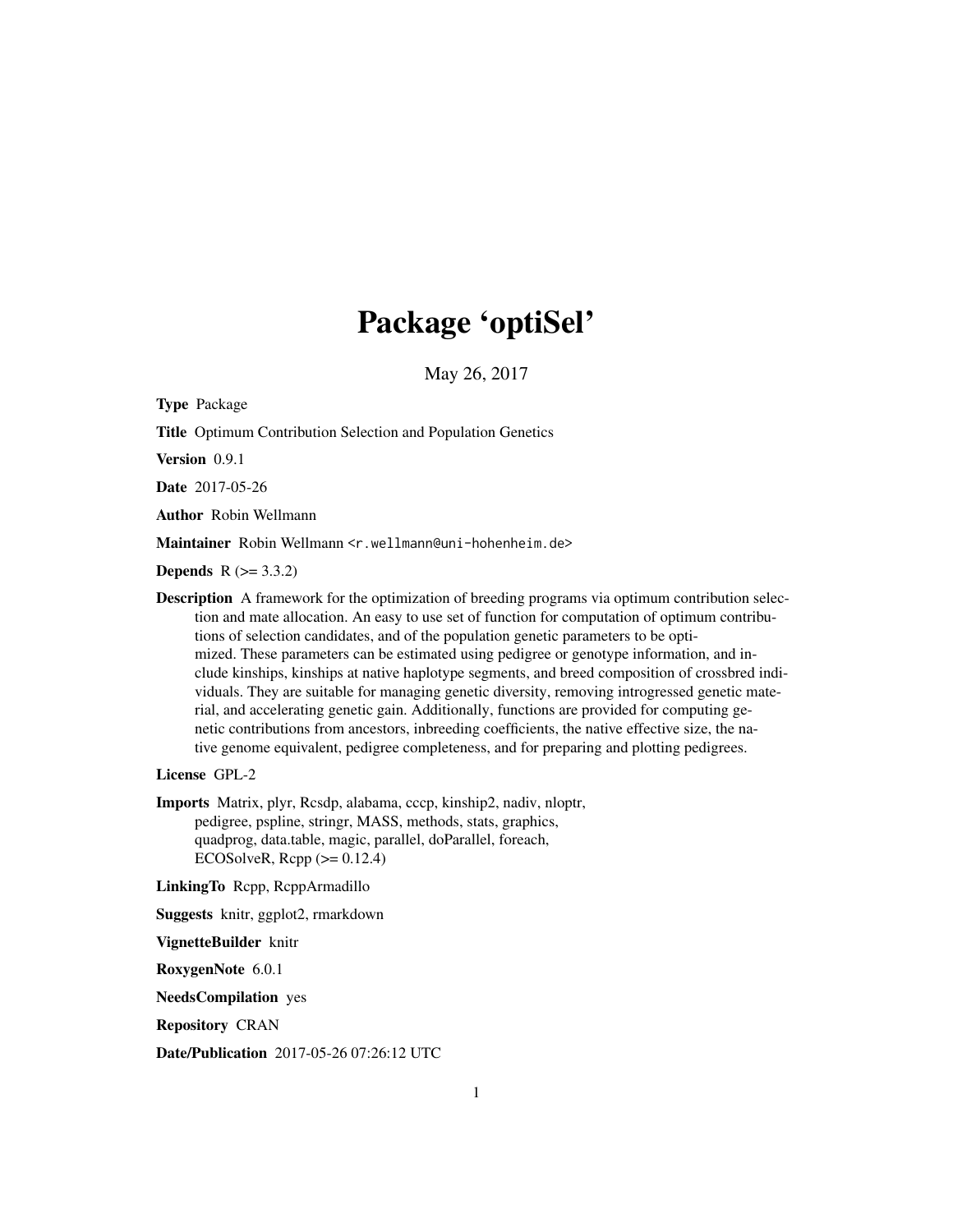# R topics documented:

|        | 3              |
|--------|----------------|
| Cattle | $\overline{7}$ |
|        | 8              |
|        | 8              |
|        | 9              |
|        | 10             |
|        | 12             |
|        | 12             |
|        | 13             |
|        | 14             |
|        | 17             |
|        | 18             |
|        | 18             |
|        | 19             |
|        | 20             |
|        | 21             |
|        | 22             |
|        | 22             |
|        | 24             |
|        | 25             |
|        | 27             |
|        | 32             |
|        | 37             |
|        | 38             |
|        | 39             |
|        | 41             |
|        | 42             |
|        | 42             |
|        | 43             |
|        | 44             |
|        |                |
|        | 45             |
|        | 46             |
|        | 47             |
|        | 49             |
|        | 50             |
| segIBD | 52             |
|        | 54             |
|        | 57             |
|        | 59             |
|        | 62             |
|        | 64             |
|        | 65             |
|        | 66             |
|        | 68             |
|        | 69             |
|        |                |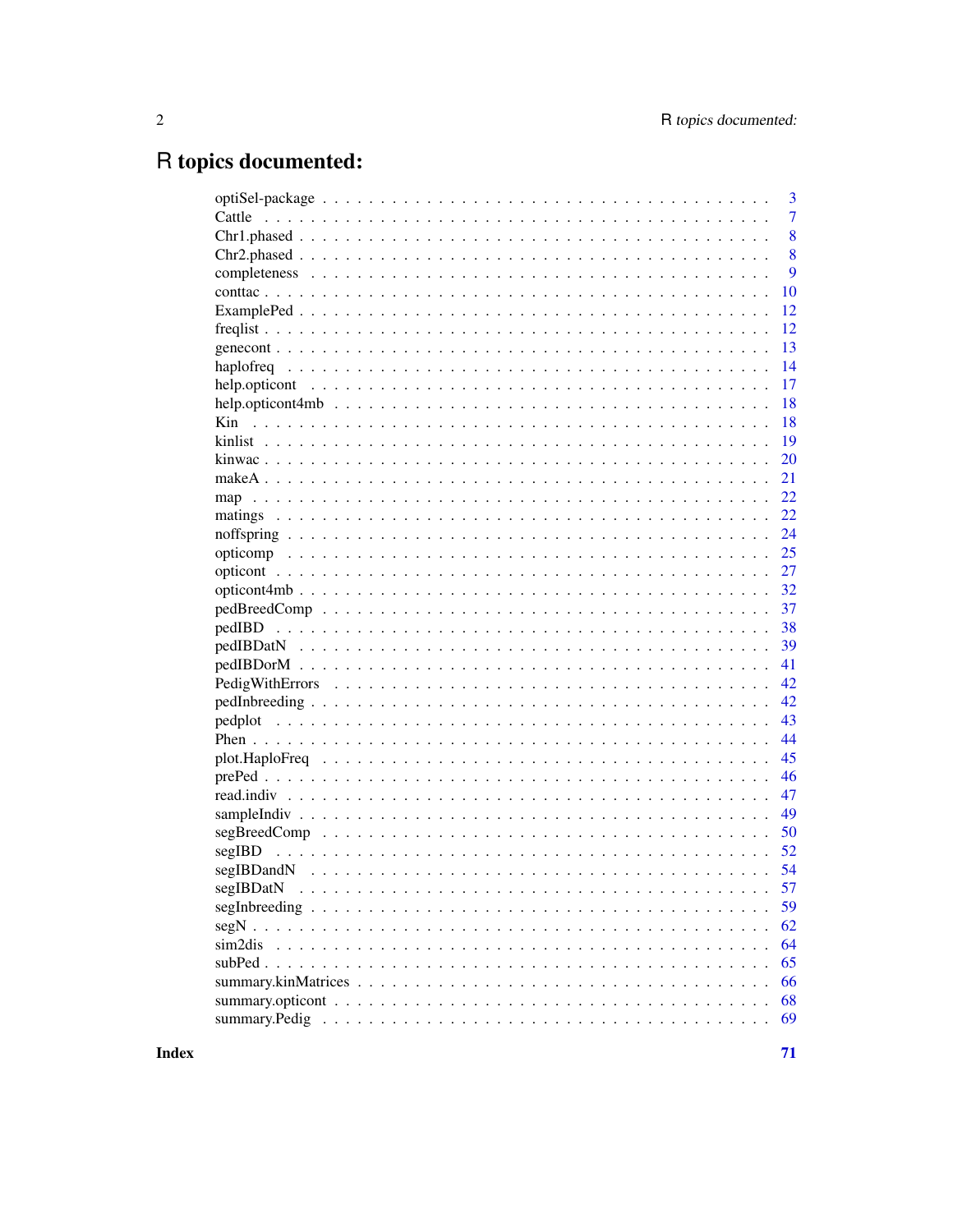<span id="page-2-0"></span>

#### Description

A framework for the optimization of breeding programs via optimum contribution selection and mate allocation. An easy to use set of function for computation of optimum contributions of selection candidates, and of the population genetic parameters to be optimized. These parameters can be estimated using pedigree or genotype information, and include kinships, kinships at native haplotype segments, and breed composition of crossbred individuals. They are suitable for managing genetic diversity, removing introgressed genetic material, and accelerating genetic gain. Additionally, functions are provided for computing genetic contributions from ancestors, inbreeding coefficients, the native effective size, the native genome equivalent, pedigree completeness, and for preparing and plotting pedigrees.

## Details

#### Optimum Contribution Selection

The following functions can be used to compute optimum contributions:

| opticont    | Calculates optimum genetic contributions of selection candidates to the next generation, |
|-------------|------------------------------------------------------------------------------------------|
| opticont4mb | Calculates optimum genetic contributions of selection candidates to the next generation  |
|             | using multi-breed genotype data,                                                         |
| opticomp    | Calculates breed composition of a multi-breed population with maximum diversity,         |

Function [noffspring](#page-23-1) can then be used to compute the optimum numbers of offspring of selection candidates from their optimum contributions, and function [matings](#page-21-1) can be used for mate allocation. The available constraint settings and objective functions for a particular data set can be determined with the following help functions:

[help.opticont](#page-16-1) Displays available objective functions and constraints for function [opticont,](#page-26-1) [help.opticont4mb](#page-17-1) Displays available objective functions and constraints for function [opticont4mb.](#page-31-1)

For checking the results use

[summary.opticont](#page-67-1) Calculates genetic parameters of the offspring population, and checks for validity of optimum genetic contributions.

#### Kinships

For pairs of individuals the following kinships can be computed:

[pedIBD](#page-37-1) Calculates pedigree based probability of alleles to be IBD ("pedigree based kinship""),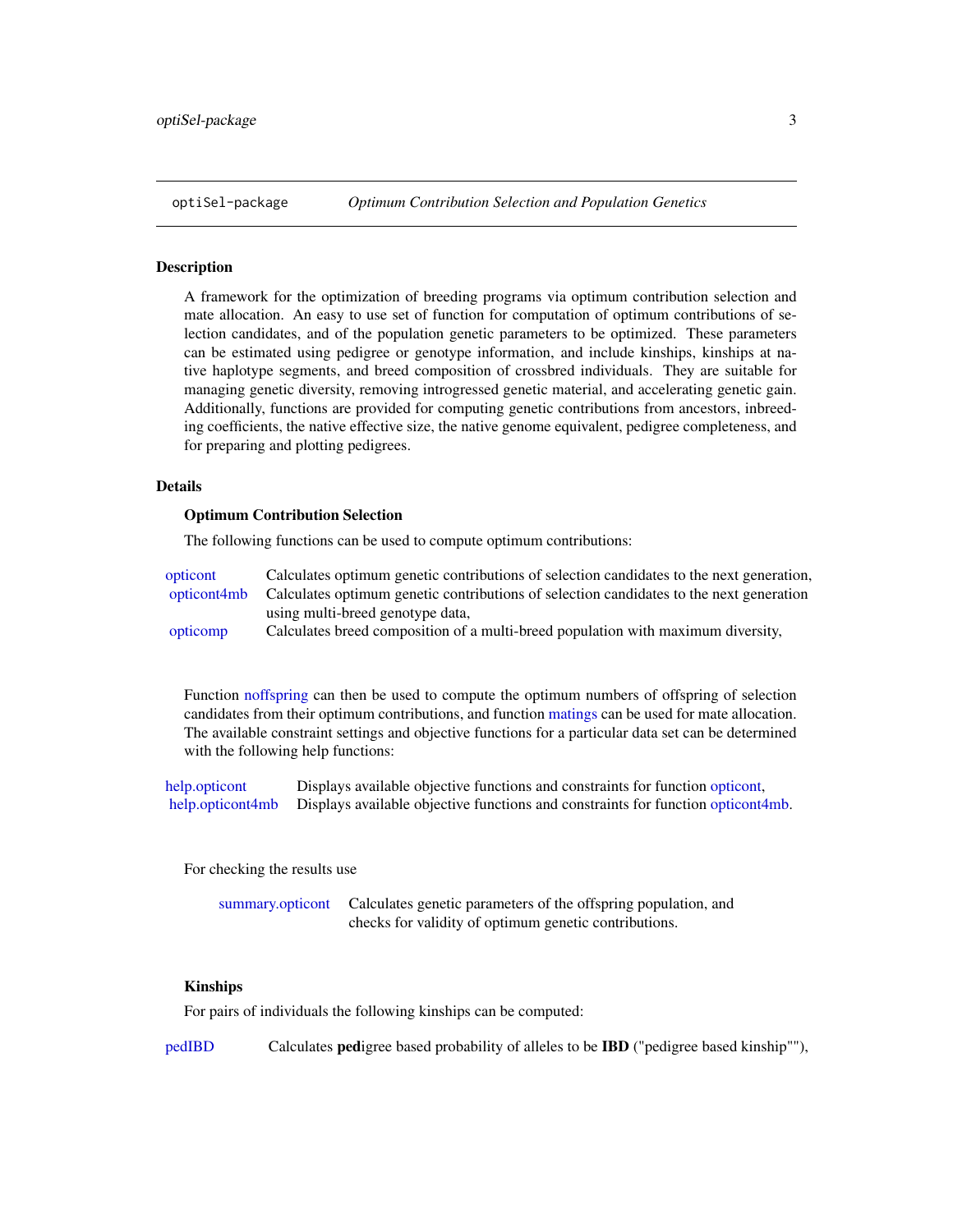<span id="page-3-0"></span>

| segIBD     | Calculates segment based probability of alleles to be <b>IBD</b> ("segment based kinship").       |
|------------|---------------------------------------------------------------------------------------------------|
| pedIBDatN  | Calculates pedigree based probability of alleles to be <b>IBD</b> at segments with Native origin, |
| segIBDatN  | Calculates segment based probability of alleles to be <b>IBD</b> at segments with Native origin,  |
| pedIBDorM  | Calculates <b>pedigree</b> based probability of alleles to be <b>IBD</b> or Migrant alleles,      |
| segIBDandN | Calculates segment based probability of alleles to be <b>IBD</b> and have Native origin,          |
| segN       | Calculates segment based probability of alleles to have Native origin,                            |
| makeA      | Calculates the pedigree-based additive relationship matrix.                                       |

Results from these functions can be combined with function [kinlist](#page-18-1) into a single R object, which can then be used as an argument to function [opticont](#page-26-1) or [opticont4mb.](#page-31-1) Function [sim2dis](#page-63-1) can be used to convert a similarity matrix (e.g. a kinship matrix) into a dissimilarity matrix which is suitable for multidimensional scaling.

## Breed Composition

The breed composition of crossbred individuals can be accessed with

- [pedBreedComp](#page-36-1) Calculates pedigree based the Breed Composition, which is the genetic contribution of each individual from other breeds and from native founders. The native contribution is the proportion of the genome not originating from other breeds. [segBreedComp](#page-49-1) Calculates segment based the Breed Composition. The native contribution is the
	- proportion of the genome belonging to segments that have low frequency in other breeds.

The native contributions obtained by the above functions can be contrained or maximized with functions [opticont](#page-26-1) or [opticont4mb](#page-31-1) to remove introgressed genetic material, or alternatively, they can be considered a quantitative trait and included in a selection index.

## Haplotype frequencies

Frequencies of haplotype segments in particular breeds can be computed and plotted with

| haplofreq      | Calculates the maximum frequency each segment has in a set of reference breeds,  |
|----------------|----------------------------------------------------------------------------------|
|                | and the name of the breed in which the segment has maximum frequency.            |
|                | Identification of native segments.                                               |
| freqlist       | Combines results obtained with function hapoofreq for different reference breeds |
|                | into a single R object which is suitable for plotting.                           |
| plot.HaploFreq | Plots frequencies of haplotype segments in particular reference breeds.          |

## Inbreeding Coefficients and Genetic Contributions

The inbreeding coefficients and genetic contributions from ancestors can be computed with:

|          | pedInbreeding Calculates pedigree based Inbreeding.                                    |
|----------|----------------------------------------------------------------------------------------|
|          | segInbreeding Calculates segment based Inbreeding, i.e. inbreeding based on            |
|          | runs of homozygosity (ROH).                                                            |
| genecont | Calculates <b>genetic contributions</b> each individual has from all it's ancestors in |
|          | the pedigree.                                                                          |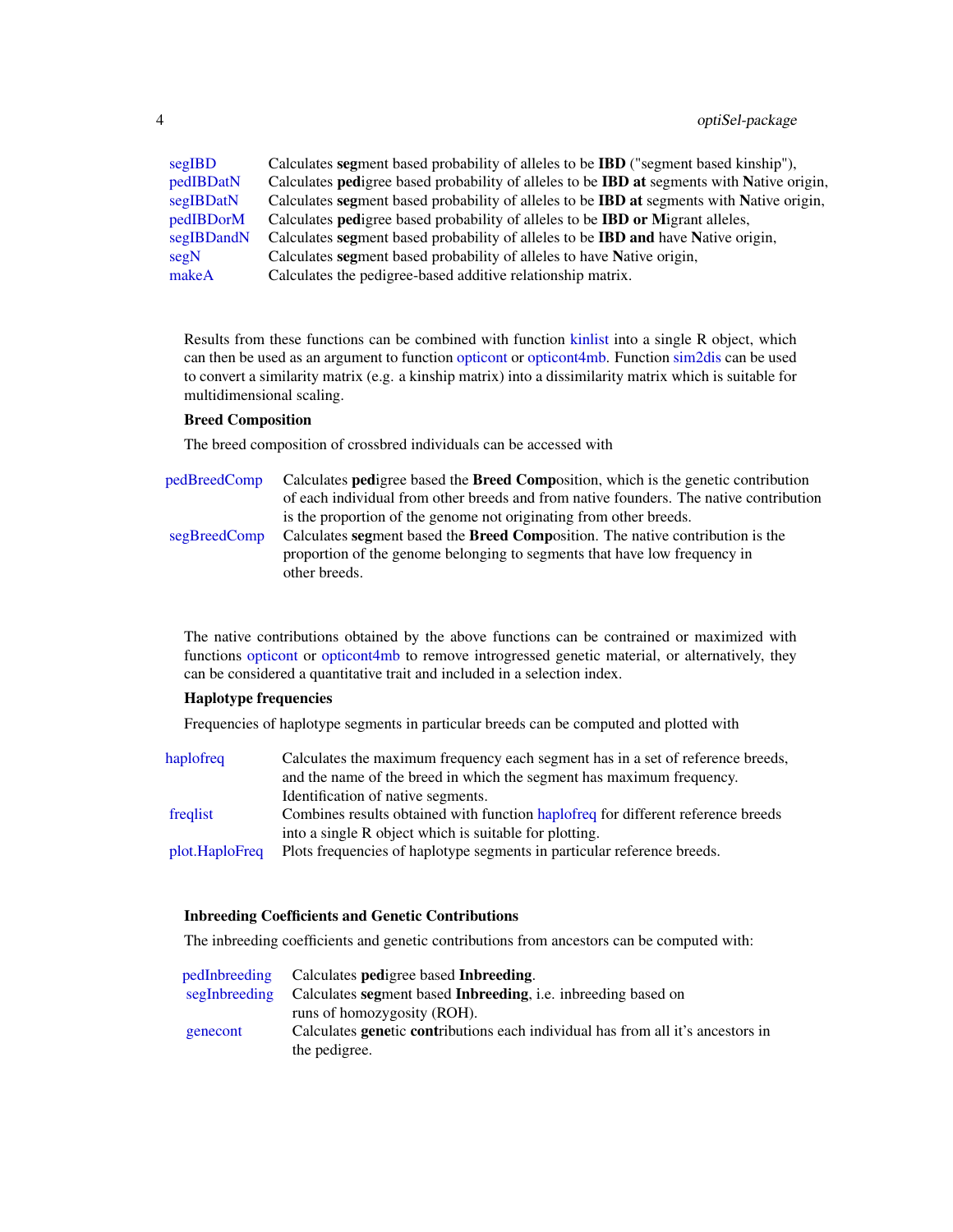#### <span id="page-4-0"></span>Preparing and plotting pedigree data

There are some functions for preparing and plotting pedigree data

| prePed        | <b>prepares a Pedigree by sorting, adding founders and pruning the pedigree,</b> |
|---------------|----------------------------------------------------------------------------------|
| completeness  | Calculates pedigree <b>completeness</b> in all ancestral generations,            |
| summary.Pedig | Calculates number of equivalent complete generations, number of fully            |
|               | traced generations, number of maximum generations traced, index of               |
|               | pedigree completeness, inbreeding coefficients,                                  |
| subPed        | Creates a <b>subset</b> of a large <b>Pedigree</b> ,                             |
| pedplot       | Plots a pedigree,                                                                |
| sampleIndiv   | Sampling Individuals from a pedigree.                                            |

#### Population Parameters

Finally, there are some functions for estimating population parameters:

| Calculates genetic <b>contributions</b> of breeds to age cohorts,              |
|--------------------------------------------------------------------------------|
| Calculates for every individual it's mean kinship with the age cohort to which |
| it belongs,                                                                    |
| Calculates for every age cohort several genetic parameters. These may          |
| include average kinships, genetic diversities, gene diversity at native loci,  |
| the native effective size, and the native genome equivalent.                   |
|                                                                                |

## Genotype File Format

All functions reading phased genotype data assume that the files are in the following format:

Each file has a header and no row names. Cells are separated by blank spaces. The number of rows is equal to the number of markers from the respective chromosome and the markers are in the same order as in the map. There can be some extra columns on the left hand side containing no genotype data. The remaining columns contain genotypes of individuals written as two alleles separated by a character, e.g. A/B, 0/1, A|B, A B, or 0 1. The same two symbols must be used for all markers. Column names are the IDs of the individuals. If the blank space is used as separator then the ID of each individual should be repeated in the header to get a regular delimited file. The columns to be skipped and the individual IDs must have no white spaces.

Use function [read.indiv](#page-46-1) to extract the IDs of the individuals from a genotype file.

#### Author(s)

Robin Wellmann

Maintainer: Robin Wellmann <r.wellmann@uni-hohenheim.de>

#### References

de Cara MAR, Villanueva B, Toro MA, Fernandez J (2013). Using genomic tools to maintain diversity and fitness in conservation programmes. Molecular Ecology. 22: 6091-6099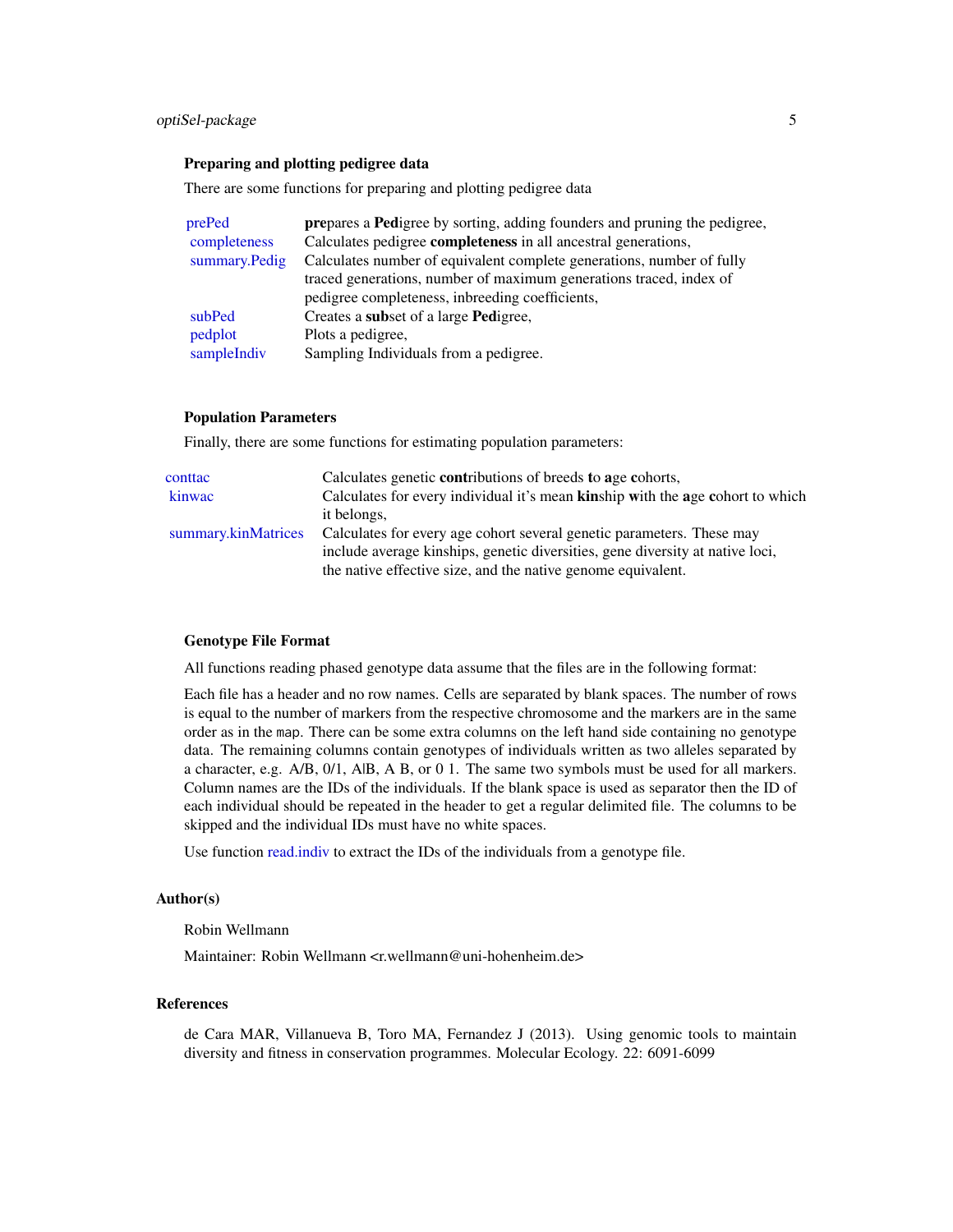Wellmann, R., and Pfeiffer, I. (2009). Pedigree analysis for conservation of genetic diversity and purging. Genet. Res. 91: 209-219

Wellmann, R., and Bennewitz, J. (2011). Identification and characterization of hierarchical structures in dog breeding schemes, a novel method applied to the Norfolk Terrier. Journal of Animal Science. 89: 3846-3858

Wellmann, R., Hartwig, S., Bennewitz, J. (2012). Optimum contribution selection for conserved populations with historic migration; with application to rare cattle breeds. Genetics Selection Evolution. 44: 34

Wellmann, R., Bennewitz, J., Meuwissen, T.H.E. (2014) A unified approach to characterize and conserve adaptive and neutral genetic diversity in subdivided populations. Genet Res (Camb). 69: e16

#### Examples

```
#See ?opticont for optimum contribution selection
#See ?opticont4mb for multi-breed optimum contribution selection
#These examples demonstrate computation of some population genetic parameters.
```

```
data(ExamplePed)
Pedig <- prePed(ExamplePed, thisBreed="Hinterwaelder", lastNative=1970)
head(Pedig)
```

```
############################################
# Evaluation of #
# - kinships #
# - genetic diversities #
# - native effective size #
# - native genome equivalent #
############################################
```
Kinships <- kinlist(pedIBD=pedIBD(Pedig), pedIBDatN=pedIBDatN(Pedig, thisBreed="Hinterwaelder")) Param <- summary(Kinships, Pedig, tlim=c(1970,2005), histNe=150, base=1800, df=4)

```
plot(Param$cohort, Param$Ne, type="l", ylim=c(0,150),
     main="Native Effective Size", ylab="Ne", xlab="")
matplot(Param$cohort, Param[,c("pedIBD", "pedIBDatN")],
        type="l",ylim=c(0,1),main="Kinships", xlab="Year", ylab="mean Kinship")
abline(0,0)
legend("topleft", legend = c("pedIBD", "pedIBDatN"), lty=1:2, col=1:2, cex=0.6)
info <- paste("Base Year =", attributes(Param)$base, " historic Ne =", attributes(Param)$histNe)
plot(Param$cohort, Param$condGD, type="l", ylim=c(0,1),
     main="Diversity at native alleles", ylab="condGD", xlab="")
mtext(info, cex=0.7)
plot(Param$cohort,Param$NGE,type="l",main="Native Genome Equivalents",
    ylab="NGE",xlab="",ylim=c(0,7))
```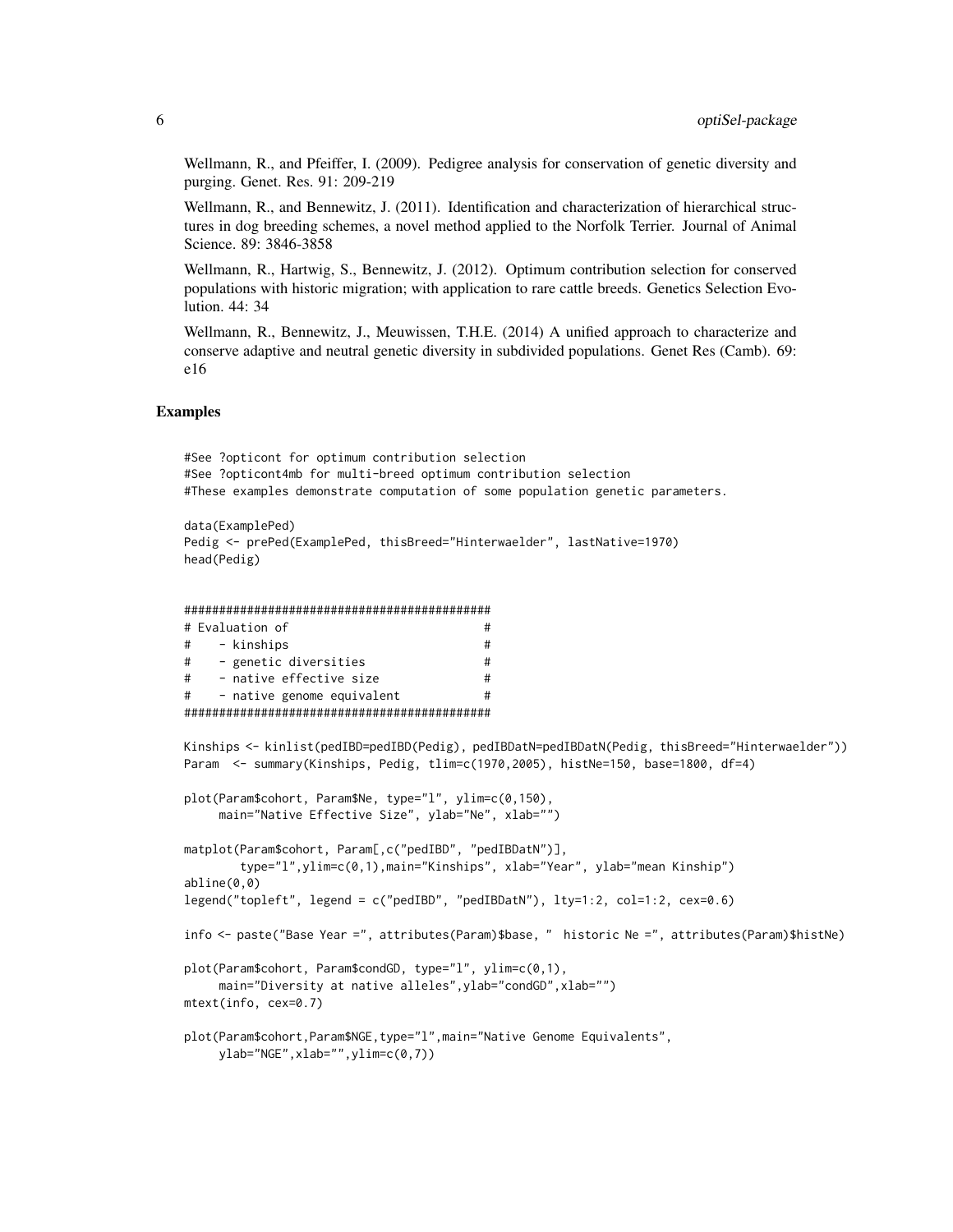#### <span id="page-6-0"></span>Cattle 7 and 7 and 7 and 7 and 7 and 7 and 7 and 7 and 7 and 7 and 7 and 7 and 7 and 7 and 7 and 7 and 7 and 7

```
mtext(info, cex=0.7)
############################################
# Genetic contributions from other breeds #
############################################
cont <- pedBreedComp(Pedig, thisBreed='Hinterwaelder')
contByYear <- conttac(cont, Pedig$Born, use=Pedig$Breed=="Hinterwaelder", mincont=0.04, long=FALSE)
round(contByYear,2)
barplot(contByYear, ylim=c(0,1), col=1:10, ylab="genetic contribution",
        legend=TRUE, args.legend=list(x="topleft",cex=0.6))
######################################################
# Frequencies of haplotype segments in other breeds #
######################################################
data(map)
data(Cattle)
dir <- system.file("extdata", package="optiSel")
files <- file.path(dir, paste("Chr", 1:2, ".phased", sep=""))
Freq <- freqlist(
 haplofreq(files, Cattle, map, thisBreed="Angler", refBreeds="Rotbunt", minSNP=20),
 haplofreq(files, Cattle, map, thisBreed="Angler", refBreeds="Holstein", minSNP=20),
 haplofreq(files, Cattle, map, thisBreed="Angler", refBreeds="Fleckvieh", minSNP=20)
 )
plot(Freq, ID=1, hap=2, refBreed="Rotbunt")
```
<span id="page-6-1"></span>Cattle *Phenotypes of Genotyped Cattle*

#### Description

Phenotypes of cattle whose genotypes are included in files [Chr1.phased,](#page-7-1) and [Chr2.phased.](#page-7-2)

#### Usage

```
data(Cattle)
```
## Format

Data frame containing information on genotyped cattle. The columns contain the ID of the individual (Indiv), the year of birth (Born), the breed name (Breed), a simulated breeding value (BV), a simulated sex (Sex), and the herd (herd).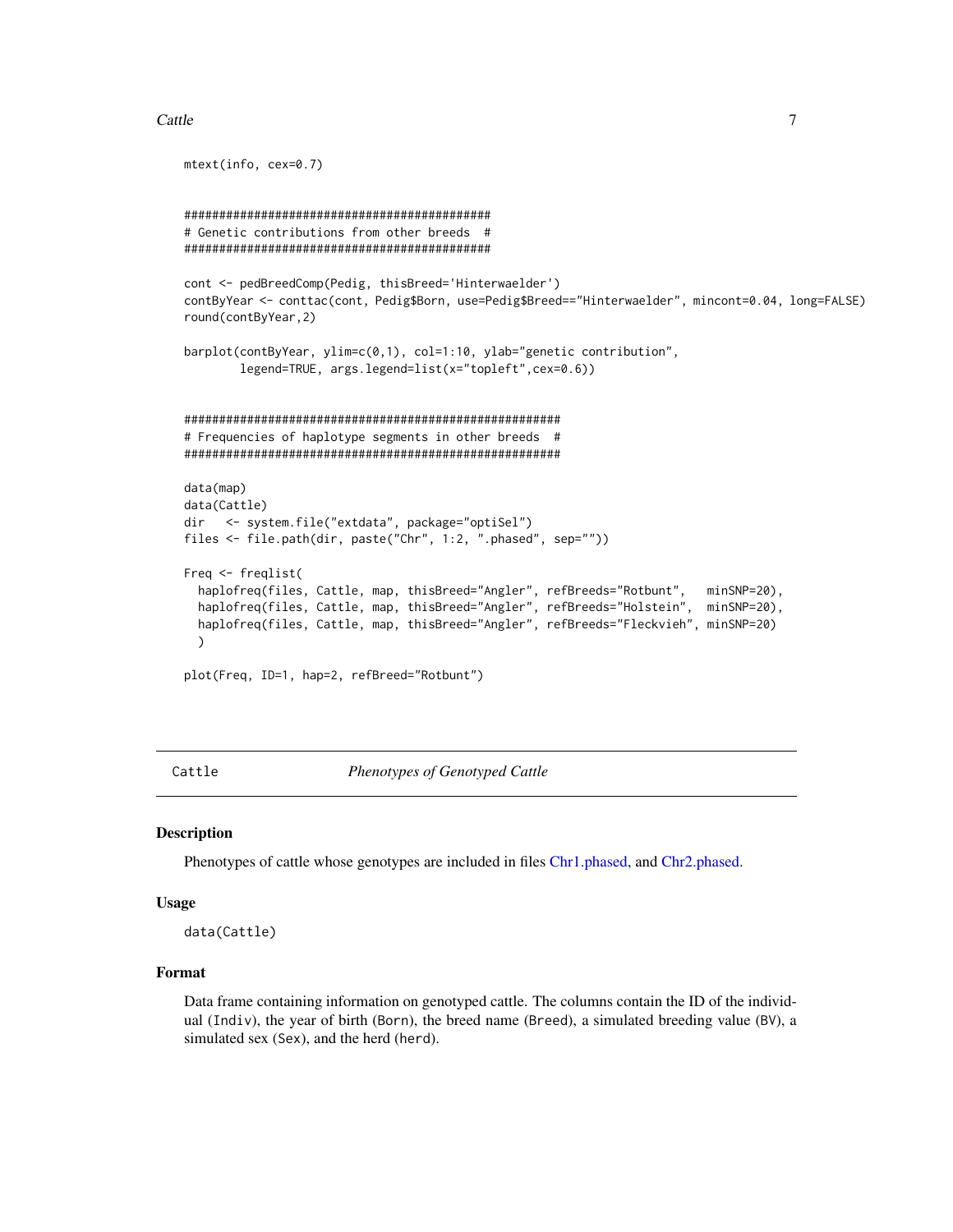#### Description

Phased genotypes of cattle from chromosome 1 (only the first part of the chromosome). Further information on these animals is included in data frame [Cattle.](#page-6-1)

#### Format

All functions reading phased genotype data assume that the files are in the following format:

Each file has a header and no row names. Cells are separated by blank spaces. The number of rows is equal to the number of markers from the respective chromosome and the markers are in the same order as in the map. There can be some extra columns on the left hand side containing no genotype data. The remaining columns contain genotypes of individuals written as two alleles separated by a character, e.g. A/B, 0/1, A|B, A B, or 0 1. The same two symbols must be used for all markers. Column names are the IDs of the individuals. If the blank space is used as separator then the ID of each individual should be repeated in the header to get a regular delimited file. The columns to be skipped and the individual IDs must have no white spaces.

Use function [read.indiv](#page-46-1) to extract the IDs of the individuals from a genotype file.

#### Examples

```
GTfile <- system.file("extdata/Chr1.phased", package="optiSel")
file.show(GTfile)
GT <- read.table(GTfile, header=TRUE, skip=2, check.names=FALSE)
GT[1:10,1:5]
```
<span id="page-7-2"></span>Chr2.phased *Phased Cattle Genotypes from Chromosome 2*

#### Description

Phased genotypes from Chromosome 2 (only the first part of the chromosome). Further information on these animals is included in data frame [Cattle.](#page-6-1)

#### Format

All functions reading phased genotype data assume that the files are in the following format:

Each file has a header and no row names. Cells are separated by blank spaces. The number of rows is equal to the number of markers from the respective chromosome and the markers are in the same order as in the map. There can be some extra columns on the left hand side containing no genotype data. The remaining columns contain genotypes of individuals written as two alleles separated by a character, e.g. A/B, 0/1, A|B, A B, or 0 1. The same two symbols must be used for all markers. Column names are the IDs of the individuals. If the blank space is used as separator then the ID of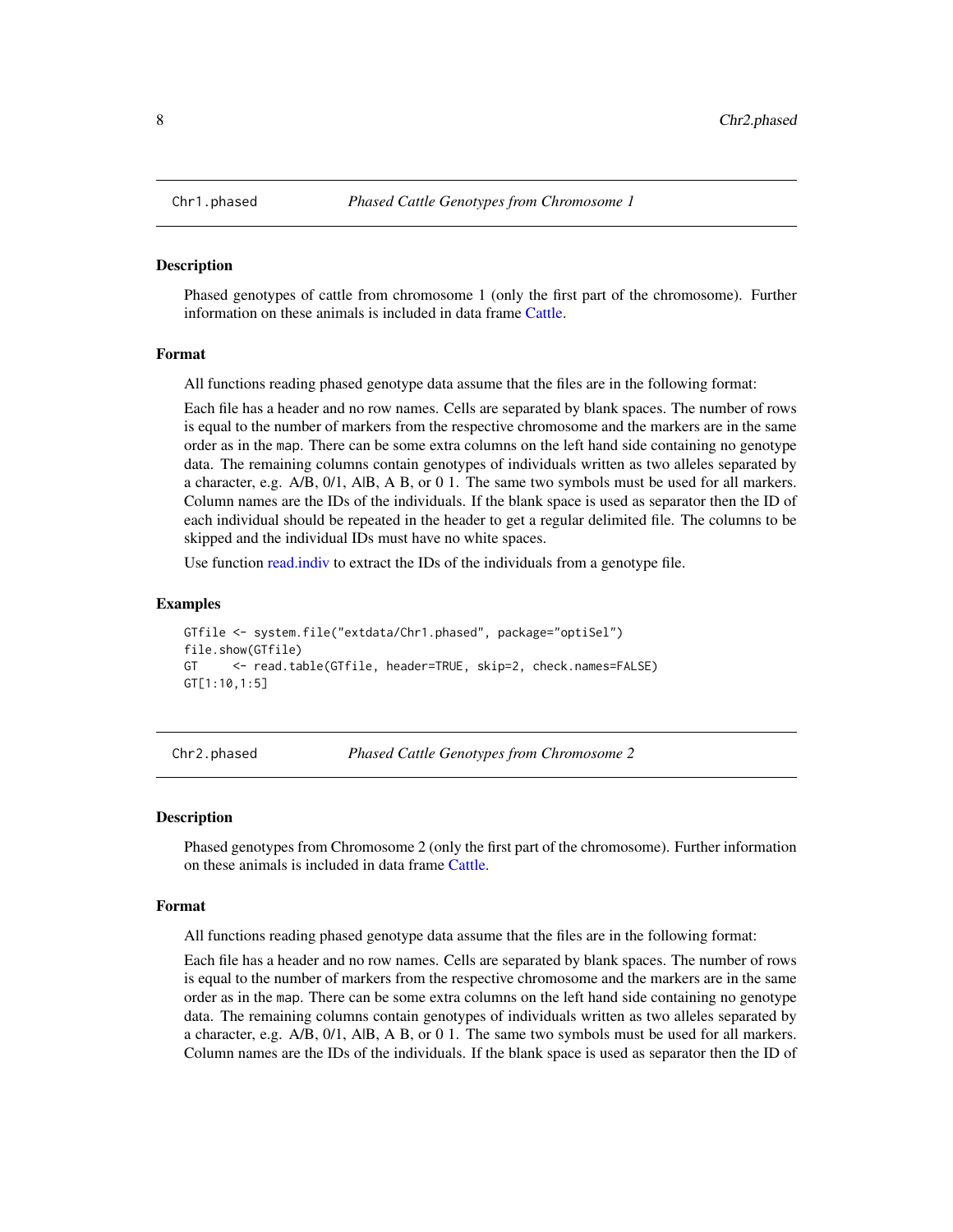## <span id="page-8-0"></span>completeness 9

each individual should be repeated in the header to get a regular delimited file. The columns to be skipped and the individual IDs must have no white spaces.

Use function [read.indiv](#page-46-1) to extract the IDs of the individuals from a genotype file.

## Examples

```
GTfile <- system.file("extdata/Chr2.phased", package="optiSel")
file.show(GTfile)
GT <- read.table(GTfile, header=TRUE, skip=2, check.names=FALSE)
GT[1:10,1:5]
```
<span id="page-8-1"></span>completeness *Calculates Pedigree Completeness*

## Description

Calculates completeness of the pedigree for individuals and for groups of individuals in each ancestral generation.

## Usage

completeness(Pedig, keep=NULL, maxd=50, by="Indiv")

## Arguments

| Pedig | Data frame containing the pedigree, where the first columns are Indiv (Individ-<br>ual ID), Sire, and Dam. More columns can be passed in the Pedig argument, in            |
|-------|----------------------------------------------------------------------------------------------------------------------------------------------------------------------------|
|       | particular a column for grouping with the name defined by argument by.                                                                                                     |
| keep  | Vector with IDs of the individuals for which the completeness will be calculated,<br>or a logical vector indicating the individuals. By default, all individuals are used. |
| maxd  | Number of generations for which completeness should be calculated.                                                                                                         |
| by    | Name of a column in data frame Pedig. The completeness will be computed<br>separately for each group defined by the column.                                                |

## Details

The function computes the completeness of the pedigree for the specified individuals and for groups of individuals. It is the proportion of known ancestors in each generation. Generation 0 corresponds to the individual itself, so the completeness is always 1 in generation 0.

## Value

Data frame with the following columns

Indiv (or 'by')

Level of the grouping factor, Generation Generation number,

Completeness Completeness of the pedigree.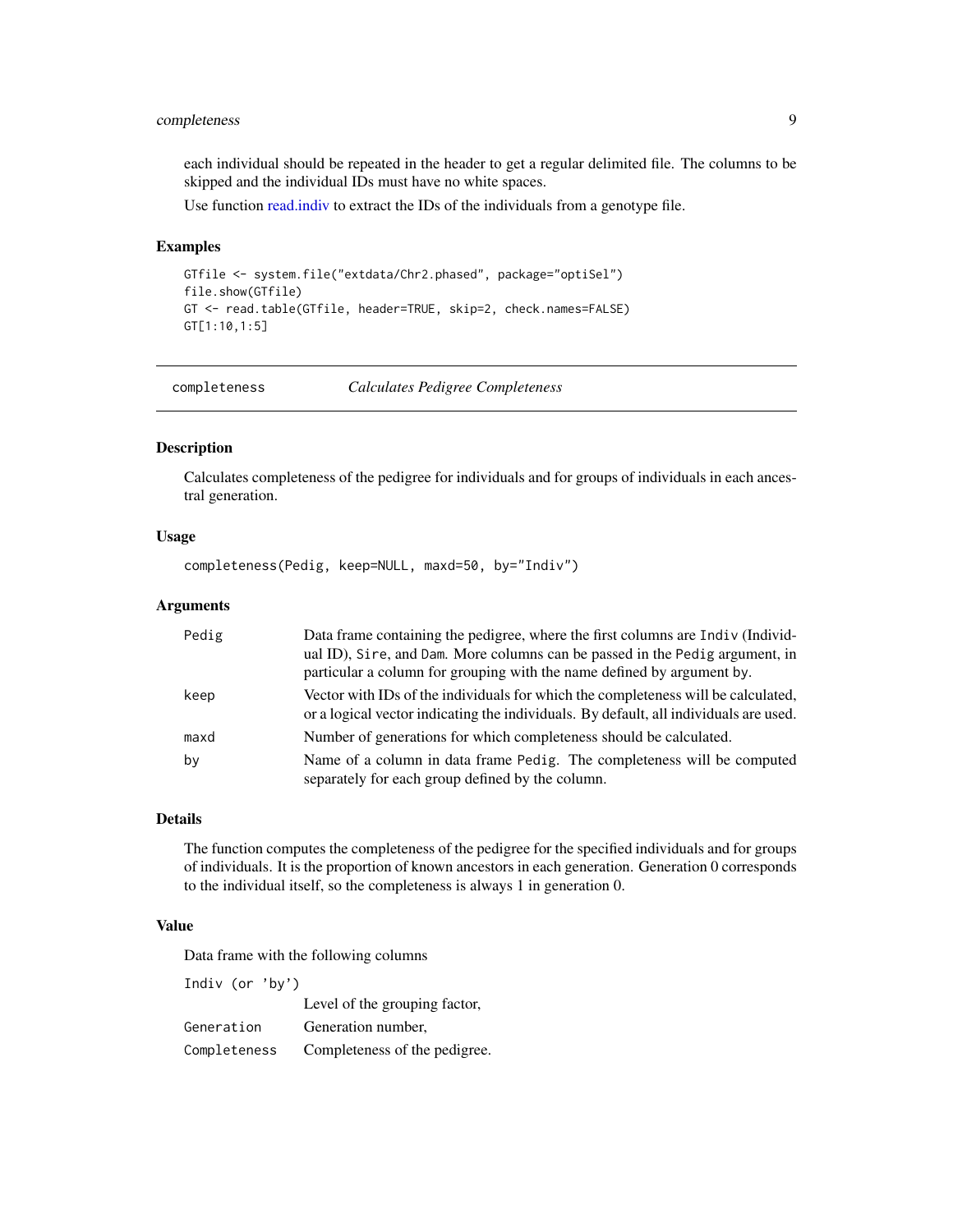#### <span id="page-9-0"></span>Author(s)

Robin Wellmann

#### References

Cazes P, Cazes MH. (1996) Comment mesurer la profondeur genealogique d'une ascendance? Population (French Ed) 51:117-140.

#### See Also

Another function for characterizing pedigree completeness is [summary.Pedig](#page-68-1).

#### Examples

```
#Computes the pedigree completeness of Hinterwald cattle
#born between 2006 and 2007 in each ancestral generation.
data(PedigWithErrors)
Pedig <- prePed(PedigWithErrors)
compl <- completeness(Pedig, keep=Pedig$Born %in% (2006:2007), maxd=50, by="Indiv")
head(compl)
#Summary statistics can be computed directly from the pedigree:
Summary <- summary(Pedig, keep=Pedig$Born %in% (2006:2007))
head(Summary)
hist(Summary$PCI, xlim=c(0,1), main="Pedigree Completeness")
hist(Summary$Inbreeding, xlim=c(0,1), main="Inbreeding")
hist(Summary$equiGen, xlim=c(0,20), main="Number of Equivalent Complete Generations")
hist(Summary$fullGen, xlim=c(0,20), main="Number of Fully Traced Generations")
hist(Summary$maxGen, xlim=c(0,20), main="Number of Maximum Generations Traced")
compl <- completeness(Pedig, keep=Pedig$Born %in% (2006:2007), maxd=50, by="Sex")
head(compl)
## Not run:
library("ggplot2")
ggplot(compl, aes(Generation, Completeness, col=Sex))+geom_line()
## End(Not run)
```
<span id="page-9-1"></span>conttac *Calculates Contributions To Age Cohorts*

#### Description

Calculates genetic contributions of other breeds to age cohorts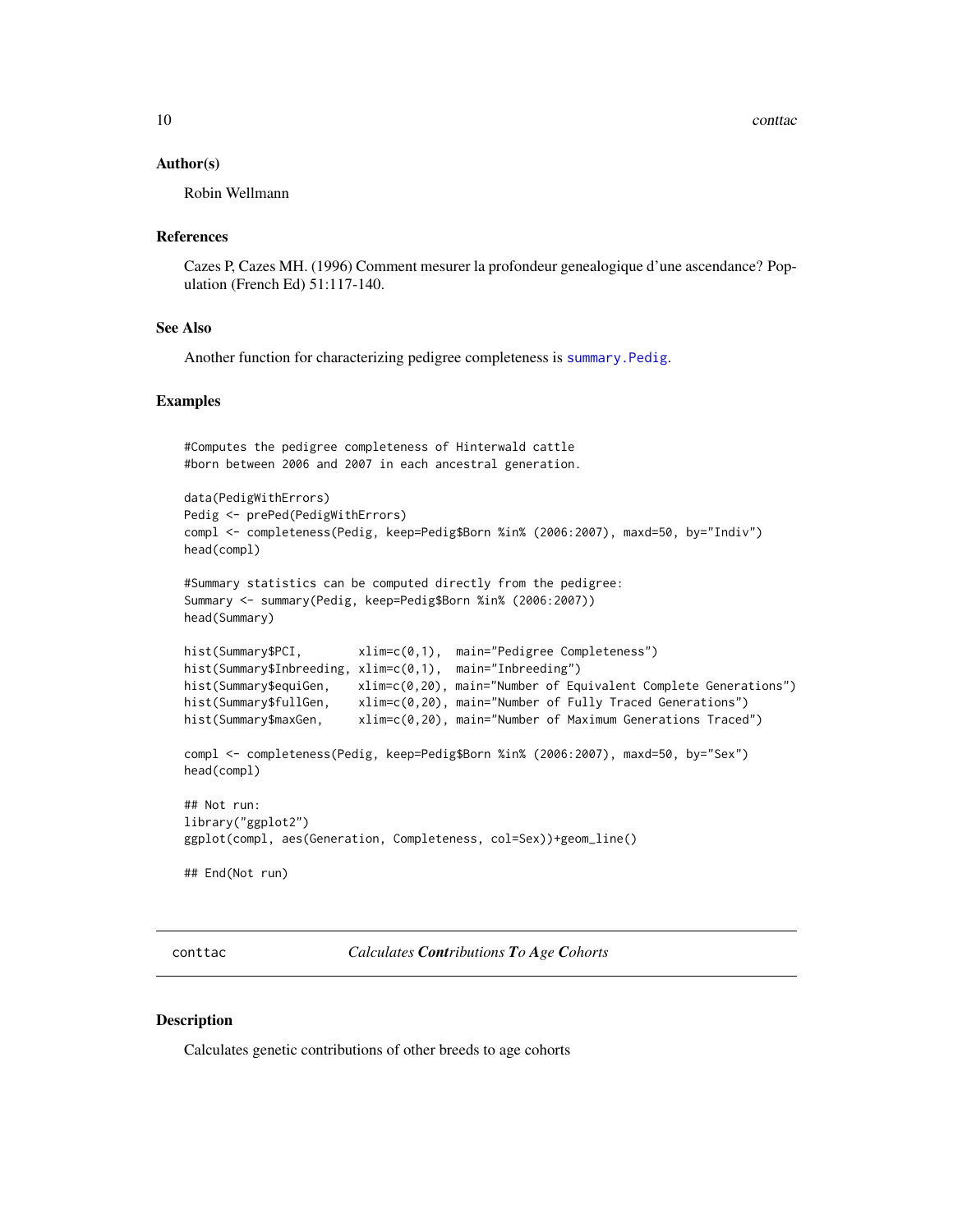#### <span id="page-10-0"></span>conttactive the contraction of the contraction of the contraction of the contraction of the contraction of the contraction of the contraction of the contraction of the contraction of the contraction of the contraction of t

## Usage

conttac(cont, cohort, use=rep(TRUE,length(cohort)), mincont=0.05, long=TRUE)

#### Arguments

| cont    | Data frame containing the genetic contributions of several ancestors or breeds<br>to all individuals. This is typically the output of function pedBreedComp.          |
|---------|-----------------------------------------------------------------------------------------------------------------------------------------------------------------------|
| cohort  | Numeric vector indicating for every individual the age cohort to which it belongs<br>(typically year of birth).                                                       |
| use     | Logical vector indicating for every individual whether it should be included in<br>an age cohort (typically TRUE for individuals belonging to the breed of interest). |
| mincont | Contributions of breeeds with average contribution smaller than mincont will<br>be summarized in one row                                                              |
| long    | Should the resutling data frame be melted for easy plotting?                                                                                                          |

## Details

The genetic contributions from other breeds to all age cohorts are computed. The genetic contribution from a breed is the fraction of genes in the gene pool originating from the respective breed.

## Value

Data frame containing the genetic contribution from every breed to every age cohort.

## Author(s)

Robin Wellmann

```
data(ExamplePed)
Pedig <- prePed(ExamplePed, thisBreed="Hinterwaelder", lastNative=1970)
cont <- pedBreedComp(Pedig, thisBreed="Hinterwaelder")
contByYear <- conttac(cont, Pedig$Born, use=Pedig$Breed=="Hinterwaelder", mincont=0.04, long=FALSE)
round(contByYear,2)
```

```
barplot(contByYear, ylim=c(0,1), col=1:10, ylab="genetic contribution",
       legend=TRUE, args.legend=list(x="bottomleft",cex=0.5))
```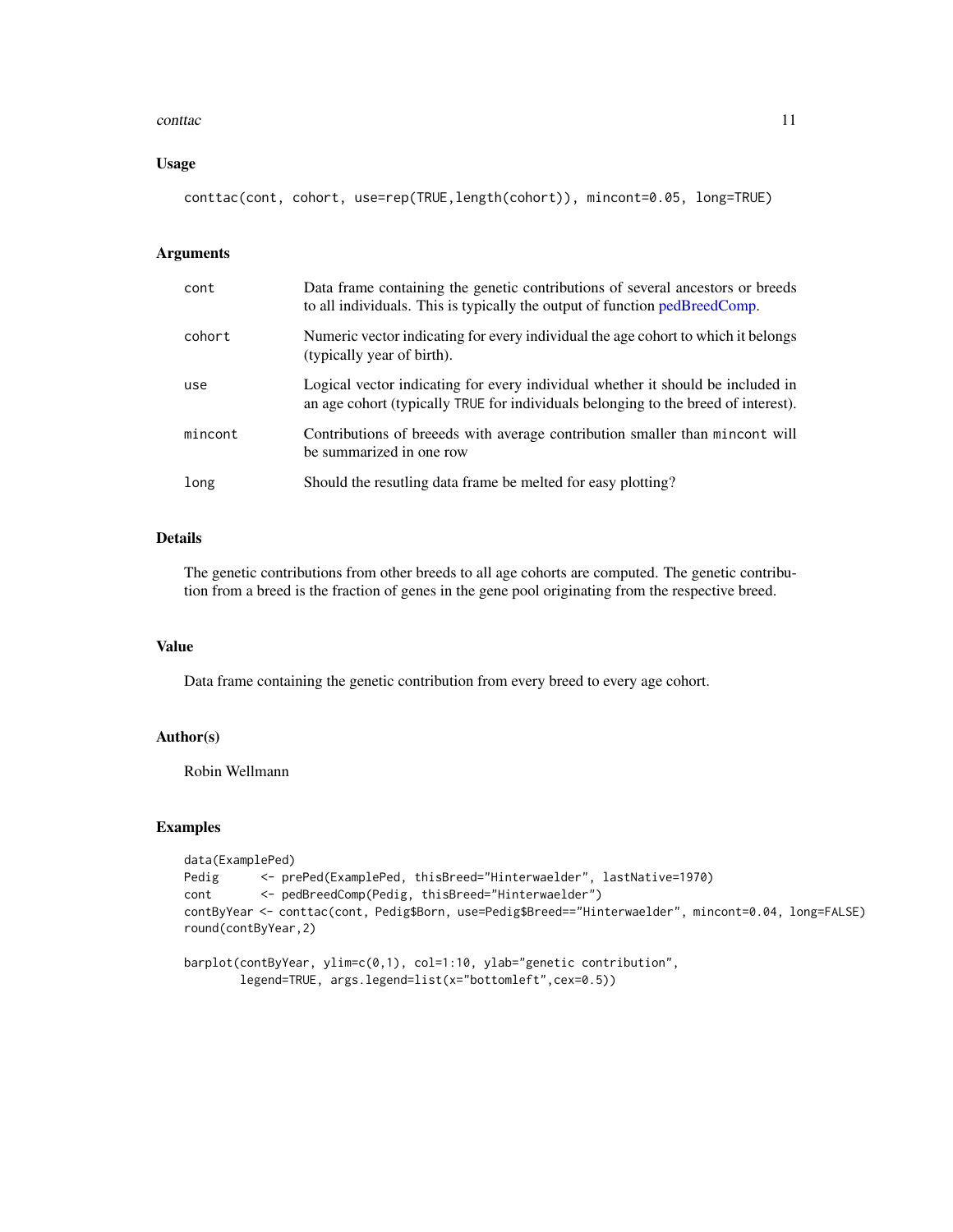<span id="page-11-0"></span>

## Description

This data set gives a small subset of the pedigree of Hinterwald cattle suitable for demonstration purposes.

#### Usage

ExamplePed

## Format

A data frame with columns for individual ID, sire ID, dam ID, sex, breed, year of birth, and a simulated breeding value

<span id="page-11-1"></span>freqlist *Combines Objects Computed with Function haplofreq() into a List*

## Description

The function combines objects computed with function [haplofreq](#page-13-1) into a list with class HaploFreq and adds some attributes.

## Usage

freqlist(...)

## Arguments

... R-objects computed with function [haplofreq.](#page-13-1)

## Details

The function combines objects computed with function [haplofreq](#page-13-1) into a list with class HaploFreq.

## Value

A list with class HaploFreq

## Author(s)

Robin Wellmann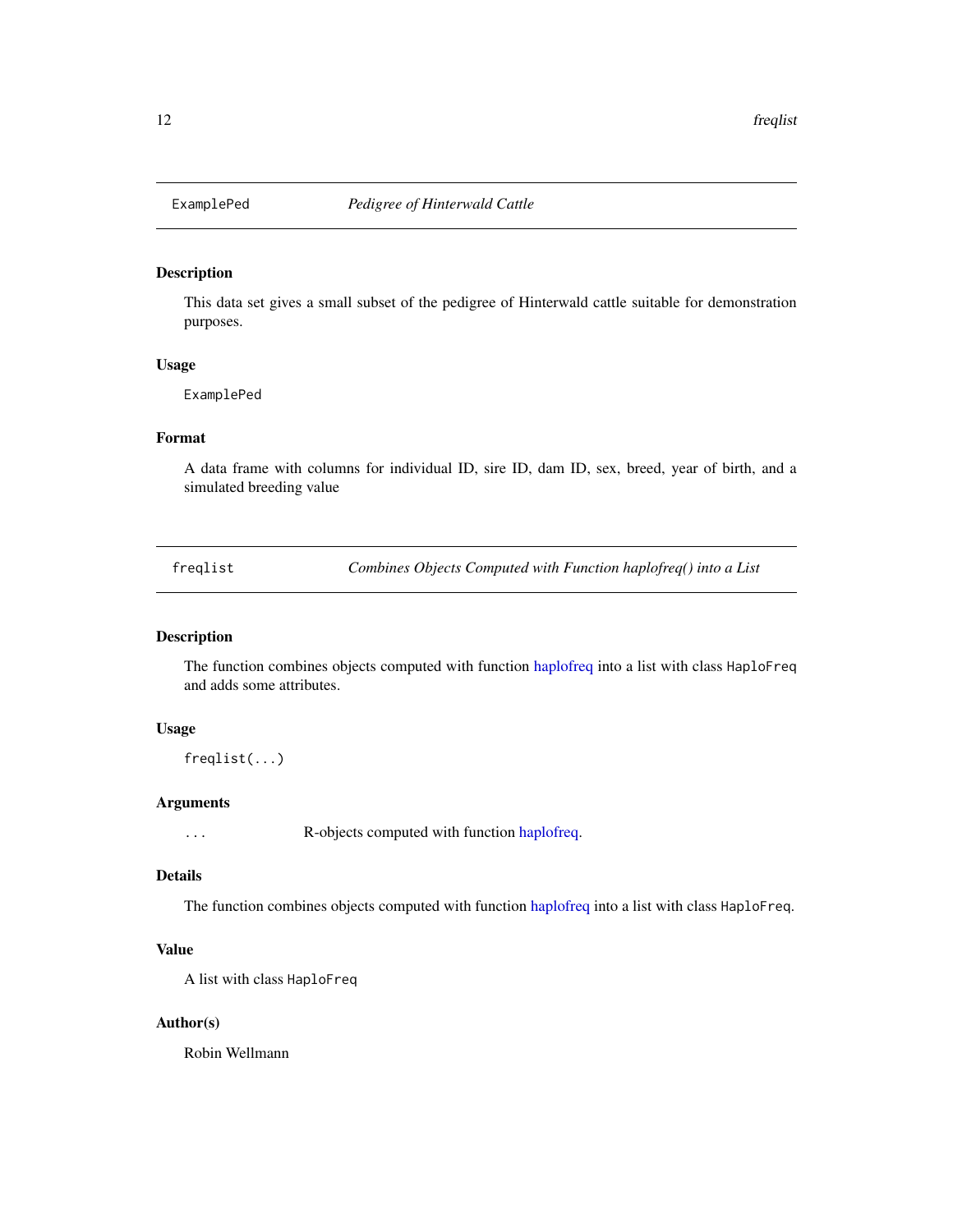#### <span id="page-12-0"></span>genecont and the set of the set of the set of the set of the set of the set of the set of the set of the set of the set of the set of the set of the set of the set of the set of the set of the set of the set of the set of

#### Examples

```
data(map)
data(Cattle)
dir <- system.file("extdata", package="optiSel")
files <- paste(dir, "/Chr", 1:2, ".phased", sep="")
Freq <- freqlist(
 haplofreq(files, Cattle, map, thisBreed="Angler", refBreeds="Rotbunt", minL=2.0),
 haplofreq(files, Cattle, map, thisBreed="Angler", refBreeds="Holstein", minL=2.0),
 haplofreq(files, Cattle, map, thisBreed="Angler", refBreeds="Fleckvieh", minL=2.0)
  )
#The component names are the reference breeds by default:
names(Freq)
plot(Freq, ID=1, hap=2, refBreed="Rotbunt")
plot(Freq, ID=1, hap=2, refBreed="Holstein", Chr=1)
```
<span id="page-12-1"></span>genecont *Calculates Genetic Contributions using Pedigrees.*

## Description

Calculates the genetic contributions each individual has from specified ancestors.

## Usage

```
genecont(Pedig, from=NULL, to=NULL)
```
## Arguments

| Pedig | Data frame containing the pedigree, where the first columns are Indiv (Individ-<br>ual ID), Sire, and Dam.                                                     |
|-------|----------------------------------------------------------------------------------------------------------------------------------------------------------------|
| from  | Vector with ancestors whose contributions to the individuals should be calcu-<br>lated. By default, the contributions from all individuals will be calculated. |
| to    | Vector with individuals for which the contributions from ancestors should be<br>calculated. By default, the contributions are calculated for all individuals.  |

## Details

This function calculates genetic contributions of specified ancestors to each individual.

#### Value

Lower triangular matrix with genetic contributions for each pair of individuals. Column i contains the genetic contribution of ancestor i to all individuals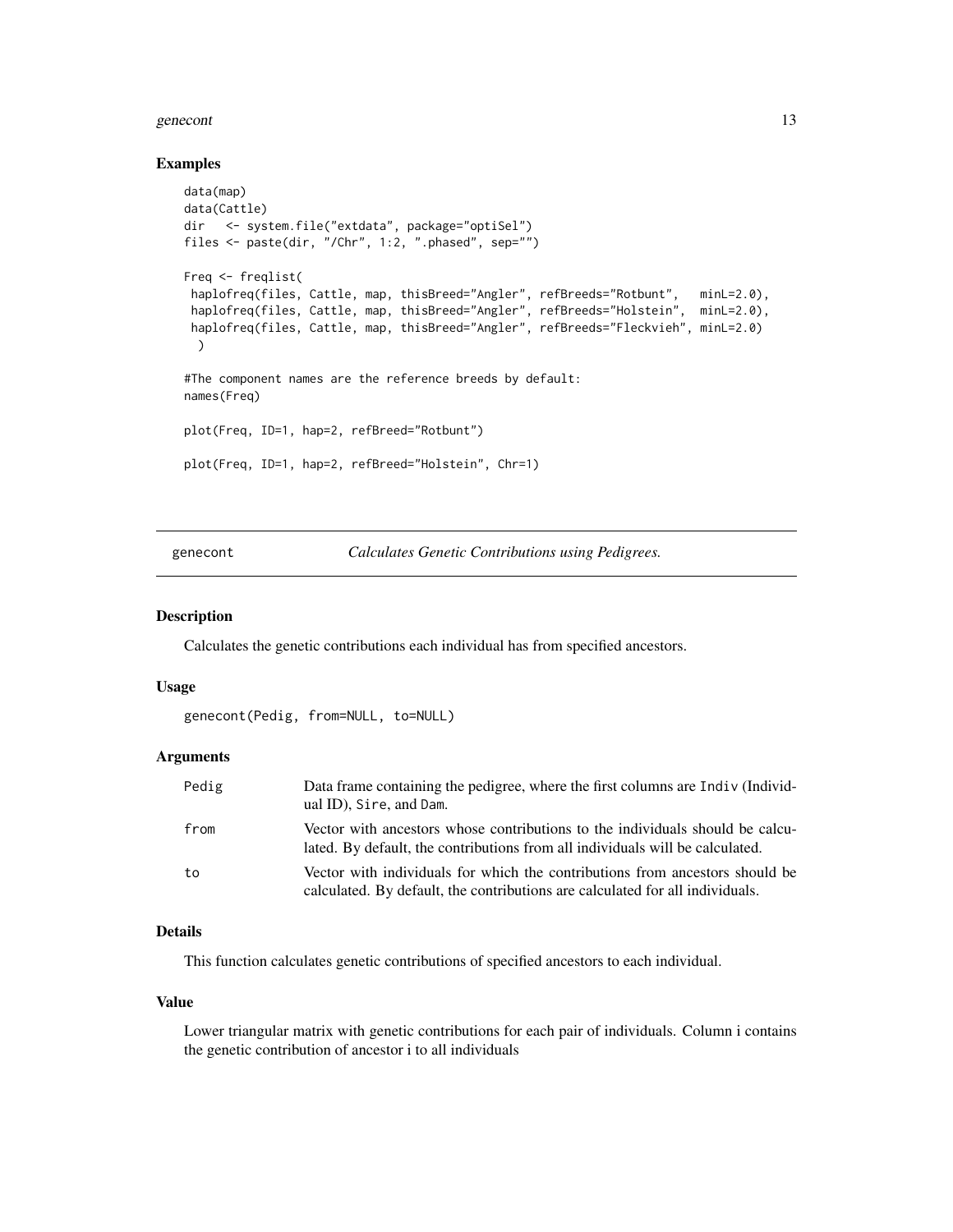#### Author(s)

Robin Wellmann

## Examples

```
data(ExamplePed)
Pedig <- prePed(ExamplePed)
cont <- genecont(Pedig)
plot(Pedig$Born, cont[,"276000803611144"], pch=18, ylim=c(0,1))
Pedig["276000803611144",]
#faster:
cont <- genecont(Pedig, from="276000803611144")
head(cont)
plot(Pedig$Born, cont[,"276000803611144"], pch=18, ylim=c(0,1))
```
<span id="page-13-1"></span>haplofreq *Evaluates the Occurrence of Haplotype Segments in Particular Breeds*

## Description

For each haplotype from thisBreed and every SNP the occurence of the haplotype segment containing the SNP in a set of reference breeds is evaluated. The maximum frequency each segment has in one of these reference breeds is computed, and the breed in which the segment has maximum frequency is identified. Results are either returned in a list or saved to files.

## Usage

```
haplofreq(files, phen, map, thisBreed, refBreeds="others", minSNP=20, minL=1.0,
  unitL="Mb", ubFreq=0.01, keep=NULL, skip=NA, cskip=NA, w.dir=NA,
 what=c("freq", "match"), cores=1)
```
## Arguments

| files | Either a character vector with file names, or a list containing character vectors<br>with file names. The files contain phased genotypes, one file for each chromo-                                                                             |
|-------|-------------------------------------------------------------------------------------------------------------------------------------------------------------------------------------------------------------------------------------------------|
|       | some. File names must contain the chromosome name as specified in the map<br>in the form "ChrNAME.", e.g. "Breed2.Chr1.phased". The required format of<br>the marker files is described under Details.                                          |
|       | If file is a character vector then, genotypes of all animals must be in the same<br>files. Alternatively, files can be a list with the following two components:                                                                                |
|       | hap, this Breed: Character vector with names of the phased marker files for the<br>individuals from this Breed, one file for each chromosome.                                                                                                   |
|       | hap. refBreeds: Character vector with names of the phased marker files for the<br>individuals from the reference breeds (refBreeds), one file for each chromo-<br>some. If this component is missing, then it is assumed that the haplotypes of |
|       | these animals are also included in hap. this Breed.                                                                                                                                                                                             |

<span id="page-13-0"></span>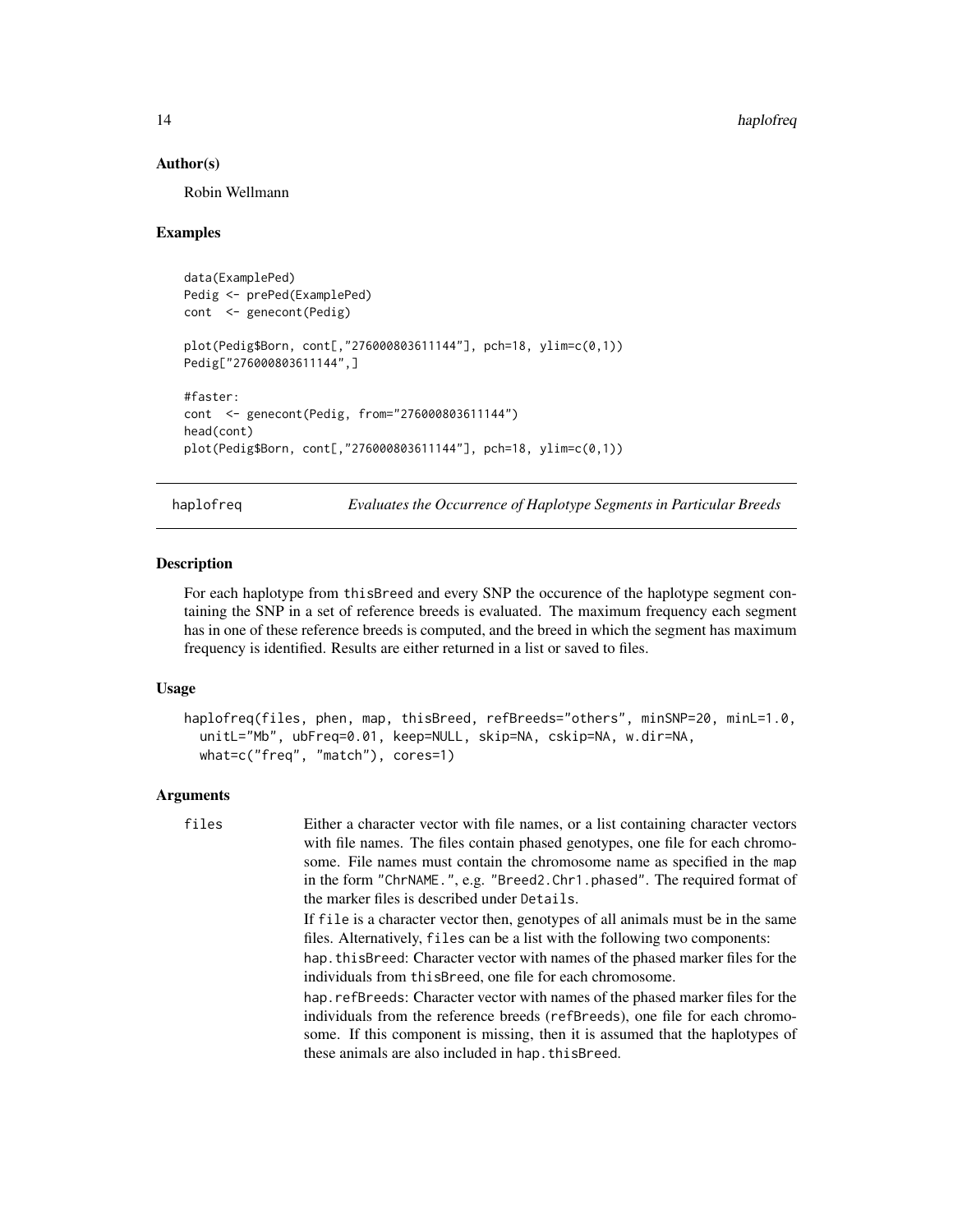| phen      | Data frame containing the ID (column "Indiv") and the breed name (column<br>"Breed") of each genotyped individual.                                                                                                                                                                                                                                        |
|-----------|-----------------------------------------------------------------------------------------------------------------------------------------------------------------------------------------------------------------------------------------------------------------------------------------------------------------------------------------------------------|
| map       | Data frame providing the marker map with columns including marker name<br>'Name', chromosome number 'Chr', and possibly the position on the chromo-<br>some in mega base pairs 'Mb', and the position in centimorgan 'cM'. The order<br>of the markers must be the same as in the files files. Marker names must have<br>no white spaces.                 |
| thisBreed | Name of a breed from column Breed in phen: The occurence of each haplotype<br>segment from this breed in the reference breeds will be evaluated.                                                                                                                                                                                                          |
| refBreeds | Vector with names of breeds from column Breed in phen. These breeds are<br>used as reference breeds. The occurence of haplotype segments in these breeds<br>will be evaluated. By default, all breeds in phen, except this Breed are used as<br>reference breeds. In contrast, for refBreeds="all", all genotyped breeds are<br>used as reference breeds. |
| minSNP    | Minimum number of marker SNPs included in a segment.                                                                                                                                                                                                                                                                                                      |
| minL      | Minimum length of a segment in unitL (e.g. in cM or Mb).                                                                                                                                                                                                                                                                                                  |
| unitL     | The unit for measuring the length of a segment. Possible units are the number<br>of marker SNPs included in the segment ('SNP'), the number of mega base<br>pairs ('Mb'), and the genetic distances between the first and the last marker in<br>centiMorgan ('cM'). In the last two cases the map must include columns with<br>the respective names.      |
| ubFreq    | If a haplotype segment has frequency smaller than ubFreq in all reference breeds<br>then the breed name is replaced by '1', which indicates that the segment is<br>native.                                                                                                                                                                                |
| keep      | Subset of the IDs of the individuals from data frame phen, or a logical vec-<br>tor indicating the animals in data frame phen that should be used. The default<br>keep=NULL means that all individuals included in phen will be considered.                                                                                                               |
| skip      | Take line skip+1 of the files as the line with column names. By default, the<br>number is determined automatically.                                                                                                                                                                                                                                       |
| cskip     | Take column cskip+1 of the files as the first column with genotypes. By default,<br>the number is determined automatically.                                                                                                                                                                                                                               |
| w.dir     | Output file directory. Writing results to files has the advantage that much less<br>working memory is required. By default, no files are created. The function<br>returns only the file names if files are created.                                                                                                                                       |
| what      | For what="freq", the maximum frequency each haplotype segment has in the<br>reference breeds will be computed. For what="match", the name of the refer-<br>ence breed in which the segment has maximum frequency will be determined.<br>By default, the frequencies and the breed names both are determined.                                              |
| cores     | Number of cores to be used for parallel processing of chromosomes. By default<br>one core is used. For cores=NA the number of cores will be chosen automat-<br>ically. Using more than one core increases execution time if the function is<br>already fast.                                                                                              |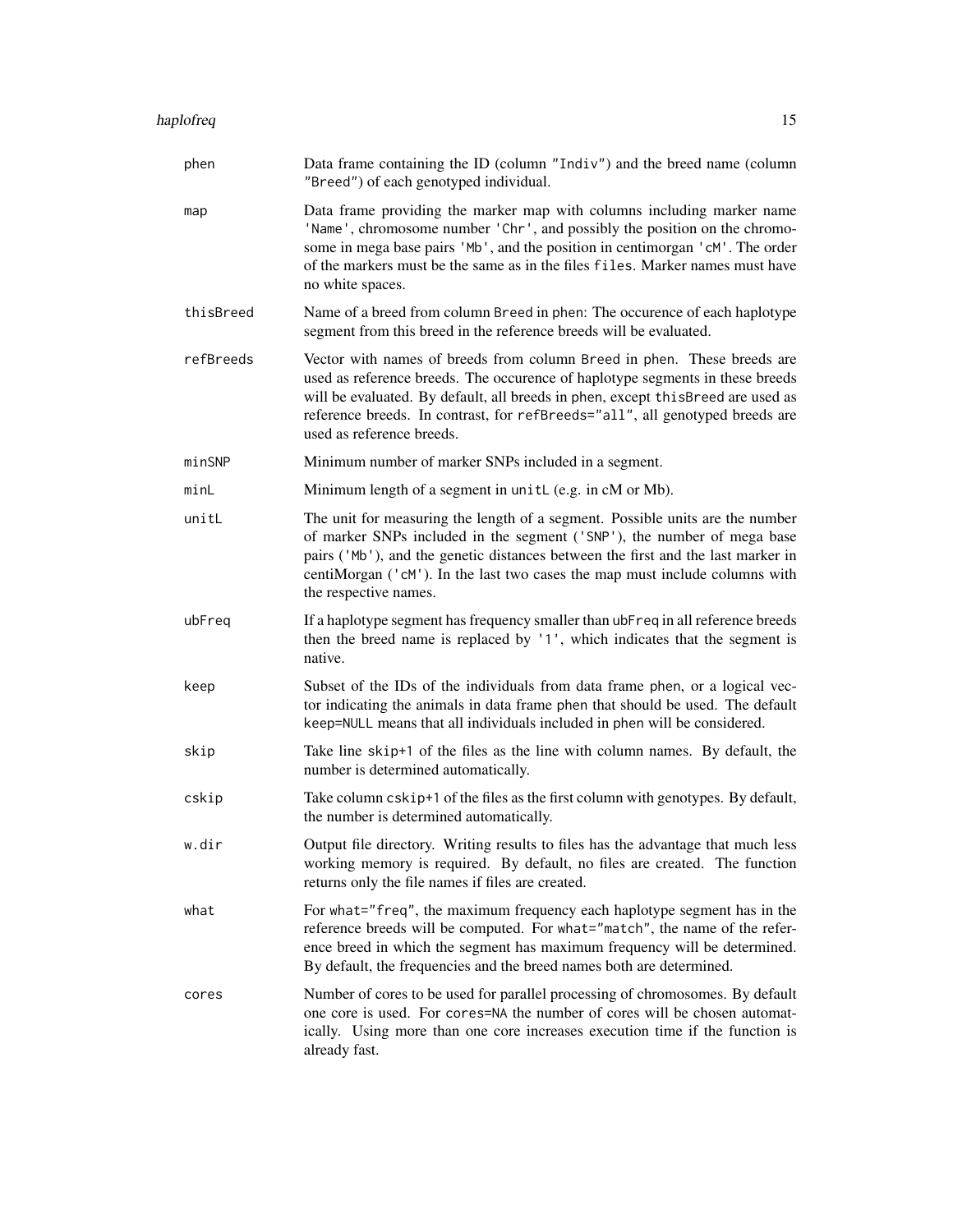## Details

For each haplotype from thisBreed and every SNP the occurence of the haplotype segment containing the SNP in a set of reference breeds is evaluated. The maximum frequency each segment has in one of these reference breeds is computed, and the breed in which the segment has maximum frequency is identified. Results are either returned in a list or saved to files.

Marker file format: Each marker file containing phased genotypes has a header and no row names. Cells are separated by blank spaces. The number of rows is equal to the number of markers from the respective chromosome and the markers are in the same order as in the map. The first cskip columns are ignored. The remaining columns contain genotypes of individuals written as two alleles separated by a character, e.g.  $A/B$ ,  $0/1$ ,  $A/B$ ,  $A B$ , or  $0 1$ . The same two symbols must be used for all markers. Column names are the IDs of the individuals. If the blank space is used as separator then the ID of each individual should repeated in the header to get a regular delimited file. The columns to be skipped and the individual IDs must have no white spaces.

#### Value

If w.dir=NA then a list is returned. The list may have the following components:

| freg  | $Mx(2N)$ - matrix containing for every SNP and for each of the 2N haplotypes<br>from this Breed the maximum frequency the segment containing the SNP has<br>in a the reference breeds.                                                                                                                                                                                            |
|-------|-----------------------------------------------------------------------------------------------------------------------------------------------------------------------------------------------------------------------------------------------------------------------------------------------------------------------------------------------------------------------------------|
| match | $Mx(2N)$ - matrix containing for every SNP and for each of the 2N haplotypes<br>from this Breed the first letter of the name of the reference breed in which<br>the segment containing the SNP has maximum frequency. Segments with fre-<br>quencies smaller than ubFreq in all reference breeds are marked as '1', which<br>indicates that the segment is native for this Breed. |

The list has attributes thisBreed, and map.

If w.dir is the name of a directory, then results are written to files, whereby each file corresponds to one chromosome, and a data frame with file names is returned.

#### Author(s)

Robin Wellmann

```
data(map)
data(Cattle)
dir <- system.file("extdata", package="optiSel")
files <- file.path(dir, paste("Chr", 1:2, ".phased", sep=""))
Freq <- freqlist(
haplofreq(files, Cattle, map, thisBreed="Angler", refBreeds="Rotbunt", minL=2.0),
 haplofreq(files, Cattle, map, thisBreed="Angler", refBreeds="Holstein", minL=2.0),
 haplofreq(files, Cattle, map, thisBreed="Angler", refBreeds="Fleckvieh", minL=2.0)
 )
plot(Freq, ID=1, hap=2, refBreed="Rotbunt")
```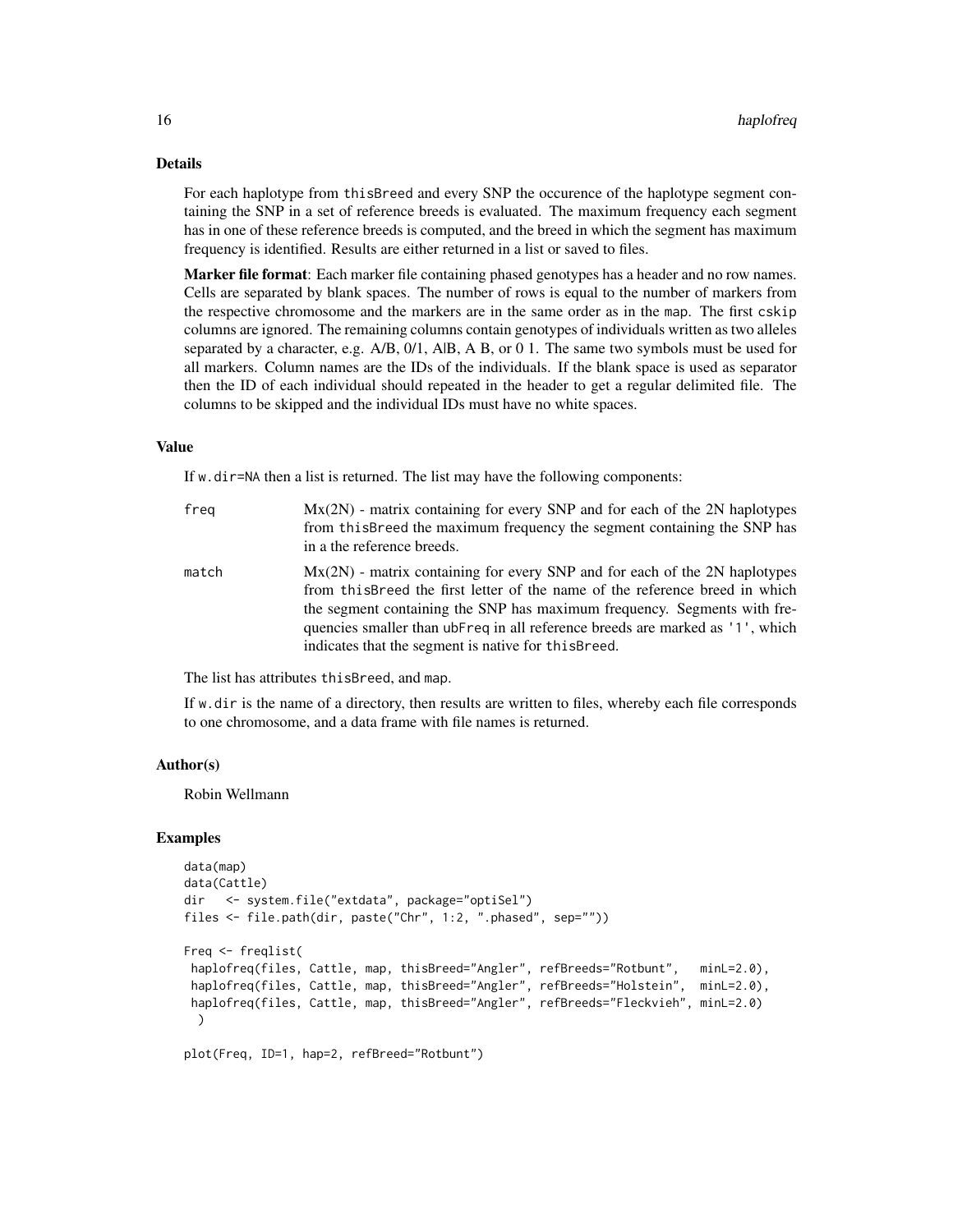## <span id="page-16-0"></span>help.opticont 17

```
plot(Freq, ID=1, hap=2, refBreed="Holstein", Chr=1)
## Creating output files with allele frequencies and allele origins:
## Not run:
rdir <- system.file("extdata", package = "optiSel")
wdir <- file.path(tempdir(), "HaplotypeEval")
chr <- unique(map$Chr)
files <- file.path(rdir, paste("Chr", chr, ".phased", sep=""))
wfile <- haplofreq(files, Cattle, map, thisBreed="Angler", minL=2.0, w.dir=wdir)
View(read.table(wfile$match[1],skip=1))
#unlink(wdir, recursive = TRUE)
## End(Not run)
```
<span id="page-16-1"></span>

| help.opticont | Displays Available Objective Functions and Constraints for Function |
|---------------|---------------------------------------------------------------------|
|               | opticont.                                                           |

## Description

Displays available objective functions and constraints for function [opticont.](#page-26-1)

#### Usage

```
help.opticont(K, phen)
```
#### Arguments

| K    | Named list containing one or more NxN Kinship matrices for the N breeding<br>animals.                                                                                      |
|------|----------------------------------------------------------------------------------------------------------------------------------------------------------------------------|
| phen | Data frame with N rows and various columns, with animal IDs in column 1 and<br>sex in column 2. The other columns may contain breeding values or migrant<br>contributions. |

#### Details

Lists available objective functions and constraints for function [opticont.](#page-26-1)

## Author(s)

Robin Wellmann

## Examples

#see ?opticont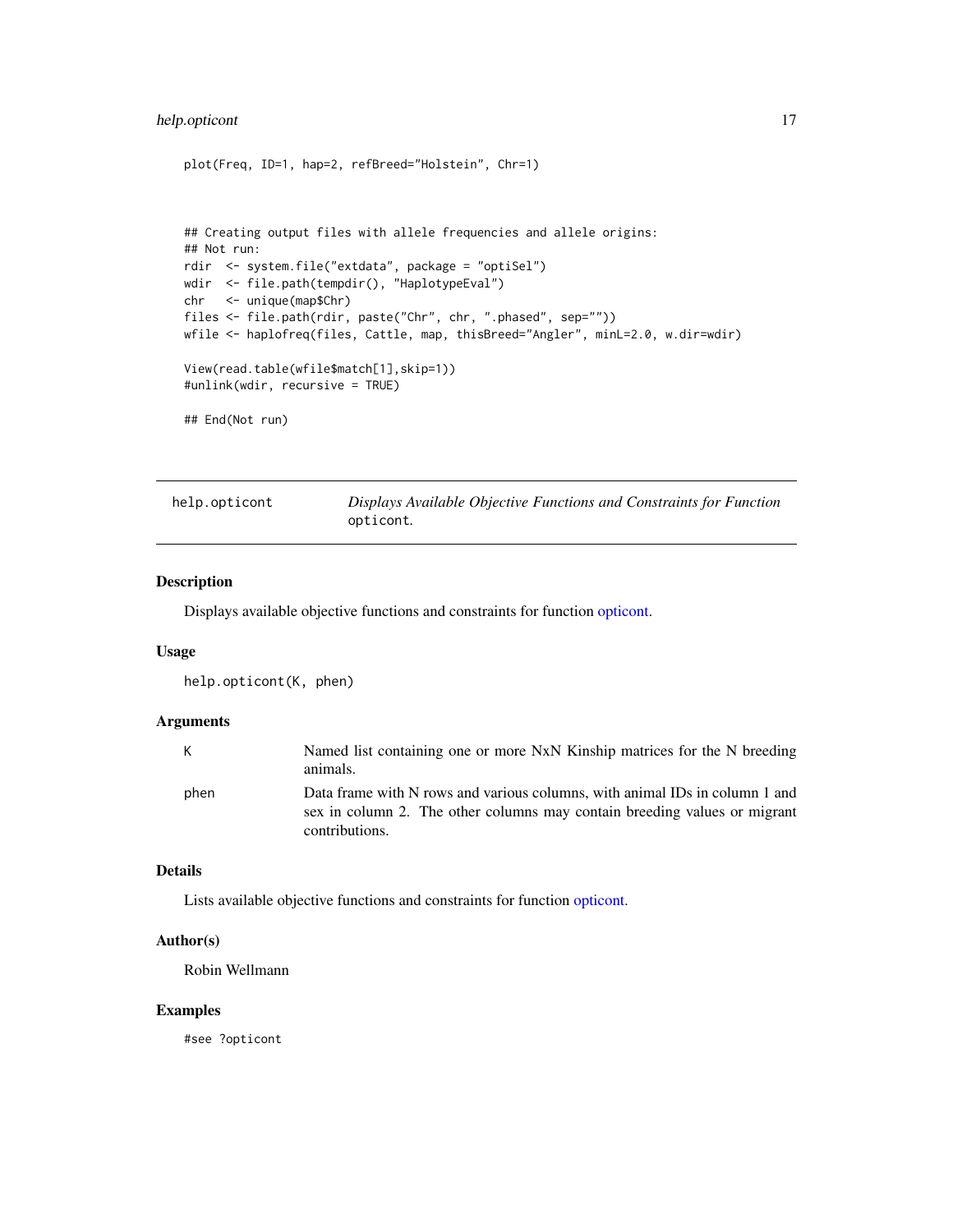<span id="page-17-1"></span><span id="page-17-0"></span>

## Description

Displays available objective functions and constraints for function [opticont4mb.](#page-31-1)

## Usage

help.opticont4mb(K, phen)

## Arguments

| K    | Named list containing one or more kinship matrices.                                                                                                                        |
|------|----------------------------------------------------------------------------------------------------------------------------------------------------------------------------|
| phen | Data frame with N rows and various columns, with animal IDs in column 1 and<br>sex in column 2. The other columns may contain breeding values or migrant<br>contributions. |

## Details

Lists available objective functions and constraints for function [opticont4mb.](#page-31-1)

#### Author(s)

Robin Wellmann

## Examples

#see ?opticont4mb

Kin *A list of class kinMatrices containing kinship matrices*

## Description

A list of class kinMatrices containing kinship matrix fA and the matrices and the matrices needed for computing fD for the animals included in datat set [Phen.](#page-43-1)

## Usage

Kin

## Format

A list of class kinMatrices.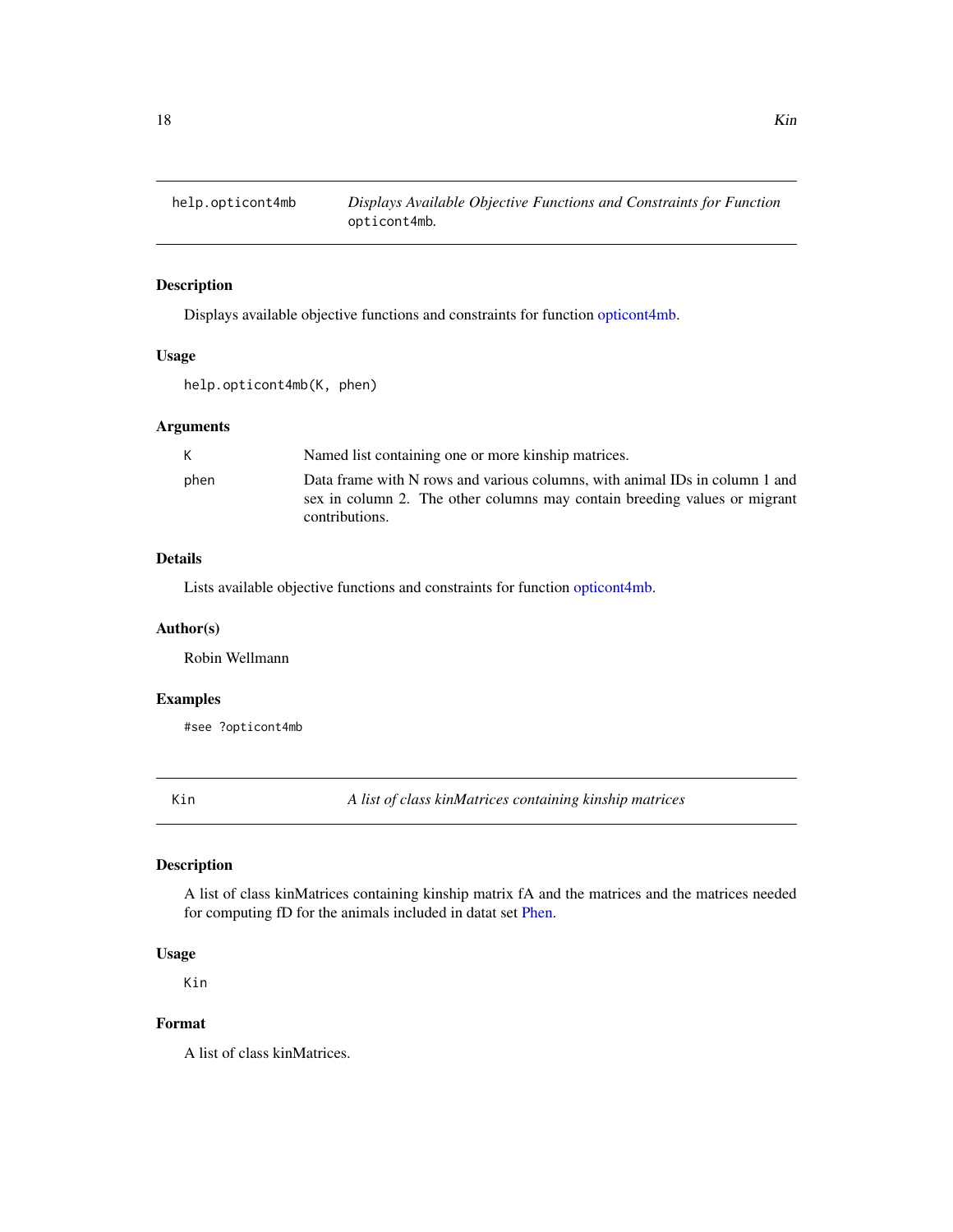#### <span id="page-18-0"></span>kinlist tegen at the set of the set of the set of the set of the set of the set of the set of the set of the set of the set of the set of the set of the set of the set of the set of the set of the set of the set of the set

## Examples

```
data(PedigWithErrors)
data(Phen)
Phen[1:5,]
keep <- Phen$Indiv
Pedig <- prePed(PedigWithErrors, keep=keep, thisBreed="Hinterwaelder", lastNative=1970)
fA <- pedIBD(Pedig, keep.only=keep)
fD <- pedIBDatN(Pedig, thisBreed="Hinterwaelder", keep.only=keep)
Kin2 <- kinlist(fA=fA, fD=fD)
data(Kin)
identical(Kin, Kin2)
#[1] TRUE
```
## <span id="page-18-1"></span>kinlist *Combines Kinship Matrices into a List*

#### Description

Combines matrices or objects of class kinMatrices into a list

## Usage

kinlist(...)

#### Arguments

... One or more matrices or objects of class kinMatrices

## Details

Combines matrices or objects of class kinMatrices into a list

## Value

List of class kinMatrices

## Author(s)

Robin Wellmann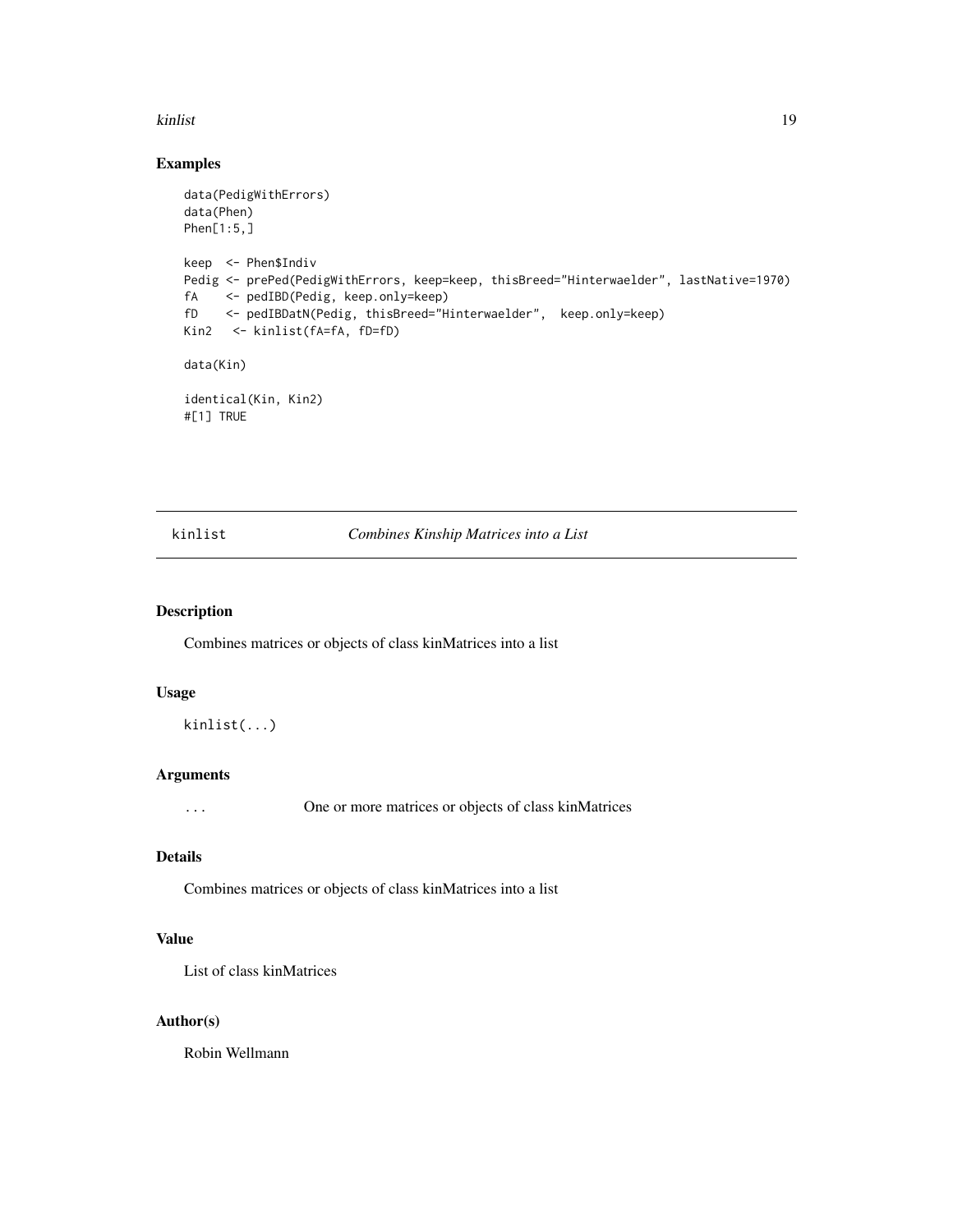20 kinwac

## Examples

```
data(PedigWithErrors)
data(Phen)
Phen <- Phen[80:140,]
keep <- Phen$Indiv
Pedig <- prePed(PedigWithErrors, keep=keep, thisBreed="Hinterwaelder", lastNative=1970)
fA <- pedIBD(Pedig, keep.only=keep)
fD <- pedIBDatN(Pedig, thisBreed="Hinterwaelder", keep.only=keep)
x <- pedIBDorM(Pedig, thisBreed="Hinterwaelder", keep.only=keep)
Kin <- kinlist(fA=fA, fB=x$pedIBDorM, fC=x$pedIBDorMM, fD=fD)
help.opticont(Kin, Phen)
```
<span id="page-19-1"></span>

kinwac *Calculates Kinships With Age Cohorts*

## Description

Calculates for every individual it's mean kinship with the age cohort to which it belongs (excluding the kinship with itself).

#### Usage

kinwac(K, Pedig)

#### Arguments

| K.    | Named list containing kinship matrices of the individuals to be used for com-<br>puting mean kinships. Typically only individuals from the breed of interest are<br>included.                                         |
|-------|-----------------------------------------------------------------------------------------------------------------------------------------------------------------------------------------------------------------------|
| Pedig | Data frame containing the Pedigree. The data frame has columns (1) Individual,<br>(2) Sire, (3) Dam, and column Born containing for every individual the age<br>cohort to which it belongs (typically year of birth). |

## Details

The function computes for every individual it's mean kinship with the age cohort to which it belongs. This can be computed for different notions of kinship simultaneously. If an individual has high kinship with it's age cohort then it should not be extensively used for breeding if the aim is to conserve genetic diversity.

#### Value

A data frame with column names c("cohort", "I", names(K)) containing for every individual and every matrix provided in K the average value of the individual with the birth cohort to which it belongs.

The data frame has class attribute "kinwac".

<span id="page-19-0"></span>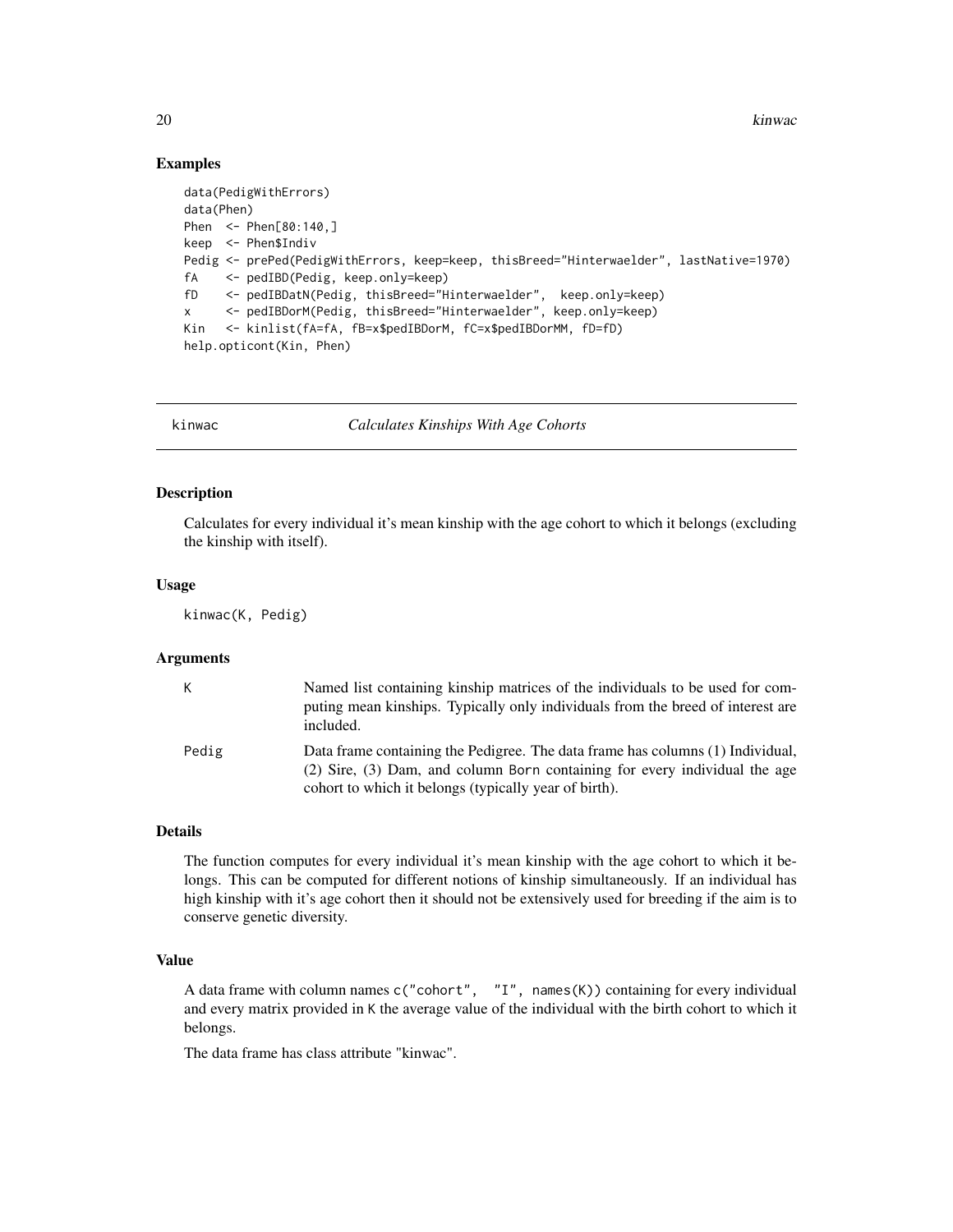#### <span id="page-20-0"></span> $makeA$  21

#### Author(s)

Robin Wellmann

#### Examples

```
data(ExamplePed)
Pedig <- prePed(ExamplePed, thisBreed="Hinterwaelder", lastNative=1970)
Kinships <- kinlist(pedIBD=pedIBD(Pedig), pedIBDatN=pedIBDatN(Pedig, thisBreed="Hinterwaelder"))
Kin <- kinwac(Kinships, Pedig=Pedig)
Kin[1001:1010,]
```
<span id="page-20-1"></span>makeA *Calculates the Pedigree-based Additive Relationship Matrix*

#### Description

Calculates the the Pedigree-based Additive Relationship Matrix. This is twice the pedigree based kinship matrix.

## Usage

makeA(Pedig, keep.only=NULL, keep=keep.only, AFounder=NULL)

#### Arguments

| Pedig     | Data frame containing the Pedigree. The data frame has columns (1) Individual,<br>(2) Sire, (3) Dam. Missing parents are coded as NA. Both parents must either<br>be missing or present. If this is not the case use prePed. |
|-----------|------------------------------------------------------------------------------------------------------------------------------------------------------------------------------------------------------------------------------|
| keep      | If keep is provided then kinships are computed only for these animals and their<br>ancestors.                                                                                                                                |
| keep.only | If keep, only is provided then kinships are computed only for these animals.                                                                                                                                                 |
| AFounder  | Additive relationship matrix of the founders. The row names are the ids of<br>the founders. By default, founders are assumed to be unrelated. Founders not<br>included in this matrix are also assumed to be unrelated.      |

## Details

Computation of pedigree based additive relationship matrix A which is twice the kinship matrix. For individuals i and j it is defined as

Aij =  $2*(Probability that two alleles chosen from individuals i and j are IBD).$ 

## Value

Additive relationship matrix.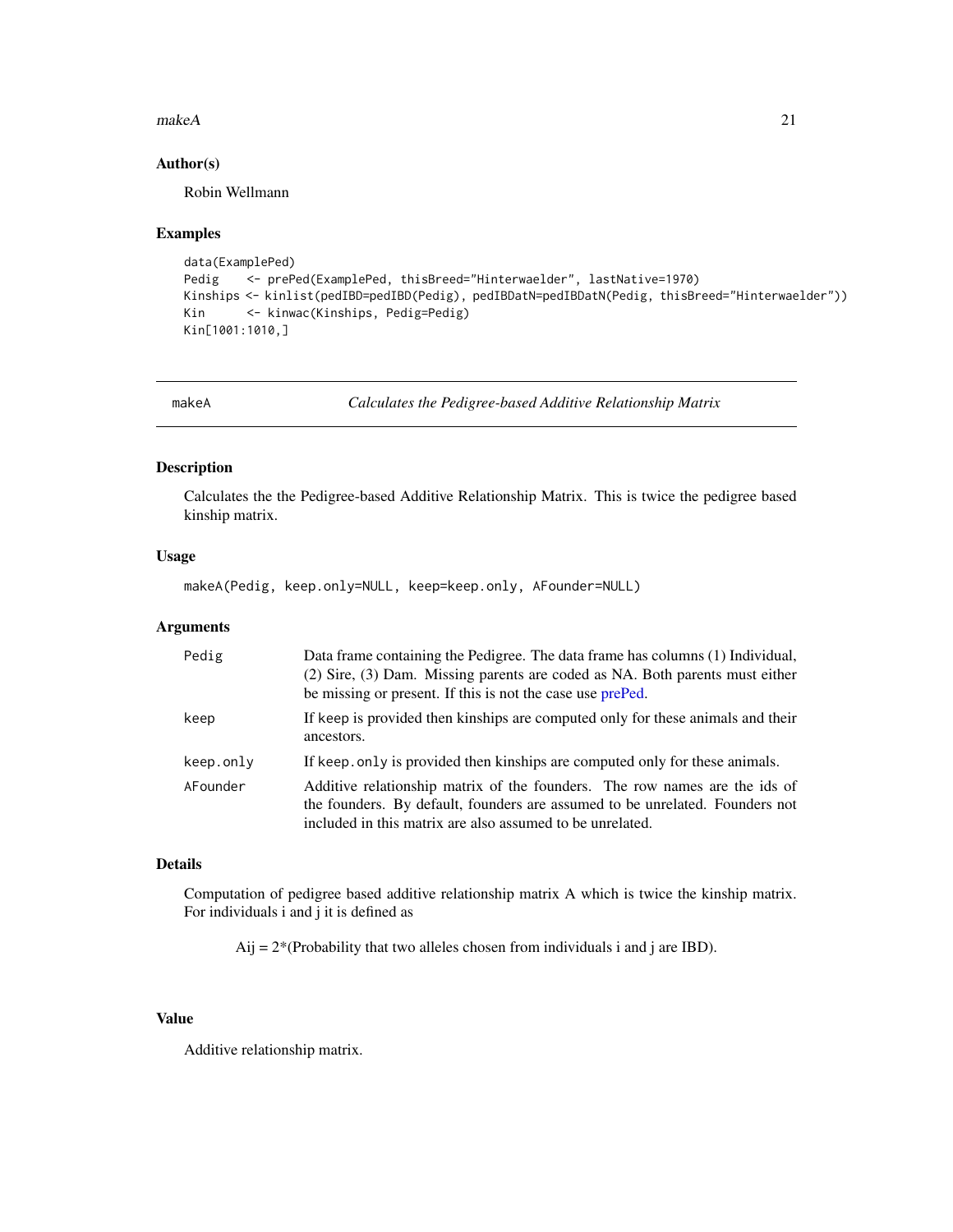22 matings and the contract of the contract of the contract of the contract of the contract of the contract of the contract of the contract of the contract of the contract of the contract of the contract of the contract of

#### Author(s)

Robin Wellmann

## Examples

```
data(PedigWithErrors)
data(Phen)
Pedig <- prePed(PedigWithErrors)
keep <- Pedig$Indiv[summary(Pedig)$equiGen>5 & Pedig$Indiv %in% Phen$Indiv]
A <- makeA(Pedig, keep.only=keep)
A[1:3,1:3]
```
map *Marker Map for Cattle*

#### Description

Marker map for SNPs from cattle chromosomes 1 - 2 (only the first parts of the chromosomes). The corresponding genotypes are included in [Chr1.phased](#page-7-1) and [Chr2.phased.](#page-7-2)

## Usage

data(map)

## Format

Data frame containing the marker map including marker name (Name), chromosome number (Chr), position in base pairs (Position), position in centiMorgan (cM), and position in mega base pairs (Mb).

<span id="page-21-1"></span>matings *Mate Allocation*

## Description

Males and females are allocated for mating such that all breeding animals have the desired number of offspring. The mean inbreeding coefficient in the offspring is minimized.

## Usage

```
matings(cand, Kin, N=2*sum(cand$Sex=="female"), alpha=1, ub.nOff=NA, max=FALSE, ...)
```
<span id="page-21-0"></span>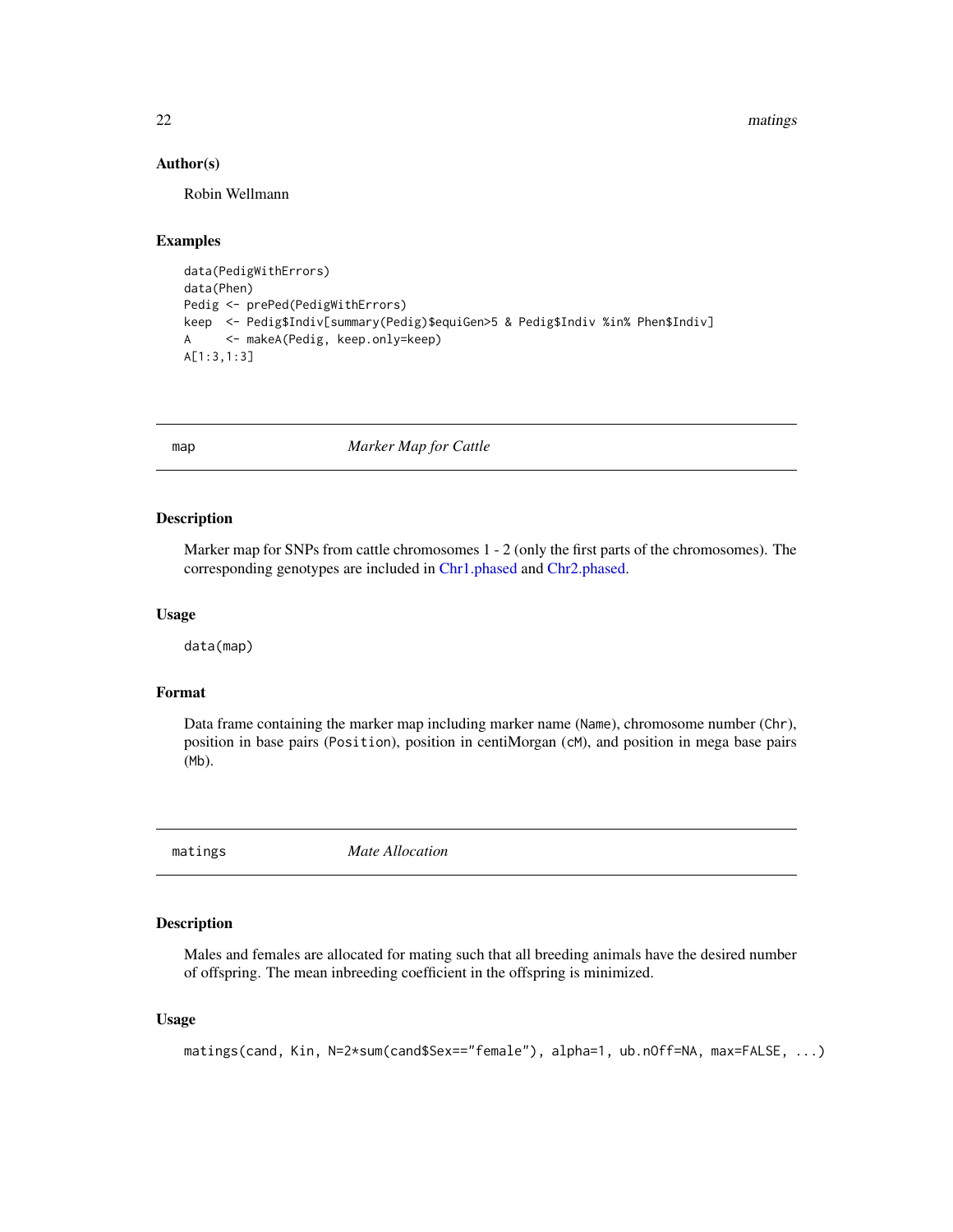#### <span id="page-22-0"></span>matings 23

#### Arguments

| cand     | Data frame with optimum contributions (column oc), sexes (column Sex), and<br>IDs (column Indiv) of the selection candidates. The data frame may also con-<br>tain column herd containing the names of the herds to which the females belong<br>(NA for males). |
|----------|-----------------------------------------------------------------------------------------------------------------------------------------------------------------------------------------------------------------------------------------------------------------|
| Kin      | Kinship matrix (or an other similarity matrix) for selection candidates.                                                                                                                                                                                        |
| N        | Desired number of offspring that should be available as selection candidates in<br>the next generation.                                                                                                                                                         |
| alpha    | If alpha $\leq$ 1 then the proportion of females mated with the same male is at most<br>alpha in each herd. A value alpha<1 increases genetic connectedness between<br>herds and enables to estimate more accurate breeding values.                             |
| ub.n0ff  | Maximum number of offspring per mating. Without this constraint (i.e. ub. n0ff=NA),<br>some superior animals may always be mated to the same inferior animal, so their<br>offspring would likely not be suitable for breeding.                                  |
| max      | The default max=FALSE means that the objective function is minimized.                                                                                                                                                                                           |
| $\cdots$ | Further optimization parameters passed to function ecos.control.                                                                                                                                                                                                |
|          |                                                                                                                                                                                                                                                                 |

## Details

Males and females are allocated for mating such that all breeding animals have the desired number of offspring. If Kin is a kinship matrix, then the mean inbreeding coefficient in the offspring is minimized. The maximum number of offspring per mating can be constrained. For each herd, the proportion alpha of females mated with the same male can be constrained as well, but this increases computation time.

Note that the desired number of offspring per mating is the number of offspring that should be used as selection candidates in the next generation, which is not necessarily the total number of offspring.

## Value

Data frame with columns Sire, Dam, nOff, and herd, whereby column nOff contains the desired number of offspring from each mating, and column herd contains the herd of the dam.

## Author(s)

Robin Wellmann

```
data(map)
dir <- system.file("extdata", package = "optiSel")
files <- paste(dir, "/Chr", 1:2, ".phased", sep="")
sKin <- segIBD(files, map, minSNP=20, minL=2.0)
Kin <- kinlist(sKin = sKin)
data(Cattle)
Phen <- Cattle[Cattle$Breed=="Angler", ]
```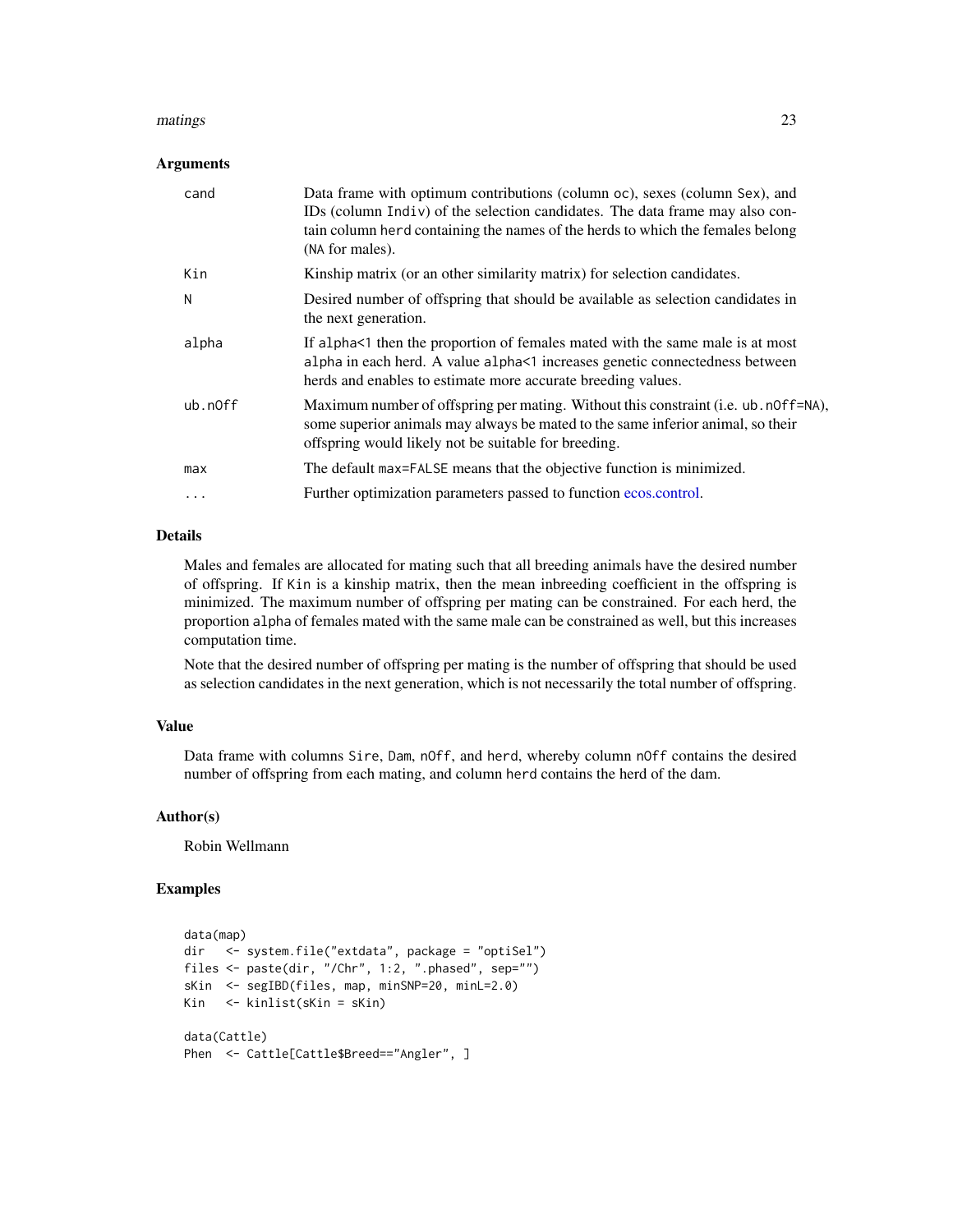```
head(Phen)
help.opticont(Kin, Phen)
con \le list(ub.sKin = 0.057)
maxBV <- opticont("max.BV", K=Kin, phen=Phen, con=con, solver="cccp2", trace=FALSE)
(summary(maxBV))
##### Minimize inbreeding #####
Candidate <- maxBV$parent
Mating <- matings(Candidate, sKin, ub.nOff=5, maxit=50L)
Mating
attributes(Mating)$objval
```
## <span id="page-23-1"></span>noffspring *Calculates Optimum Numbers of Offspring*

## Description

Calculates the optimum numbers of offspring from optimum contributions of selection candidates.

#### Usage

noffspring(cand, N)

#### **Arguments**

| cand | Data frame with optimum contributions (column oc), sexes (column Sex), and |
|------|----------------------------------------------------------------------------|
|      | IDs (column Indiv) of the selection candidates.                            |
| N    | Desired number of individuals in the offspring population.                 |

## Details

The function calculates the optimum numbers of offspring of the selection candidates from the optimum contributions cand\$oc and the size N of the offspring population.

## Value

Data frame with column Indiv containing the individual IDs and integer column nOff containing the optimum numbers of offspring. This column is approximately 2\*N\*cand\$oc with sum(noff[cand\$Sex=="male"])=N and sum(noff[cand\$Sex=="female"])=N.

## Author(s)

Robin Wellmann

<span id="page-23-0"></span>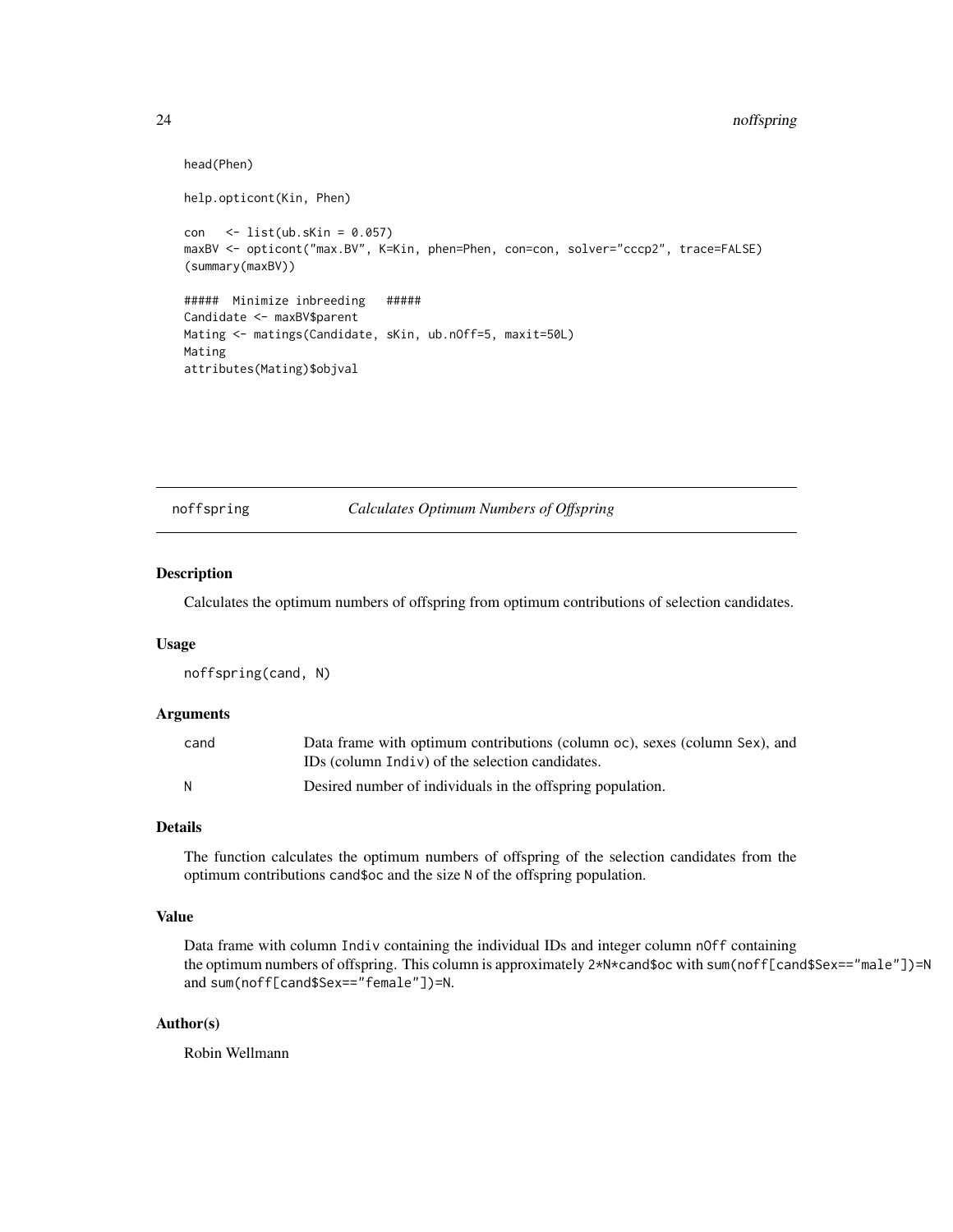#### <span id="page-24-0"></span>opticomp 25

#### Examples

```
data(PedigWithErrors)
data(Phen)
keep <- Phen$Indiv
Pedig <- prePed(PedigWithErrors, keep=keep, thisBreed="Hinterwaelder", lastNative=1970)
Kin <- kinlist(fA=pedIBD(Pedig, keep.only=keep))
con <- list(ub.fA=0.03, ub=c(M=NA, F=-1))
maxBV <- opticont("max.BV", K=Kin, phen=Phen, con=con, trace = FALSE)
summary(maxBV)
N < - 150cand <- maxBV$parent
cand$nOff <- noffspring(cand, N)$nOff
sum(cand$nOff[cand$Sex=="male"])
#[1] 150
sum(cand$nOff[cand$Sex=="female"])
#[1] 150
round(2*N*cand$oc-cand$nOff, 2)
```
<span id="page-24-1"></span>

```
opticomp Calculates the Optimum Breed Composition
```
## Description

Calculates optimum contributions of breeds to a hypothetical synthetic population with maximum diversity. Additionally the average kinship within and between breeds and the genetic distances between breeds are computed.

#### Usage

```
opticomp(f, Breed, obj.fun="NGD", lb=NULL, ub=NULL, ...)
```
#### Arguments

| $\mathsf{f}$ | Kinship matrix (e.g. a segment based kinship matrix, or a IBS based kinship<br>matrix).                                                                                                                                                                                                                                                                                                                                   |
|--------------|---------------------------------------------------------------------------------------------------------------------------------------------------------------------------------------------------------------------------------------------------------------------------------------------------------------------------------------------------------------------------------------------------------------------------|
| Breed        | Vector containing the breed name of each individual.                                                                                                                                                                                                                                                                                                                                                                      |
| obj.fun      | The objective function to be maximized. For "NGD" the diversity 1-c'fc is maxi-<br>mized, or equivalently, the mean kinship $\mathbf{c}'\mathbf{f}\mathbf{c}$ is minimized, where $\mathbf{f}$ is the matrix<br>containing the mean kinships within and between breeds. For "NTD" the term<br>$c'(1-F)+c'(F1' - 2f + 1F')c$ is maximized, where $F = diag(f)$ . This puts more<br>weight on between population diversity. |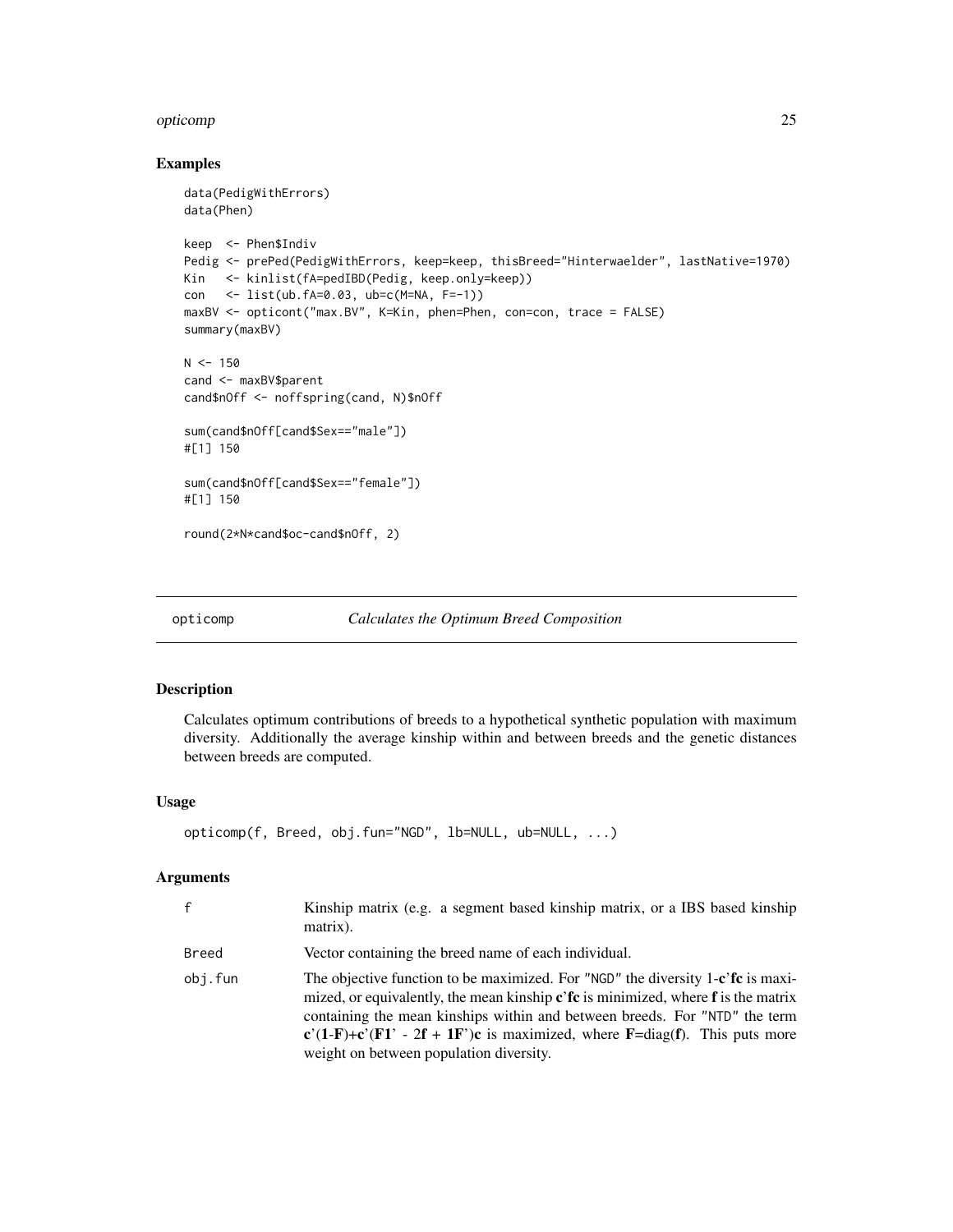<span id="page-25-0"></span>

| -1b | Named vector providing lower bounds for the contributions of the breeds can<br>be provided. The names of the components are the breed names. The default<br>1b=NULL means that the lower bound is 0 for all breeds. |
|-----|---------------------------------------------------------------------------------------------------------------------------------------------------------------------------------------------------------------------|
| ub  | Named vector providing upper bounds for the contributions of the breeds can<br>be provided. The names of the components are the breed names. The default<br>ub=NULL means that the upper bound is 1 for all breeds. |
| .   | Further parameters passed to the solver solve. QP of R package quadprog.                                                                                                                                            |

#### Details

Calculates optimum contributions of breeds to a hypothetical synthetic population with maximum diversity. Additionally the average kinship within and between breeds and the genetic distances between breeds are computed.

#### Value

A list with the following components:

| bc           | Vector with optimum contributions of breeds to a synthetic population with max-<br>imum diversity |
|--------------|---------------------------------------------------------------------------------------------------|
| value        | The value of the objective function, i.e. the maximum diversity that can be<br>achieved.          |
| $\mathbf{f}$ | Matrix containing the mean kinships within and between breeds.                                    |
| Dist         | Genetic distances between breeds.                                                                 |

## Author(s)

Robin Wellmann

## References

Wellmann, R., Bennewitz, J., Meuwissen, T.H.E. (2014) A unified approach to characterize and conserve adaptive and neutral genetic diversity in subdivided populations. Genetics Selection Evolution. 69, e16

```
library(optiSel)
data(map)
data(Cattle)
dir <- system.file("extdata", package = "optiSel")
files <- paste(dir, "/Chr", 1:2, ".phased", sep="")
```

```
#####################################################################
# Find the optimum breed composition using segment based kinship #
#####################################################################
IBD <- segIBD(files, minSNP=15, map=map, minL=1.0)
mb <- opticomp(IBD, Breed=Cattle$Breed, obj.fun="NGD")
```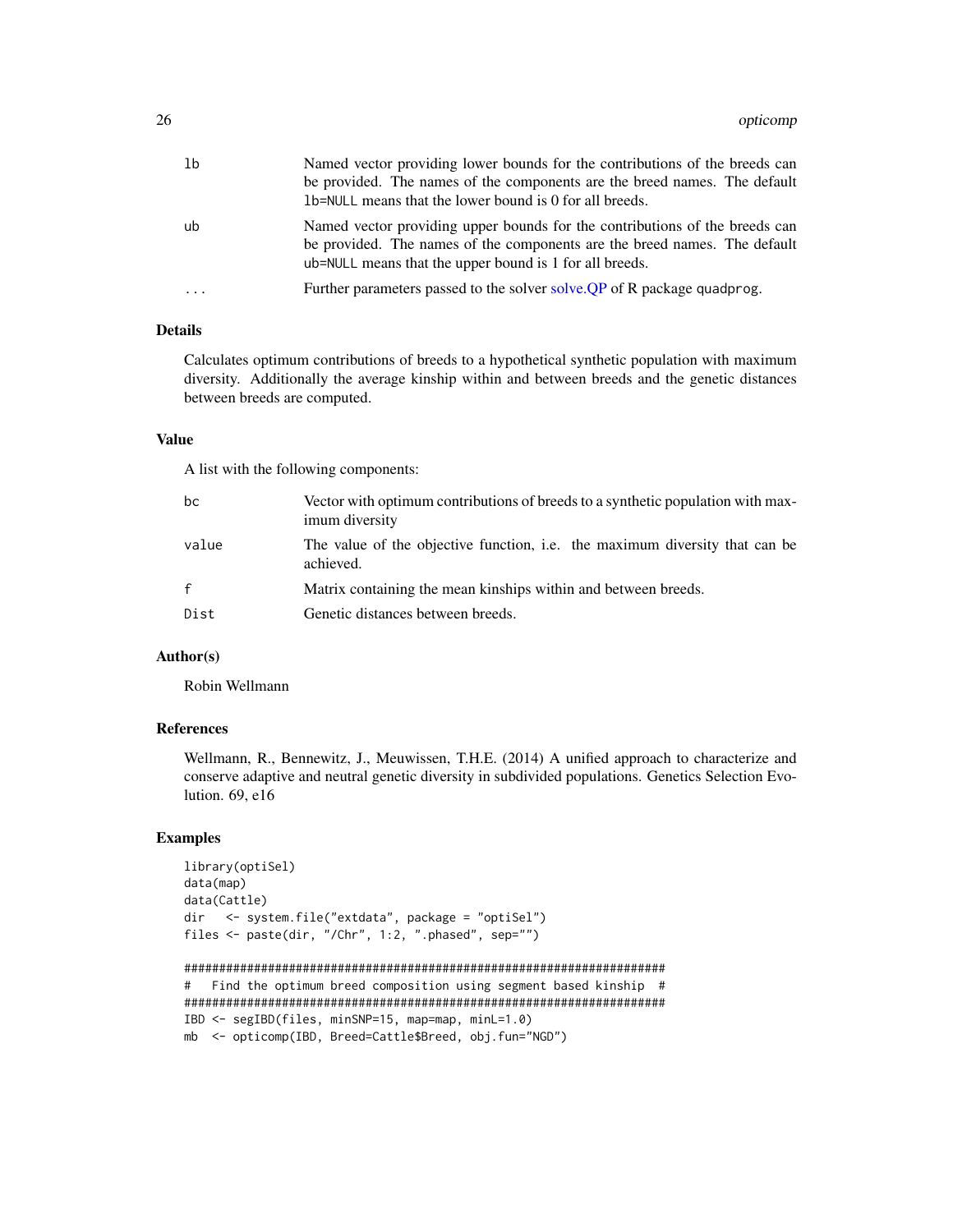#### <span id="page-26-0"></span>opticont 27

```
#### Optimum breed composition: ###
round(mb$bc,3)
# Angler Fleckvieh Holstein Rotbunt
# 0.484 0.395 0.072 0.049
#### Average kinships within and between breeds: ###
round(mb$f,4)
# Angler Fleckvieh Holstein Rotbunt
#Angler 0.0699 0.0171 0.0584 0.0590
#Fleckvieh 0.0171 0.0956 0.0135 0.0138
#Holstein 0.0584 0.0135 0.1233 0.1065
#Rotbunt 0.0590 0.0138 0.1065 0.1227
#### Genetic distances between breeds: ###
round(mb$Dist,4)
# Angler Fleckvieh Holstein Rotbunt
#Angler 0.0000 0.2561 0.1953 0.1930
#Fleckvieh 0.2561 0.0000 0.3098 0.3087
#Holstein 0.1953 0.3098 0.0000 0.1284
#Rotbunt 0.1930 0.3087 0.1284 0.0000
#####################################################################
# The optimum breed composition depends on the kinship matrix #
# and the objective function: #
#####################################################################
bc <- opticomp(IBD, Breed=Cattle$Breed, obj.fun="NTD")$bc
round(bc,3)
# Angler Fleckvieh Holstein Rotbunt
# 0.253 0.433 0.168 0.146
```
<span id="page-26-1"></span>opticont *Calculates Optimum Contributions of Selection Candidates*

#### **Description**

Calculates optimum genetic contributions of selection candidates to the next generation.

#### Usage

```
opticont(method, K, phen, con=list(), solver="auto", quiet=FALSE,
   make.definite=solver=="csdp", ...)
```
#### Arguments

method Possible values are "min.VAR", and "max.VAR", where VAR is the name of a column in data frame phen, or "min.KIN", where KIN is the name of a kinship as defined by function [kinlist.](#page-18-1) Use [help.opticont](#page-16-1) to see the available objective functions.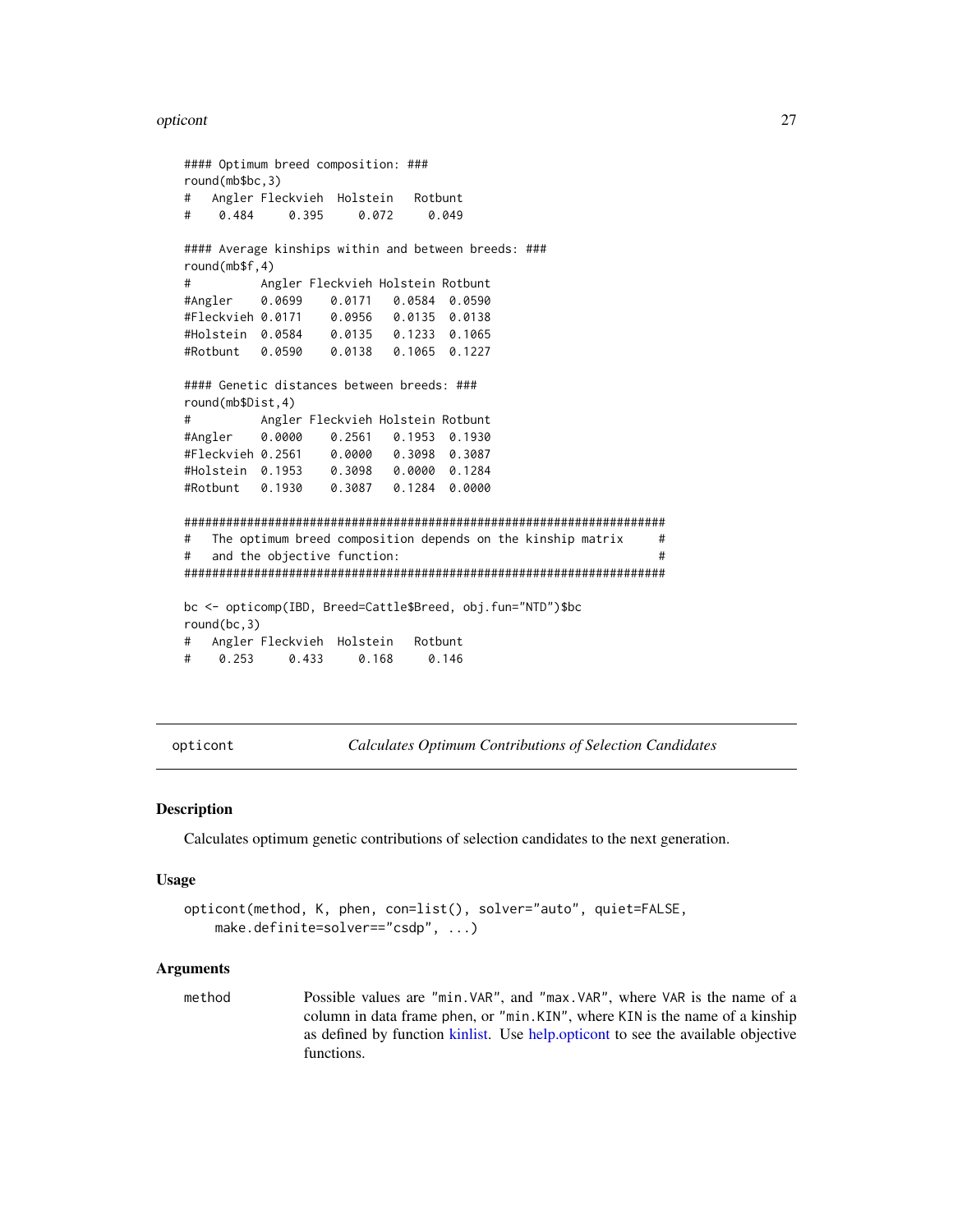<span id="page-27-0"></span>

| K             | List created by function kinlist, containing e.g. kinship matrices of the selection<br>candidates.                                                                                                                                       |
|---------------|------------------------------------------------------------------------------------------------------------------------------------------------------------------------------------------------------------------------------------------|
| phen          | Data frame with IDs of selection candidates in column 1, and sex in column 2.<br>The other columns may contain breeding values or migrant contributions. The<br>sex is coded as 'male' and 'female'.                                     |
| con           | List defining the constraints. The compomnents are described in the Details<br>section. If a component is missing, then the respective constraint is not applied.<br>Use help opticont to see the available constraints.                 |
| solver        | Name of the algorithm for optimization. Available solvers are "alabama", "cccp",<br>"cccp2", "csdp", and "slsqp". The default "auto" means that the solver is<br>chosen automatically. The solvers are described in the Details section. |
| quiet         | If quiet=FALSE then detailed information is shown.                                                                                                                                                                                       |
| make.definite | If make, definite=TRUE then all non-definite matrices are approximated by pos-<br>itive definite matrices before optimization. This is the default setting for the<br>solver csdp.                                                       |
|               | Tuning parameters of the solver. The available parameters depend on the solver<br>and will be printed when function opticont is used with default values. An<br>overview is given in the Details section.                                |

#### Details

Computation of optimum genetic contributions of selection candidates.

#### **Constraints**

Constraints are defined in argument con, which is a list whose components may have the following names:

ub.KIN: Upper bound for the mean kinship in the offspring, where KIN must be replaced by the name of a kinship as defined by function [kinlist.](#page-18-1) Upper bounds for an arbitrary number of different kinships may be provided.

lb: Either a named vecor of the form c(M=a, F=b) containing lower bounds for the contributions of males (a) and females (b), or a N-vector containing the minimum permissible contribution of each selection candidate. The default is  $c(M=0, F=0)$ .

ub: Either a named vecor of the form  $c(M=a, F=b)$  containing upper bounds for the contributions of males (a) and females (b), or a N-vector containing the maximum permissible contribution of each selection candidate. For  $M=-1$  (F=-1) it is assumed that all males (females) have equal contributions to the offspring. If a number is NA then the number of offspring for that sex/individual is not bounded. The default is c(M=NA, F=NA).

lb.VAR: Lower bound for the expected mean value of variable VAR from data frame phen in the offspring. For example lb.BV=a defines a lower bound for the mean breeding value in the offspring to be a if data frame phen has column BV with breeding values of the parents. Lower bounds for an arbitrary number of variables can be defined.

ub.VAR: Upper bound for the mean value of variable VAR from data frame phen in the offspring. For example ub.MC=a defines the upper bound for the genetic contributions from migrant breeds in the offspring to be a if data frame phen has column MC with migrant contributions for the parents. Upper bounds for an arbitrary number of variables can be defined.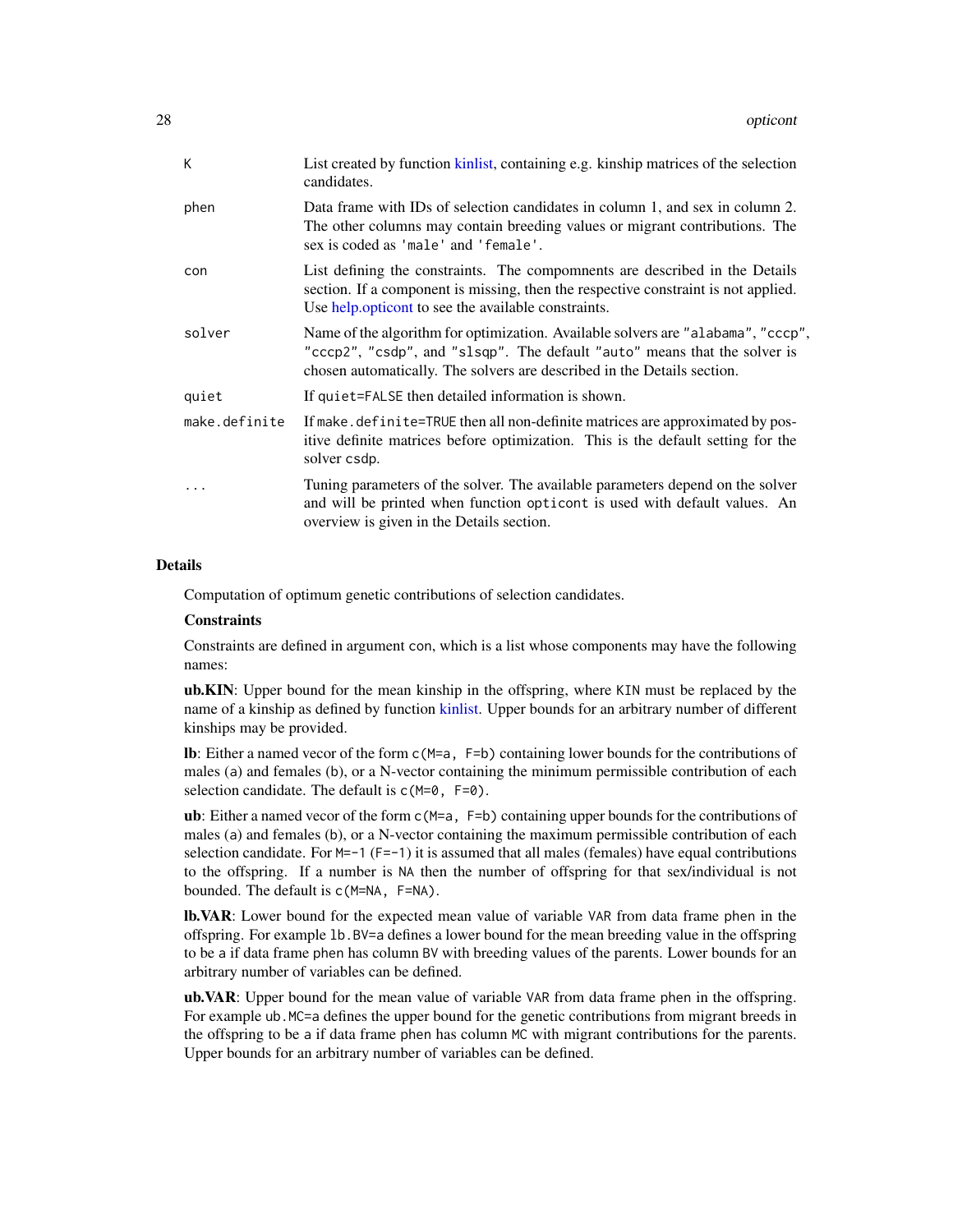#### <span id="page-28-0"></span>opticont 29

eq. VAR: Equality constraint for the mean value of variable VAR from data frame phen in the offspring. Equality constraints for an arbitrary number of variables can be defined.

#### Solver

"alabama": The augmented lagrangian minimization algorithm [auglag](#page-0-0) from package alabama. The method combines the objective function and a penalty for each constraint into a single function. This modified objective function is then passed to another optimization algorithm with no constraints. If the constraints are violated by the solution of this sub-problem, then the size of the penalties is increased and the process is repeated. The default methods for the uncontrained optimization in the inner loop is the quasi-Newton method called BFGS. The available parameters used for the outer loop are described in the details section of the help page of function [auglag.](#page-0-0) The available parameters used for the inner loop are described in the details section of the help page of function [optim.](#page-0-0)

"cccp", "cccp2": Function [cccp](#page-0-0) from package cccp for solving cone constrained convex programs. For cccp quadratic constraints are defined as second order cone constraints, whereas for cccp2 quadratic constraints are defined by functions. The implemented algorithms are partially ported from CVXOPT. The parameters are those from function [ctrl.](#page-0-0) They are among others the maximum count of iterations as an integer value (maxiters), the feasible level of convergence to be achieved (feastol) and whether the solver's progress during the iterations is shown (trace). If numerical problems are encountered increase the optimization parameter feastol or reduce parameter stepadj.

"csdp": The problem is reformulated as a semidefinite programming problem and solved with the CSDP library. Non-definite matrices are approximated by positive definite matrices. This solver is not suitable when the objective is to minimize kinship at native alleles. Available parameters are described in the CSDP User's Guide: https://projects.coin-or.org/Csdp/export/49/trunk/doc/csdpuser.pdf.

"slsqp": The sequential (least-squares) quadratic programming (SQP) algorithm [slsqp](#page-0-0) for gradientbased optimization from package nloptr. The algorithm optimizes successive second-order (quadratic/leastsquares) approximations of the objective function, with first-order (affine) approximations of the constraints. Available parameters are described in [nl.opts](#page-0-0)

#### Remark

If the function does not provide a valid result due to numerical problems then try the following modifications:

- modify the optimization parameters,
- \* use another solver,
- \* change the order of the kinship constraints if more than one kinship is constrained,
- \* define upper or lower bounds instead of equality constraints.
- \* increase the upper bounds for the kinships.

Validity of the result can be checked with function [summary.opticont.](#page-67-1) Use [help.opticont](#page-16-1) to see available objective functions and constraints.

#### Value

A list with class "opticont" which has component parent. This is the data frame phen with the additional column oc containing the optimum genetic contribution of each selection candidate to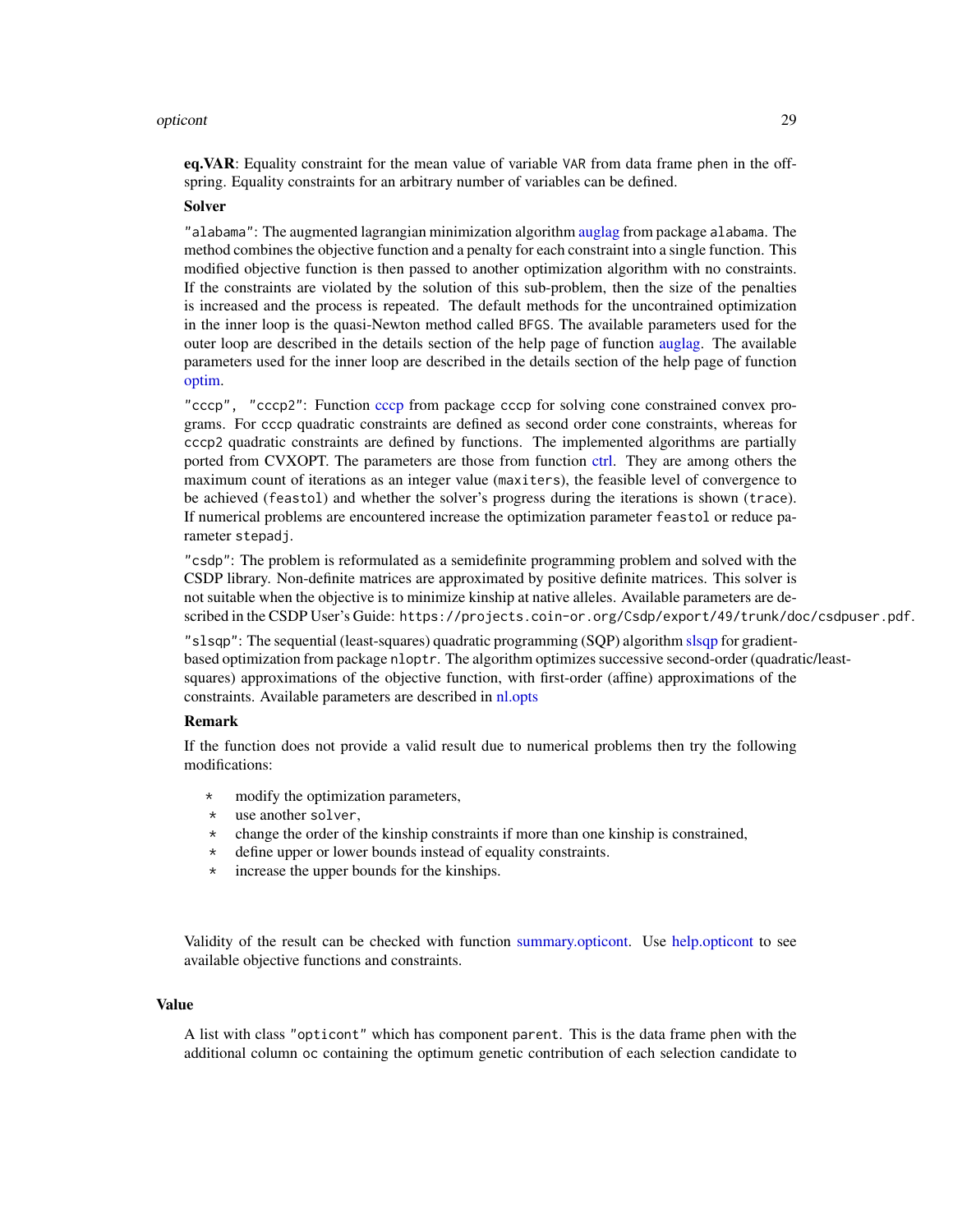the next generation, lb containing the lower bounds, and ub containing the upper bounds.

#### Author(s)

Robin Wellmann

## References

Borchers, B. (1999). CSDP, A C Library for Semidefinite Programming Optimization Methods and Software 11(1):613-623 http://euler.nmt.edu/~brian/csdppaper.pdf

Kraft, D. (1988). A software package for sequential quadratic programming, Technical Report DFVLR-FB 88-28, Institut fuer Dynamik der Flugsysteme, Oberpfaffenhofen, July 1988.

Lange K, Optimization, 2004, Springer.

Madsen K, Nielsen HB, Tingleff O, Optimization With Constraints, 2004, IMM, Technical University of Denmark.

```
#################################################
# Example 1: Advanced OCS using pedigree data #
# Objective: maximize genetic gain #
# Constraints: #
# - mean kinship #
# - mean kinship at native alleles #
# - genetic contributions from other breeds #
#################################################
data(PedigWithErrors)
data(Phen)
keep <- Phen$Indiv
Pedig <- prePed(PedigWithErrors, keep=keep, thisBreed="Hinterwaelder", lastNative=1970)
Pedig$MC <- 1-pedBreedComp(Pedig, thisBreed="Hinterwaelder")$native
Phen <- merge(Pedig, Phen[,c("Indiv", "BV")], by="Indiv")
Kin <- kinlist(pKin = pedIBD(Pedig, keep.only=keep),
               pKinatN = pedIBDatN(Pedig, thisBreed="Hinterwaelder", keep.only=keep))
head(Phen)
cor(Phen$MC, Phen$BV)
help.opticont(Kin, Phen)
# Compute offspring parameters for unselected population
noSel <- opticont(method="min.pKin", K=Kin, phen=Phen, con=list(ub=c(M=-1, F=-1)))
noSel.s <- summary(noSel)
round(noSel.s[,c("pKin","pKinatN", "meanMC", "meanBV")],4)
meanMC <- noSel.s$meanMC
meanKin <- noSel.s$pKin
meanKinatN <- noSel.s$pKinatN
meanBV <- noSel.s$meanBV
# Define Constraints
Ne < -100
```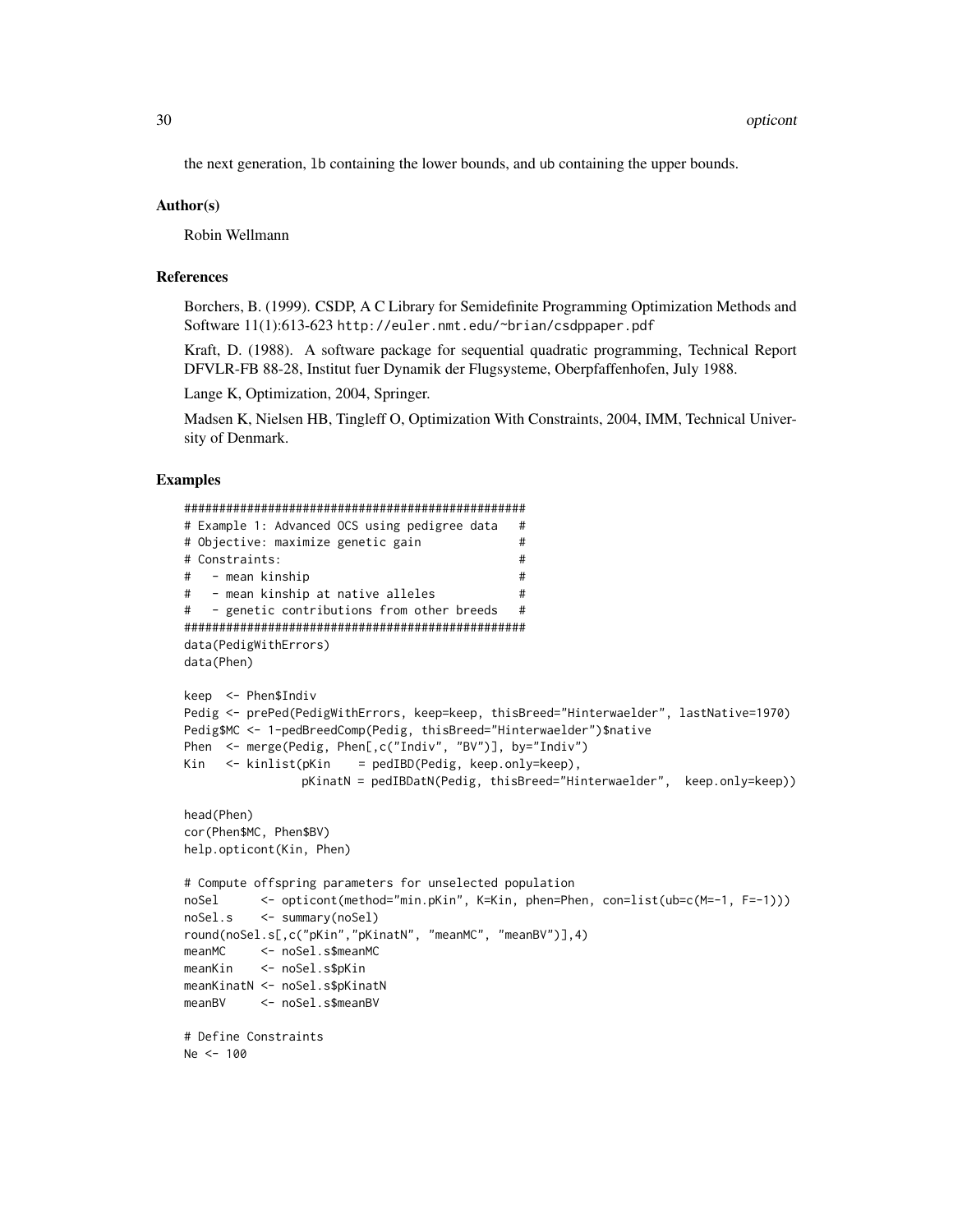#### opticont 31

```
con <- list(ub=c(M=NA, F=-1))
\text{conSub.pKin} <- meanKin + (1-meanKin )*(1/(2*Ne))
con$ub.pKinatN <- meanKinatN + (1-meanKinatN)*(1/(2*Ne))
con$ub.MC <- 0.97*meanMC
# Compute the genetic progress achievable
maxBV <- opticont("max.BV", K=Kin, phen=Phen, con=con)
maxBV.s <- summary(maxBV)
maxBV.s$meanBV
# [1] 0.5428925
# Get optimum contributions of sires
Sire <- maxBV$parent[maxBV$parent$Sex=="male",]
ord <- order(Sire$oc, decreasing=TRUE)
head(Sire[ord,])
#################################################
# Example 2: Advanced OCS using genotype data #
# Objective: minimize inbreeding ## Constraints: #
# - breeding values #
# - mean kinship at native alleles #
# - genetic contributions from other breeds #
#################################################
data(map)
data(Cattle)
dir <- system.file("extdata", package = "optiSel")
files <- paste(dir, "/Chr", 1:2, ".phased", sep="")
Kin <- kinlist(sKin = segIBD(files, map, minSNP=20, minL=2.0),
               sKinatN = segIBDatN(files, Cattle, map, thisBreed="Angler",
                                  ubFreq=0.01, minSNP=20, minL=2.0))
Haplo <- haplofreq(files, Cattle, map, thisBreed="Angler",
                 minSNP=20, minL=2.0, ubFreq=0.01, what="match")
Comp <- segBreedComp(Haplo$match, map)
Comp$MC <- 1-Comp$native
Phen <- merge(Cattle, Comp[,c("Indiv", "MC")], by="Indiv", all=FALSE)
help.opticont(Kin, Phen)
cor(Phen$MC, Phen$BV,use="complete.obs")
#[1] 0.5033714
# Compute offspring parameters for unselected population
noSel <- opticont(method="min.sKin", K=Kin, phen=Phen, con=list(ub=c(M=-1, F=-1)))
noSel.s <- summary(noSel)
round(noSel.s[,c("sKin","sKinatN", "meanMC", "meanBV")],4)
meanMC <- noSel.s$meanMC
meanKin <- noSel.s$sKin
meanKinatN <- noSel.s$sKinatN
meanBV <- noSel.s$meanBV
```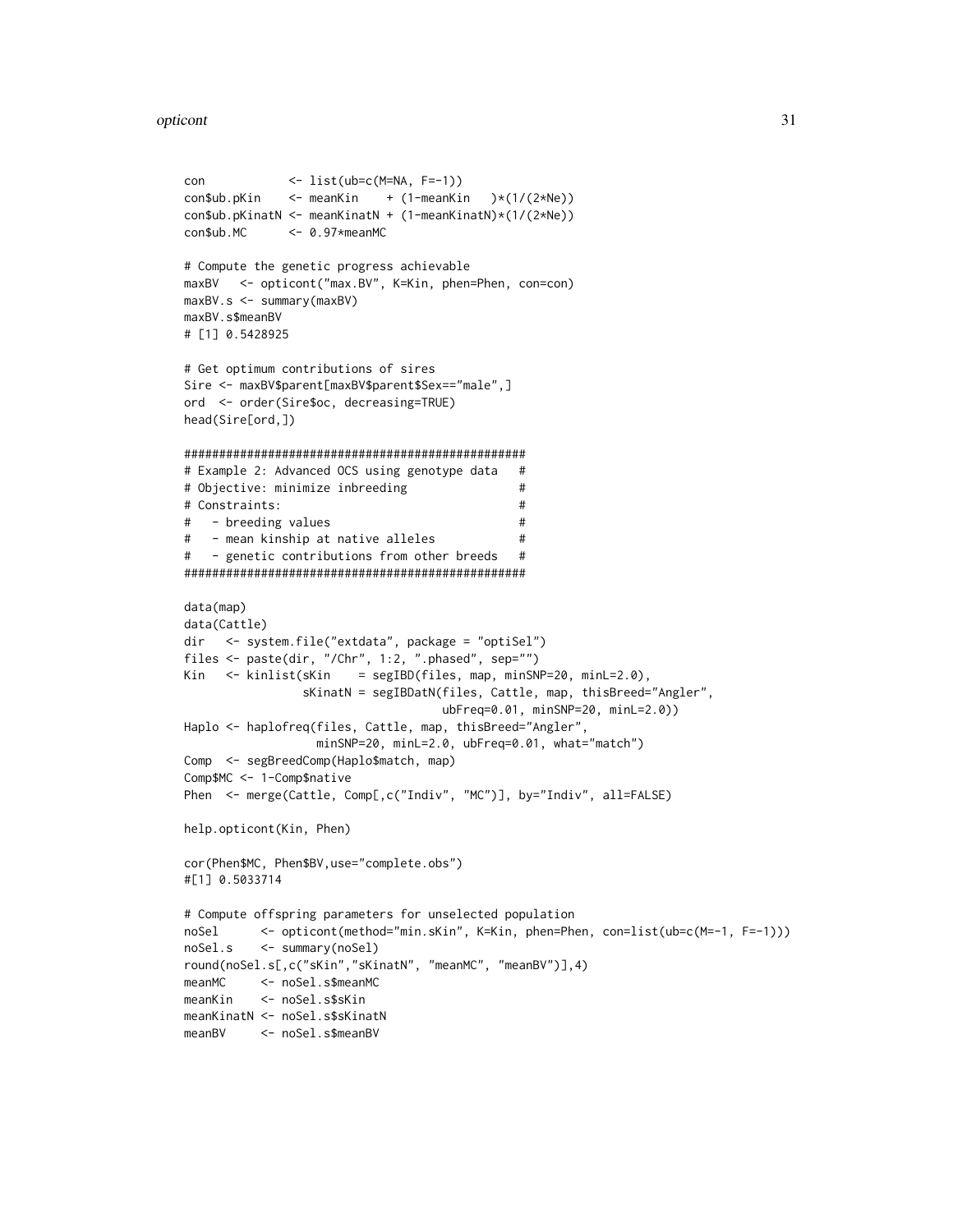```
# Define Constraints
Ne <- 100
con <- list(ub=c(M=NA, F=-1))
con$ub.sKinatN <- meanKinatN + (1-meanKinatN)*(1/(2*Ne))
con$ub.MC <- 0.97*meanMC
con$lb.BV <- meanBV
# Compute the smallest mean kinship achievable
minKin <- opticont("min.sKin", K=Kin, phen=Phen, con=con)
minKin.s <- summary(minKin)
minKin.s$sKin
# [1] 0.03881304
# Get optimum contributions of sires
Sire <- minKin$parent[minKin$parent$Sex=="male",]
ord <- order(Sire$oc, decreasing=TRUE)
head(Sire[ord,])
```
<span id="page-31-1"></span>opticont4mb *Calculates Optimum Contributions of Selection Candidates using Multi-Breed Genotype Data*

#### Description

Calculates optimum genetic contributions for selection candidates from one breed using multi-breed genotype data. Genotype data from multiple breeds may be used in order to increase the genetic distance between the breed of interest (thisBreed) and other breeds.

#### Usage

```
opticont4mb(method, K, phen, bc, thisBreed=names(bc)[1], con=list(),
    solver="cccp", quiet=FALSE, make.definite=solver=="csdp", ...)
```
#### Arguments

| method | Possible values are "min. VAR", and "max. VAR", where VAR is the name of a col-<br>umn in data frame phen, or "min.KIN", or "min.KIN.acrossBreeds", where<br>KIN is the name of a kinship as defined by function kinlist. Use help opticont 4mb<br>to see the available objective functions. If kinship KIN is available for all ani- |
|--------|---------------------------------------------------------------------------------------------------------------------------------------------------------------------------------------------------------------------------------------------------------------------------------------------------------------------------------------|
|        | mals from the multi-breed population, then "min.KIN.acrossBreeds" mini-<br>mizes the kinship in the multi-breed population by optimizing the contributions<br>of selection candidates from the breed of interest.                                                                                                                     |
| К      | List created by function kinlist containing kinships of genotyped individuals.                                                                                                                                                                                                                                                        |
| phen   | Data frame with one row for each animal from the multi-breed population that is<br>to be included in the analysis. The animal IDs is in column 1 (named Indiv) and<br>the sex is in column 2 (named Sex). The sex is coded as 'male' and 'female'.<br>Column Breed contains the breed name of every genotyped animal. Further         |

<span id="page-31-0"></span>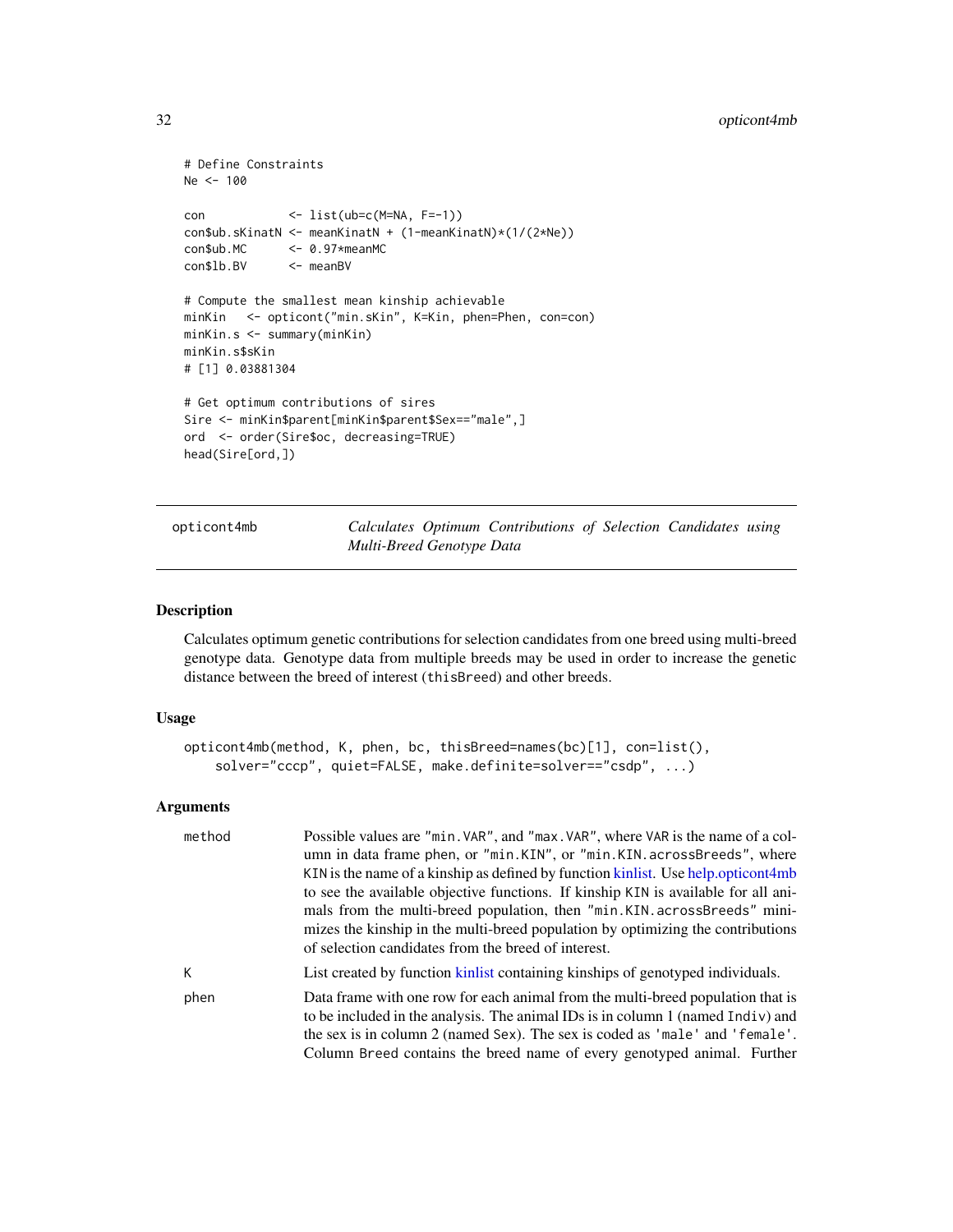<span id="page-32-0"></span>

|               | columns contain e.g. breeding values or migrant contributions that may be used<br>for defining linear constraints.                                                                                                                                                                                                                     |
|---------------|----------------------------------------------------------------------------------------------------------------------------------------------------------------------------------------------------------------------------------------------------------------------------------------------------------------------------------------|
| bc            | Named vector containing the proportion of every genotyped breed in the hy-<br>pothetical multi-breed offspring population. The names of the components are<br>the breed names. Note that only the contributions of selection candidates from<br>this Breed will be optimized. Animals from other breeds have fixed contribu-<br>tions. |
| thisBreed     | The breed to which the selection candidates belong.                                                                                                                                                                                                                                                                                    |
| con           | List defining the constraints. The components are described in the Details sec-<br>tion. If a component is missing, then the respective constraint is not applied.<br>Use help.opticont4mb to see the available constraints.                                                                                                           |
| solver        | Name of the algorithm for optimization. Available solvers are "alabama", "cccp",<br>"cccp2", "csdp", and "slsqp". The default is "cccp". The solvers are de-<br>scribed in the Details section.                                                                                                                                        |
| quiet         | If quiet=FALSE then detailed information is shown.                                                                                                                                                                                                                                                                                     |
| make.definite | If make . definite=TRUE then all non-definite matrices are approximated by pos-<br>itive definite matrices before optimization. This is the default setting for the<br>solver csdp.                                                                                                                                                    |
| .             | Tuning parameters of the solver. The available parameters depend on the solver<br>and will be printed when function opticont is used with default values. An<br>overview is given in the Details section.                                                                                                                              |

## Details

Computation of optimum genetic contributions for the selection candidates from one breed using multi-breed marker data. Marker data from multiple breeds may be used in order to increase the genetic distance between the breed of interest (thisBreed) and the other breeds.

In this case a hypothetical subdivided population is considered consisting of purebred offspring of genotyped individuals. That is, the offspring population consists of several breeds with specified breed proportions (e.g. 20% Angler cattle, 40% Holstein cattle, and 40% Fleckvieh cattle). Only the contributions of the selection candidates from thisBreed will be optimized. Animals from other breeds have equal contributions.

The aim is to reduce the average genomic relationship in this multi-breed population since this causes the genetic distance between thisBreed and other breeds to increase. This may increase the conservation value of the breed.

If managing diversity across breeds is not intended then function [opticont](#page-26-1) could be used instead.

#### **Constraints**

A list possibly containing the following components providing the constraints:

ub.KIN: Upper bound for the mean kinship in the offspring, where KIN must be replaced by the name of a kinship as defined by function [kinlist.](#page-18-1) Use [help.opticont4mb](#page-17-1) to see available methods.

ub.KIN.acrossBreeds: Upper bound for the mean kinship in the next generation of the multi-breed population, where KIN must be replaced by the name of a kinship as defined by function [kinlist.](#page-18-1) Use [help.opticont4mb](#page-17-1) to see available methods.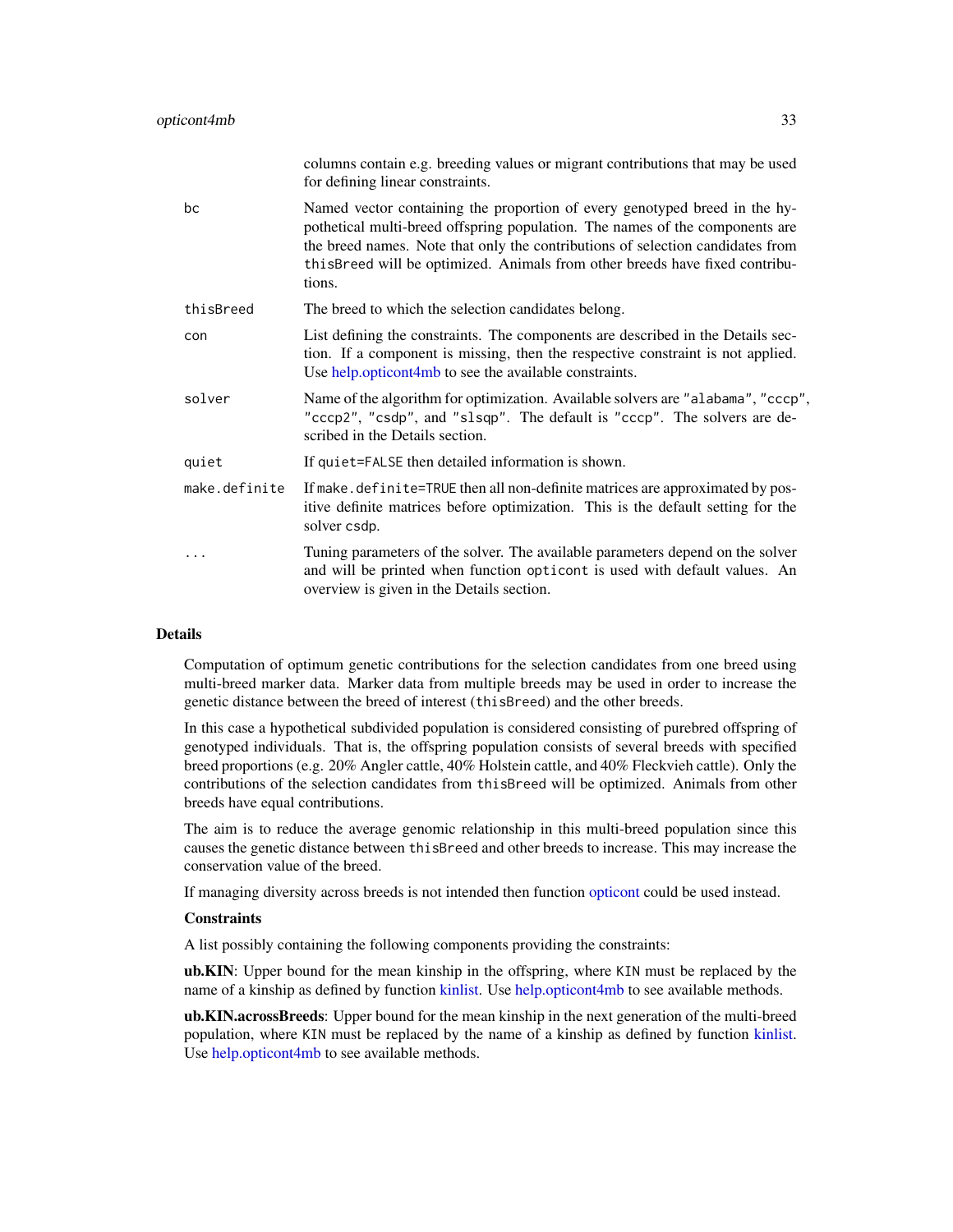<span id="page-33-0"></span>lb: Either a named vecor of the form c(M=a, F=b) containing lower bounds for the contributions of males (a) and females (b) from thisBreed, or a named vector containing the minimum permissible contribution of each selection candidate. The default is c(M=0, F=0).

ub: Either a named vecor of the form  $c(M=a, F=b)$  containing upper bounds for the contributions of males (a) and females (b) from thisBreed, or a named vector containing the maximum permissible contribution of each selection candidate. For  $M=-1$  (F=-1) it is assumed that all males (females) have equal contributions to the offspring. If a number is NA then the number of offspring for that sex/individual is not bounded. The default is  $c(M=NA, F=NA)$ .

**lb.VAR**: Lower bound for the mean value of variable VAR from data frame phen in the offspring from thisBreed. For example lb.BV=a defines a lower bound for the mean breeding value in the offspring from thisBreed to be a if data frame phen has column BV with breeding values of the parents. Lower bounds for an arbitrary number of variables can be defined.

ub. VAR: Upper bound for the mean value of variable VAR from data frame phen in the offspring from thisBreed. For example ub.MC=a defines the upper bound for the genetic contributions from migrant breeds in the offspring of thisBreed to be a if data frame phen has column MC with migrant contributions for the parents. Upper bounds for an arbitrary number of variables can be defined.

eq. VAR: Equality constraint for the mean value of variable VAR from data frame phen in the offspring from thisBreed. For example eq.MC=a forces the genetic contribution from migrant breeds in the offspring from thisBreed to be a if data frame phen has column MC with migrant contributions for the parents. Equality constraints for an arbitrary number of variables can be defined.

## Solver

.

"alabama": The augmented lagrangian minimization algorithm [auglag](#page-0-0) from package alabama is used. That is, the method combines the objective function and a penalty for each constraint into a single function. This modified objective function is then passed to another optimization algorithm with no constraints. If the constraints are violated by the solution of this sub-problem, then the size of the penalties is increased and the process is repeated. The default methods for the uncontrained optimization in the inner loop is the quasi-Newton method called BFGS. The available parameters used for the outer loop are described in the details section of the help page of function [auglag.](#page-0-0) The available parameters used for the inner loop are described in the details section of the help page of function [optim.](#page-0-0)

"cccp", "cccp2": Function [cccp](#page-0-0) from package cccp for solving cone constrained convex programs is used. For cccp quadratic constraints are defined as second order cone constraints. This solver is not suitable if computation of the Cholesky decomposition fails. For cccp2 quadratic constraints are defined by functions. The implemented algorithms are partially ported from CVXOPT. The parameters are those from function [ctrl.](#page-0-0) They are among others the maximum count of iterations as an integer value (maxiters), the feasible level of convergence to be achieved (feastol) and whether the solver's progress during the iterations is shown (trace). If numerical problems are encountered increase the optimization parameter feastol or reduce parameter stepadj.

"csdp": The problem is reformulated as a semidefinite programming problem and solved with the CSDP library. Non-definite matrices are approximated by positive definite matrices. This solver is not suitable when the objective is to minimize kinship at native alleles. Available parameters are described in the CSDP User's Guide: https://projects.coin-or.org/Csdp/export/49/trunk/doc/csdpuser.pdf

"slsqp": The sequential (least-squares) quadratic programming (SQP) algorithm [slsqp](#page-0-0) for gradientbased optimization from package nloptr is used. The algorithm optimizes successive second-order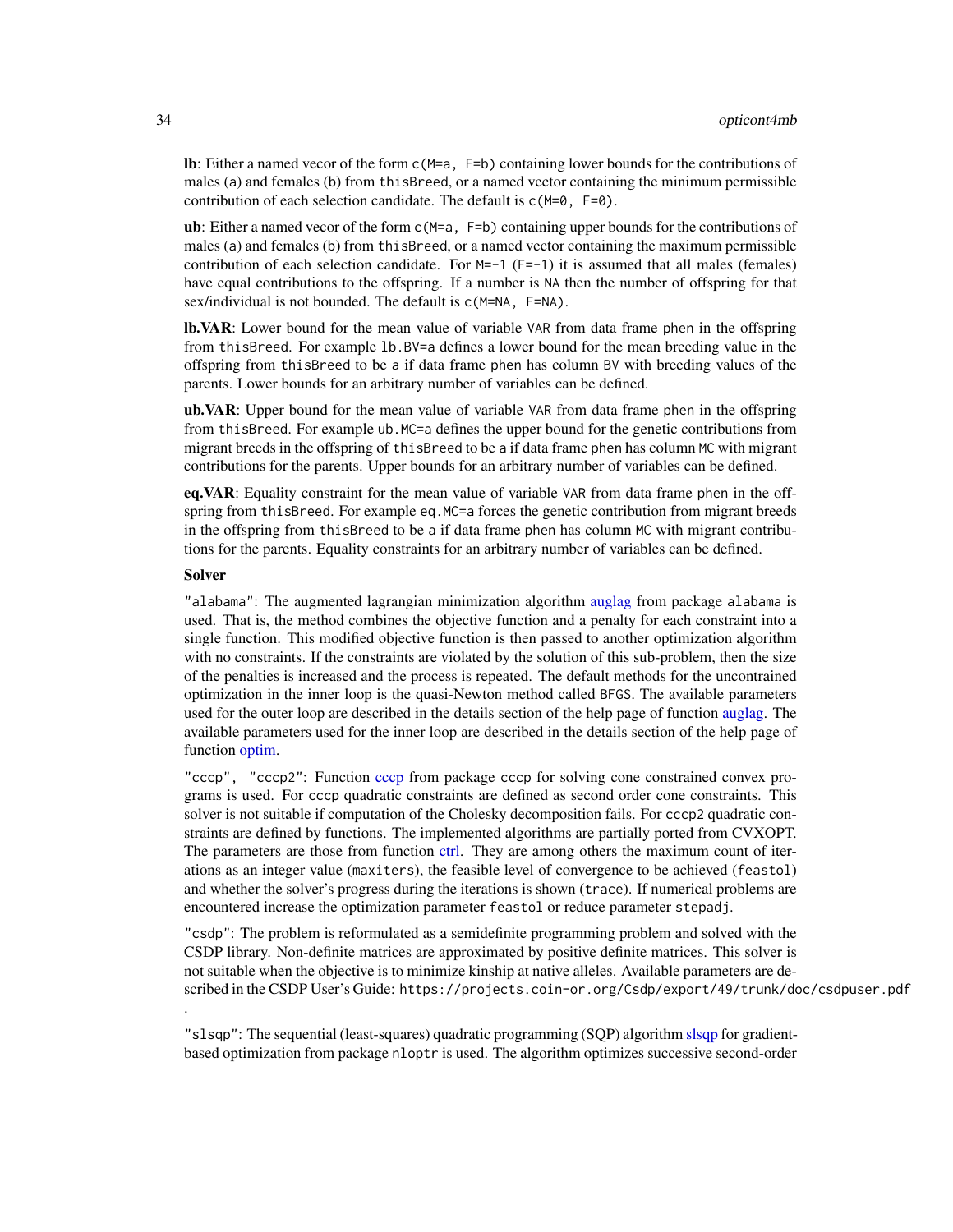#### <span id="page-34-0"></span>opticont4mb 35

(quadratic/least-squares) approximations of the objective function, with first-order (affine) approximations of the constraints. Available parameters are described in [nl.opts.](#page-0-0)

#### Remark

If the function does not provide a valid result due to numerical problems then try the following modifications:

- \* modify the optimization parameters,
- \* use another solver,
- \* change the order of the kinship constraints if more than one kinship is constrained,
- \* define upper or lower bounds instead of equality constraints.
- \* increase the upper bounds for the kinships.

Validity of the result can be checked with function [summary.opticont.](#page-67-1) Use [help.opticont4mb](#page-17-1) to see available objective functions and constraints.

## Value

A list with class "opticont" which has component parent. This is the data frame phen but includes ony the animals from the breed of interest. It has the additional column oc containing the optimum genetic contribution of each selection candidate to the next generation, lb containing the lower bounds of the optimum contributions, and ub containing the upper bounds.

## Author(s)

Robin Wellmann

#### References

Borchers, B. (1999). CSDP, A C Library for Semidefinite Programming Optimization Methods and Software 11(1):613-623 http://euler.nmt.edu/~brian/csdppaper.pdf

Kraft, D. (1988). A software package for sequential quadratic programming, Technical Report DFVLR-FB 88-28, Institut fuer Dynamik der Flugsysteme, Oberpfaffenhofen, July 1988.

Lange K, Optimization, 2004, Springer.

Madsen K, Nielsen HB, Tingleff O, Optimization With Constraints, 2004, IMM, Technical University of Denmark.

```
data(map)
data(Cattle)
dir <- system.file("extdata", package = "optiSel")
files<- file.path(dir, paste("Chr", 1:2, ".phased", sep=""))
### Compute genomic kinship and genomic kinship at native segments
G <- segIBD(files, map, minSNP=20, minL=3.0)
GN <- segIBDatN(files, Cattle, map, thisBreed="Angler", refBreeds="others",
          ubFreq=0.02, minSNP=20, minL=3.0, lowMem=TRUE)
```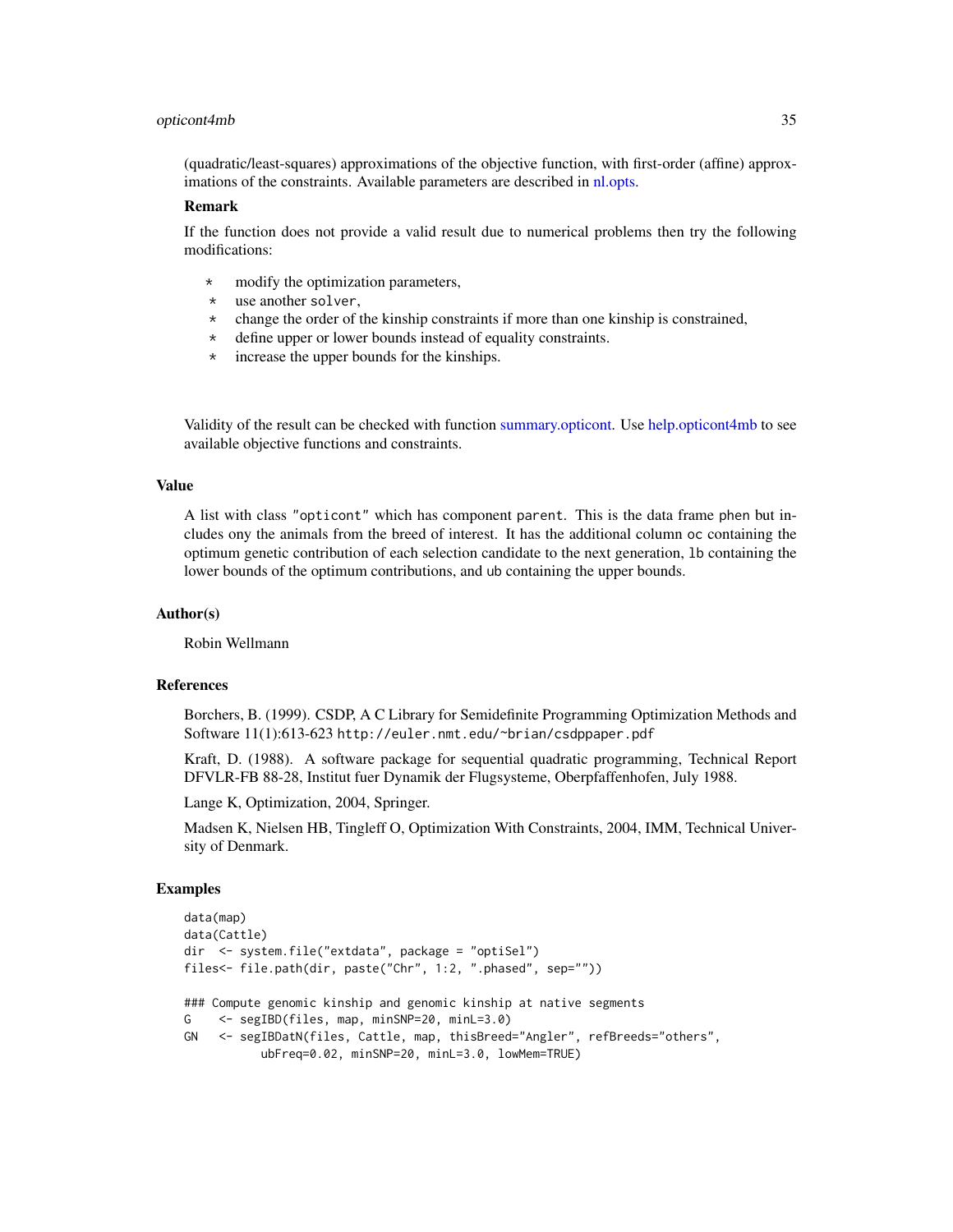```
Kin <- kinlist(G=G, GN=GN)
### Compute migrant contributions of selection candidates
Haplo<- haplofreq(files, Cattle, map, thisBreed="Angler", refBreeds="others",
          minSNP=20, minL=3.0, ubFreq=0.02, what="match")
Comp <- segBreedComp(Haplo$match, map)
Cattle$MC <- NA
Cattle[rownames(Comp), "MC"] <- 1-Comp$native
apply(Comp[,-1],2,mean)
# native F H R
#0.551844104 0.009739393 0.202216271 0.236200232
########################################
# Find optimum breed contributions #
########################################
lb <- c(Angler=0.10, Holstein=0.20, Fleckvieh=0.20)
bc <- opticomp(G, Breed=Cattle$Breed, obj.fun="NGD", lb=lb)$bc
round(bc,3)
# Angler Fleckvieh Holstein Rotbunt
# 0.355 0.445 0.200 0.000
########################################
# Check available objective functions #
# and constraints #
########################################
help.opticont4mb(Kin, Cattle)
##################################################################
# Compute the minimum segment based kinship achievable #
# across breeds while constraining it within the breed \qquad \qquad \###################################################################
con <- list(ub.G=0.05, ub=c(M=NA, F=-1))
minG <- opticont4mb("min.G.acrossBreeds", Kin, Cattle, bc, thisBreed="Angler", con=con, trace=FALSE)
minG.s <- summary(minG)
minG.s[,c("G.acrossBreeds")]
#[1] 0.02289039
##################################################################
# Compute the genetic progress achievable while constraining #
# segment based kinship within and across breeds #
# and migrant contributions #
##################################################################
con <- list(ub.G=0.05, ub.G.acrossBreeds=0.026, ub.MC=0.32, ub=c(M=NA, F=-1))
maxBV.G.MC <- opticont4mb("max.BV", Kin, Cattle, bc, thisBreed="Angler", con=con, trace=FALSE)
maxBV.G.MC.s <- summary(maxBV.G.MC)
maxBV.G.MC.s$meanBV
# [1] 0.2851194
```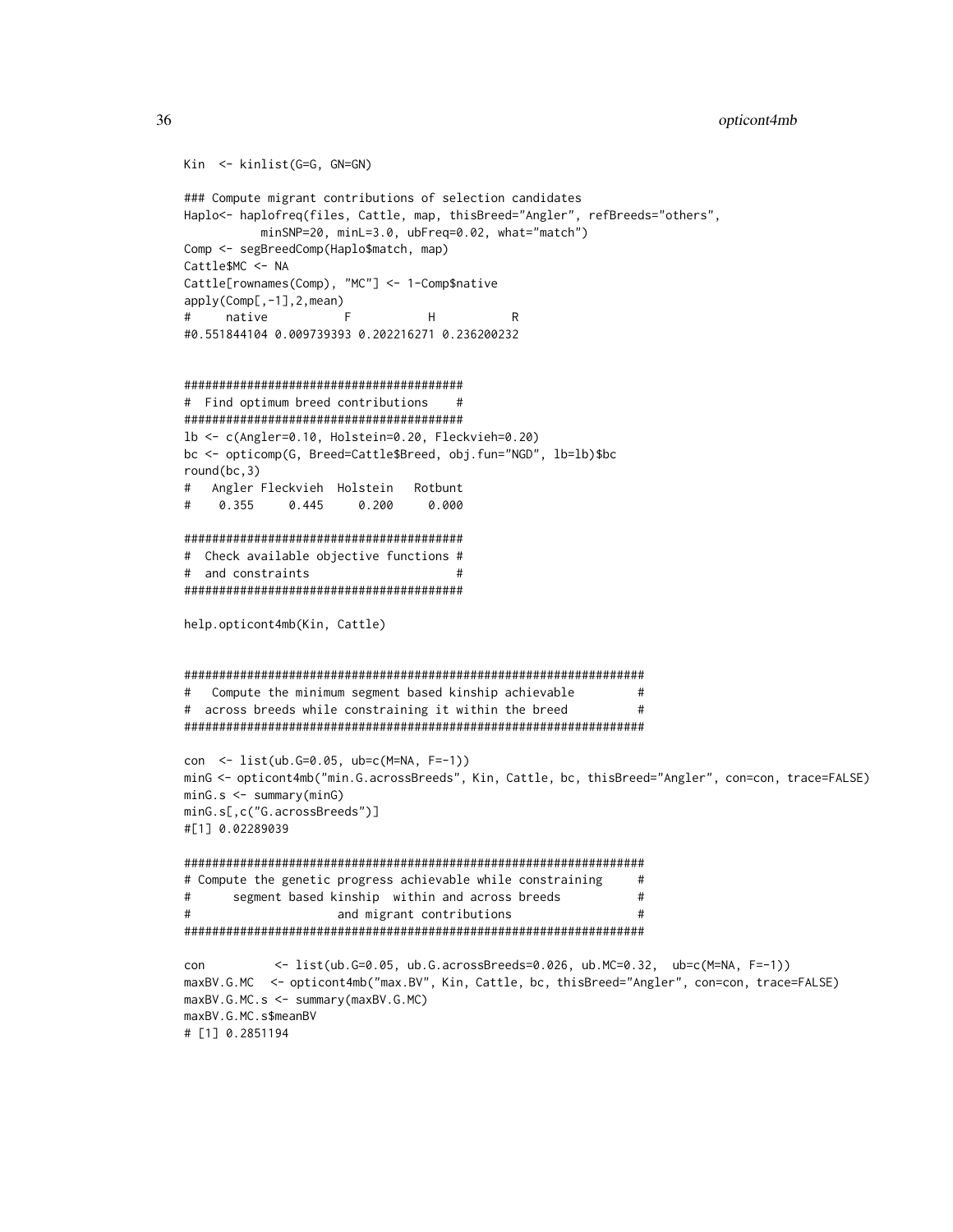```
##################################################################
# Compute the minimum achievable kinship at native alleles #
# while constraining kinship within and across breeds #
# and migrant contributions #
##################################################################
con <- list(ub.G=0.05, ub.G.acrossBreeds=0.026, ub.MC=0.32, ub=c(M=NA, F=-1))
minGN <- opticont4mb("min.GN", Kin, Cattle, bc, thisBreed="Angler", con=con, solver="slsqp")
minGN.s <- summary(minGN)
minGN.s$GN
#[1] 0.04114953
##################################################################
# Summary statistics from different optimizations #
# can be combined in a data frame. The most important parameters #
# are printed for comparison: #
##################################################################
Res <- rbind(minG.s, maxBV.G.MC.s, minGN.s)
format(Res[,c("valid","meanBV", "meanMC", "G.acrossBreeds", "G", "GN")],digits=4)
# valid meanBV meanMC G.acrossBreeds G GN
#minG TRUE -0.4329 0.3379 0.02289 0.03451 0.03986
#maxBV.G.MC TRUE 0.2851 0.3200 0.02475 0.05000 0.06830
#minGN TRUE -0.5321 0.3200 0.02312 0.03600 0.04115
cor(cbind(minG$parent$oc, maxBV.G.MC$parent$oc, minGN$parent$oc))
\sharp [,1] [,2] [,3]
#[1,] 1.0000000 0.2741736 0.8540842
#[2,] 0.2741736 1.0000000 0.3608900
#[3,] 0.8540842 0.3608900 1.0000000
```
<span id="page-36-1"></span>pedBreedComp *Calculates the Pedigree Based Breed Composition of Individuals*

## Description

Computes for every individual the genetic contribution from native founders and from other breeds according to the pedigree.

#### Usage

```
pedBreedComp(Pedig, thisBreed)
```
#### Arguments

| Pedig     | Data frame containing the pedigree where the first 3 columns correspond to: |
|-----------|-----------------------------------------------------------------------------|
|           | Individual ID, Sire, and Dam. Additional columns include column Breed with  |
|           | breed names. Missing parents are coded as NA. All animals have no parent or |
|           | both parents missing. If this is not the case use prePed.                   |
| thisBreed | Name of this breed as denoted in column $(5)$ of the pedigree.              |
|           |                                                                             |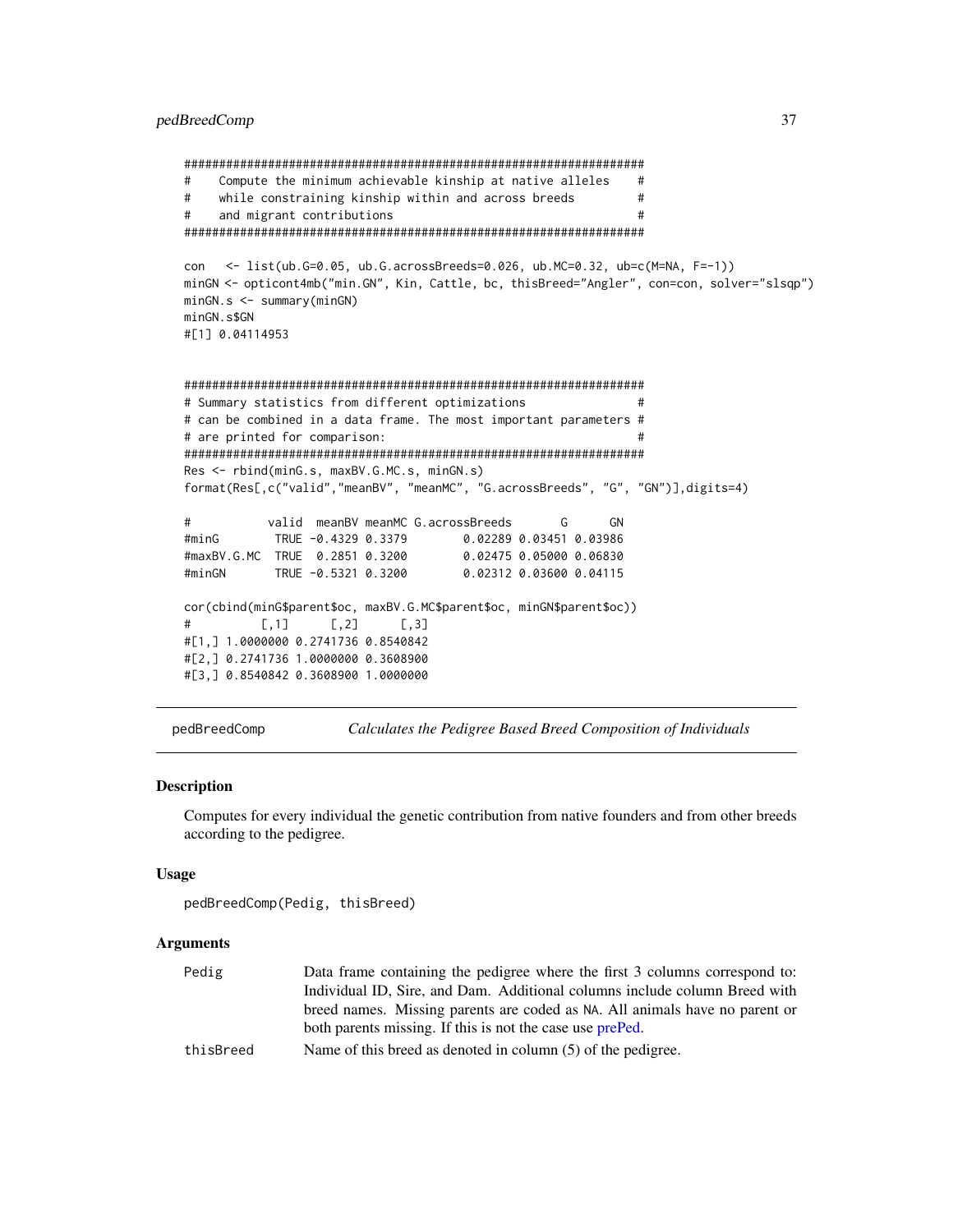## <span id="page-37-0"></span>Details

For every individual the genetic contribution from native founders and from other breeds is computed. It is the fraction of genes that originate from the respective breed.

## Value

Data frame with one row for each individual and the following columns

| Indiv                   | IDs of the individuals                                                                                                                          |
|-------------------------|-------------------------------------------------------------------------------------------------------------------------------------------------|
| native                  | Native Contribution: The genetic contribution from native founders.                                                                             |
| $\cdot$ $\cdot$ $\cdot$ | Genetic contributions from other breeds, one column for each breed. The columns<br>are ordered, so that the most influential breeds come first. |

## Author(s)

Robin Wellmann

## Examples

```
data(ExamplePed)
Pedig <- prePed(ExamplePed, thisBreed="Hinterwaelder", lastNative=1970)
cont <- pedBreedComp(Pedig, thisBreed="Hinterwaelder")
Pedig$MC <- 1-cont$native
cont[1000:1010,2:5]
```
contByYear <- conttac(cont, Pedig\$Born, use=Pedig\$Breed=="Hinterwaelder", mincont=0.04, long=FALSE) round(contByYear,2)

barplot(contByYear,ylim=c(0,1), col=1:10, ylab="genetic contribution", legend=TRUE, args.legend=list(x="bottomleft",cex=0.6))

<span id="page-37-1"></span>

pedIBD *Calculates the Pedigree-based Kinship Matrix*

## Description

Calculates the pedigree based probability of alleles to be IBD. This pedigree based kinship matrix is also called coancestry matrix and is half the additive relationship matrix.

## Usage

```
pedIBD(Pedig, keep.only=NULL, keep=keep.only, kinFounder=NULL)
```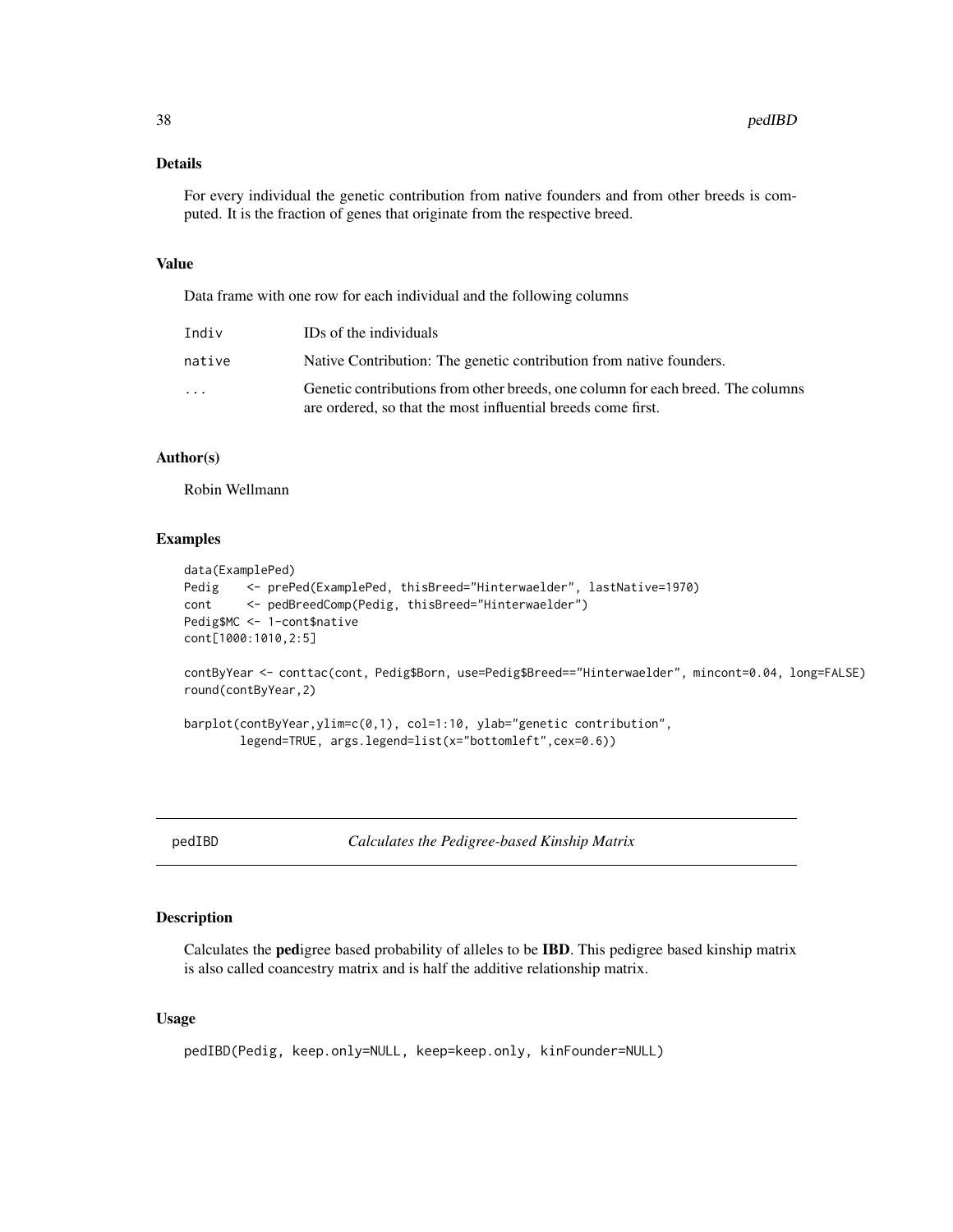## <span id="page-38-0"></span>pedIBDatN 39

## Arguments

| Pedig      | Data frame containing the Pedigree. The data frame has columns (1) Individual,<br>(2) Sire, (3) Dam. Missing parents are coded as NA. Both parents must either<br>be missing or present. If this is not the case use prePed. |
|------------|------------------------------------------------------------------------------------------------------------------------------------------------------------------------------------------------------------------------------|
| keep       | If keep is provided then kinships are computed only for these animals and their<br>ancestors.                                                                                                                                |
| keep.only  | If keep, only is provided then kinships are computed only for these animals.                                                                                                                                                 |
| kinFounder | Kinship matrix for the founders. The row names are the ids of the founders.<br>By default, founders are assumed to be unrelated. Founders not included in this<br>matrix are also assumed to be unrelated.                   |

## Details

Computation of pedigree based kinship matrix f which is half the additive relationship matrix. For individuals i and j it is defined as

 $f_{ij}$  = Probability that two alleles chosen from individuals i and j are IBD.

## Value

Kinship matrix.

## Author(s)

Robin Wellmann

#### Examples

```
data(PedigWithErrors)
data(Phen)
keep <- Phen$Indiv
Pedig <- prePed(PedigWithErrors, keep=keep, thisBreed="Hinterwaelder", lastNative=1970)
pedA <- pedIBD(Pedig, keep.only=keep)
```
<span id="page-38-1"></span>pedIBDatN *Calculates the Pedigree Based Kinship at Native Alleles*

## Description

Calculates the pedigree based probability of alleles to be IBD at Native alleles.

## Usage

```
pedIBDatN(Pedig, thisBreed=NA, keep.only=NULL, keep=keep.only, nGen=NA)
```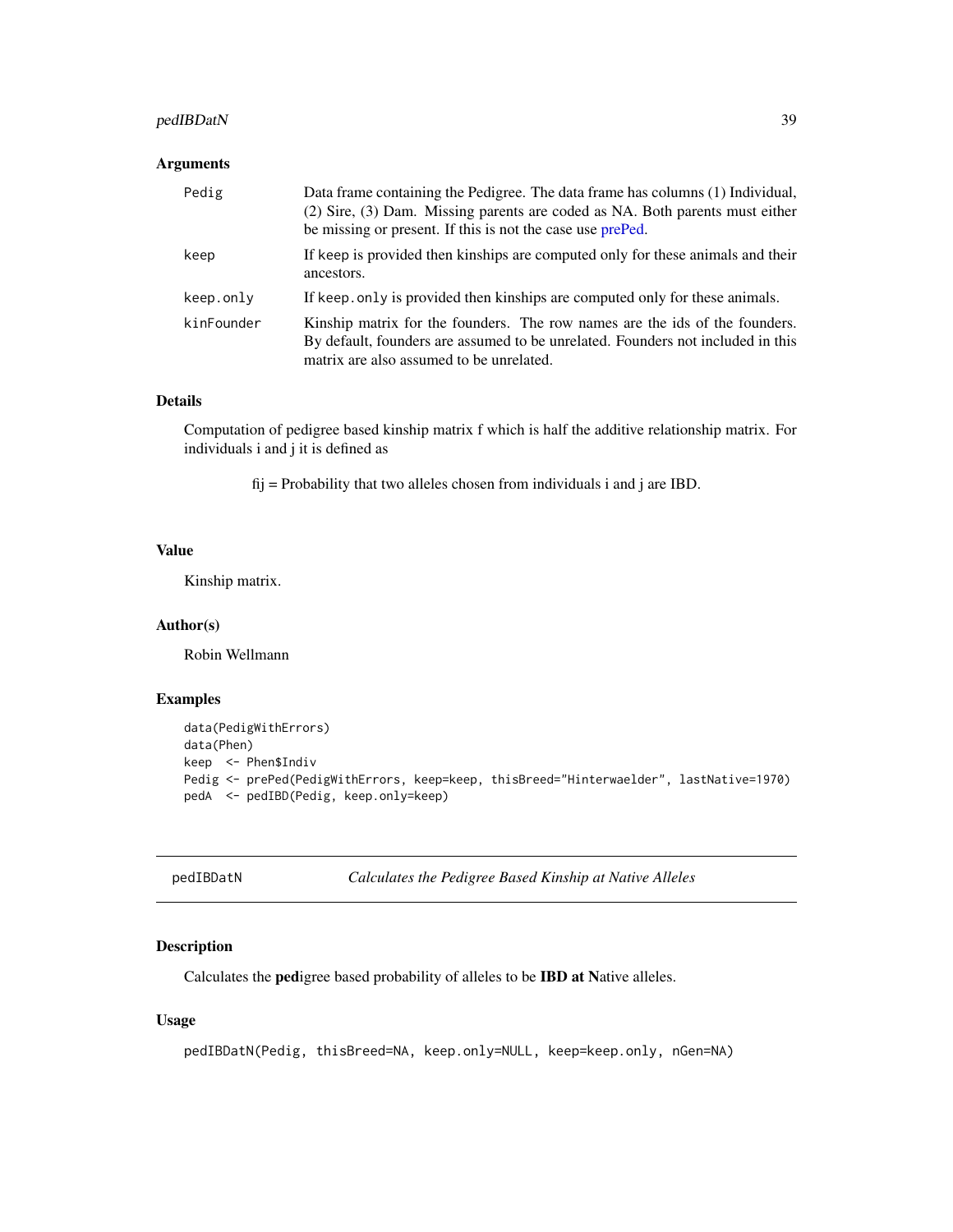#### Arguments

| Pedig     | Data frame containing the pedigree where the first 3 columns correspond to:<br>Individual ID, Sire, and Dam. Additional columns include column Breed with<br>breed names. Missing parents are coded as NA, 0, or "0". |
|-----------|-----------------------------------------------------------------------------------------------------------------------------------------------------------------------------------------------------------------------|
| thisBreed | Name of the breed in column $(5)$ of the pedigree for which the kinships are to<br>be computed.                                                                                                                       |
| keep      | If keep is provided then kinships are computed only for these animals and their<br>ancestors.                                                                                                                         |
| keep.only | If keep, only is provided then kinships are computed only for these animals.                                                                                                                                          |
| nGen      | Number of generations taken into account for estimating the native effective<br>size. The default means that the effective native effective size is not estimated.                                                    |

## Details

Calculates a list containing matrices needed to compute pedigree based kinships at native alleles, defined as the conditional probability that two randomly chosen alleles are IBD, given that both originate from native founders. A native founder is an individual with unkown parents belonging to thisBreed.

## Value

A list with the following components:

#Mean kinship of native alleles: 0.0777

| pedZ | matrix with pedZij = $\overline{Bi}$ j = Probability that two alleles chosen from individuals<br>i and j are IBD or at least one of them is a migrant allele. |
|------|---------------------------------------------------------------------------------------------------------------------------------------------------------------|
| pedN | matrix with ped $N_{ij}$ = Probability that two alleles chosen from individuals i and<br><i>i</i> are both native alleles.                                    |

The list has class attribute "kinMatrices" and the additional attribute condProb.

#### Author(s)

Robin Wellmann

```
data(PedigWithErrors)
data(Phen)
keep <- Phen$Indiv
Pedig <- prePed(PedigWithErrors, keep=keep, thisBreed="Hinterwaelder", lastNative=1970)
fD <- pedIBDatN(Pedig, thisBreed="Hinterwaelder", keep.only=keep, nGen=6)
#Number of Migrant Founders: 237
#Number of Native Founders: 150
#Individuals in Pedigree : 1658
#Native Ne = 49.5 (estimated from 6 previous generations)
```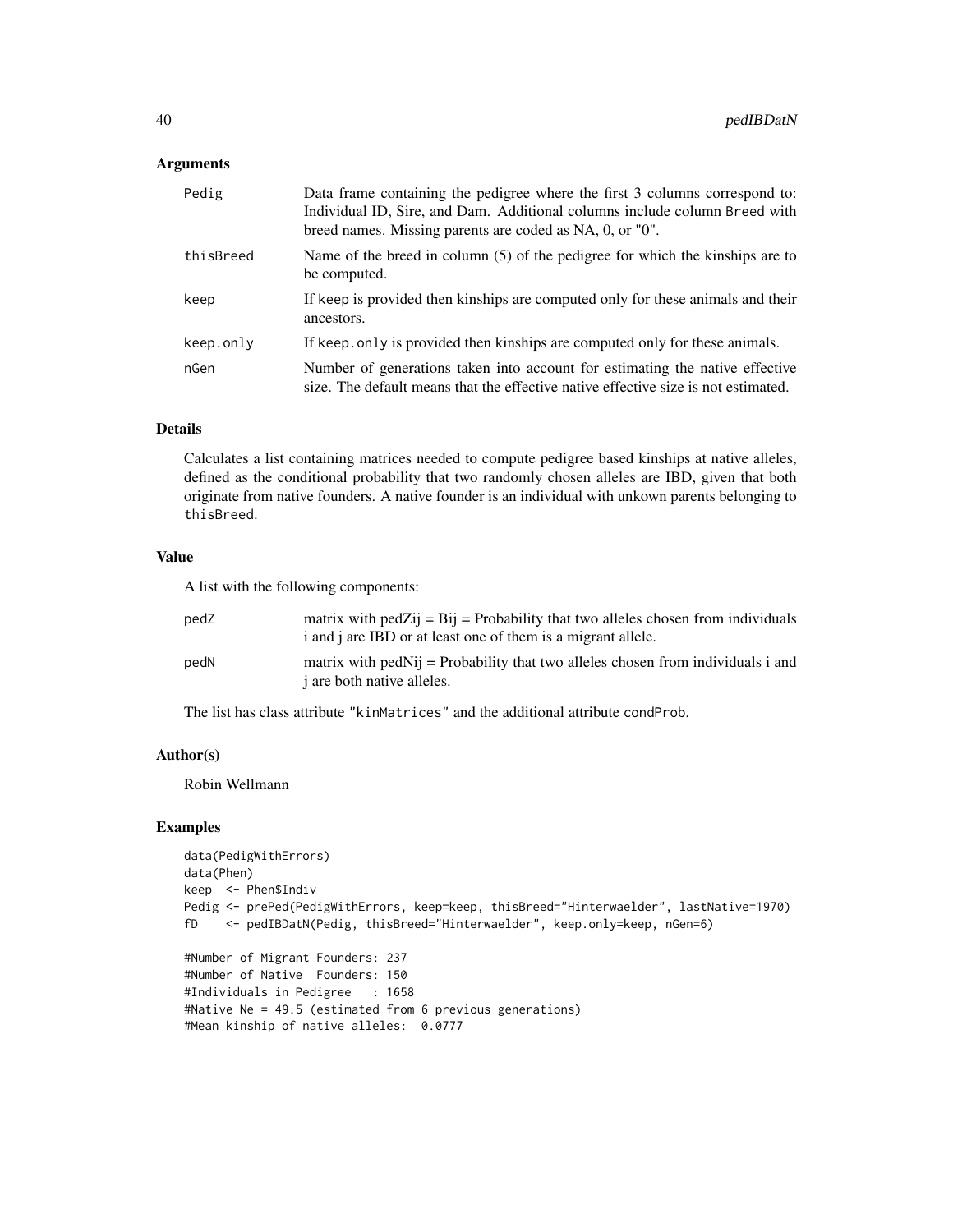<span id="page-40-1"></span><span id="page-40-0"></span>

## Description

Calculates the pedigree based probability of alleles to be IBD (identical by descent) or Migrant alleles: For each pair of individuals the probability is computed that two alleles taken at random are IBD or are migrant alleles.

## Usage

```
pedIBDorM(Pedig, thisBreed=NA, keep.only=NULL, keep=keep.only)
```
## Arguments

| Pedig     | Data frame containing the Pedigree. The data frame has columns (1) Individual,<br>(2) Sire, (3) Dam, (4) Sex, and (5) Breed. Missing parents are coded as NA. Both<br>parents must either be missing or present. If this is not the case use prePed. |
|-----------|------------------------------------------------------------------------------------------------------------------------------------------------------------------------------------------------------------------------------------------------------|
| thisBreed | Name of the breed in column $(5)$ of the pedigree for which the kinships are to<br>be computed.                                                                                                                                                      |
| keep      | If keep is provided then kinships are computed only for these animals and their<br>ancestors.                                                                                                                                                        |
| keep.only | If keep, only is provided then kinships are computed only for these animals.                                                                                                                                                                         |

## Details

Computation of modified pedigree based kinship matrices taking allele origin into account.

A native founder is an individual with unkown parents belonging to thisBreed. A migrant is an individual with unkown parents not belonging to thisBreed.

#### Value

A list with the following components:

| pedIBDorM  | Matrix containing for individuals i and j the probability that two alleles chosen<br>from the individuals are IBD or at least one of them is a migrant allele (only<br>computed if 1 is in method) |
|------------|----------------------------------------------------------------------------------------------------------------------------------------------------------------------------------------------------|
| pedIBDorMM | Matrix containing for individuals i and j the probability that two alleles chosen<br>from the individuals are IBD or both are migrant alleles (only computed if 2 is<br>in method)                 |

The list has class attribute "kinMatrices".

## Author(s)

Robin Wellmann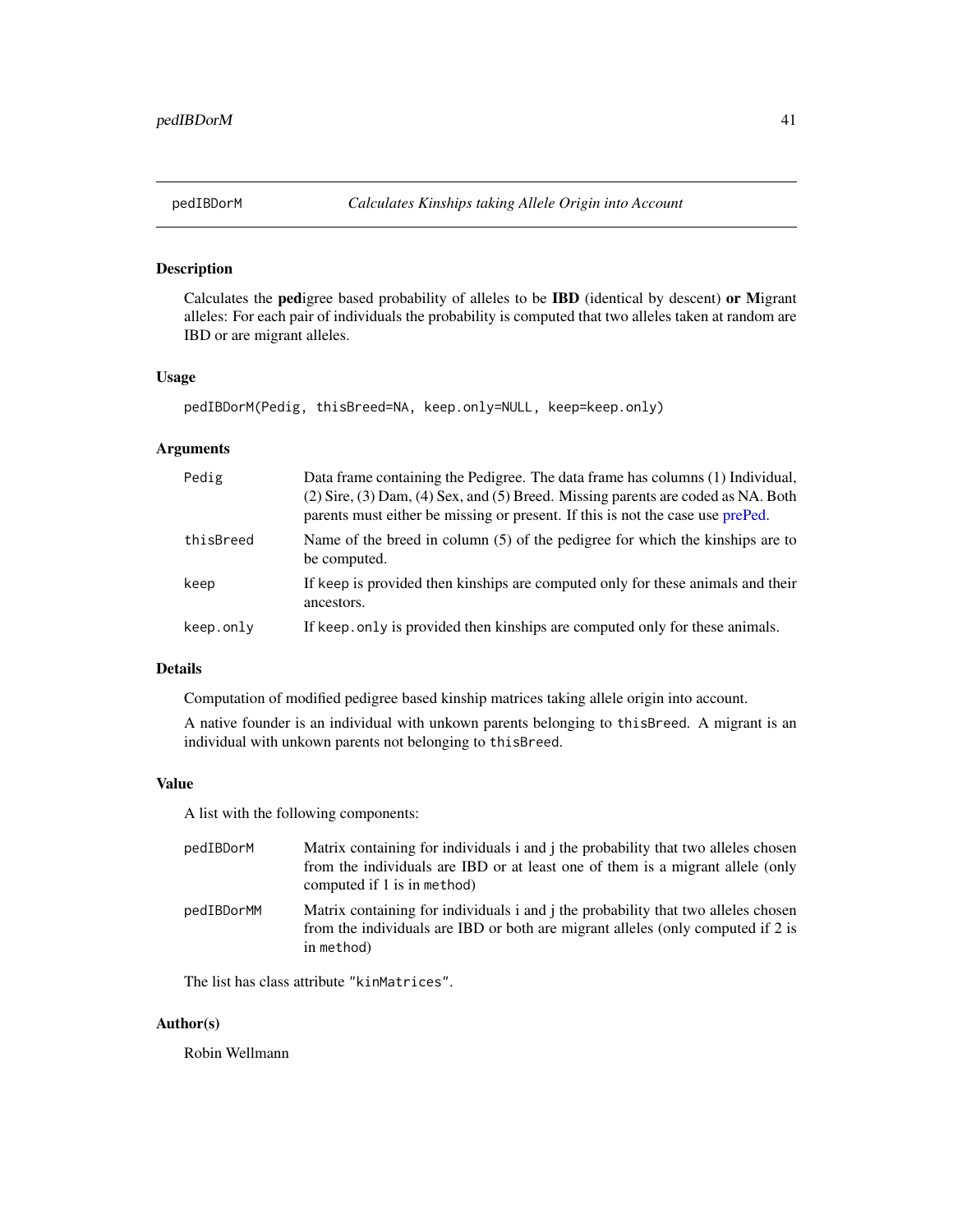## Examples

```
data(PedigWithErrors)
data(Phen)
keep <- Phen$Indiv
Pedig <- prePed(PedigWithErrors, keep=keep, thisBreed="Hinterwaelder", lastNative=1970)
Kin <- pedIBDorM(Pedig, thisBreed="Hinterwaelder", keep.only=keep)
mean(Kin$pedIBDorM)
#[1] 0.8201792
mean(Kin$pedIBDorMM)
#[1] 0.335358
```
PedigWithErrors *Pedigree of Hinterwald cattle*

## Description

This data set gives the pedigree of Hinterwald cattle with some artificially introduced errors.

## Usage

PedigWithErrors

## Format

A data frame with columns for individual ID, sire ID, dam ID, sex, breed, and year of birth

<span id="page-41-1"></span>pedInbreeding *Calculates Pedigree Based Inbreeding*

Description

Calculates Pedigree Based Inbreeding

## Usage

```
pedInbreeding(Pedig)
```
## Arguments

Pedig Data frame containing the Pedigree. The data frame has columns (1) Individual, (2) Sire, (3) Dam. Missing parents are coded as NA. Consider preparing the pedigree with function [prePed](#page-45-1) before.

<span id="page-41-0"></span>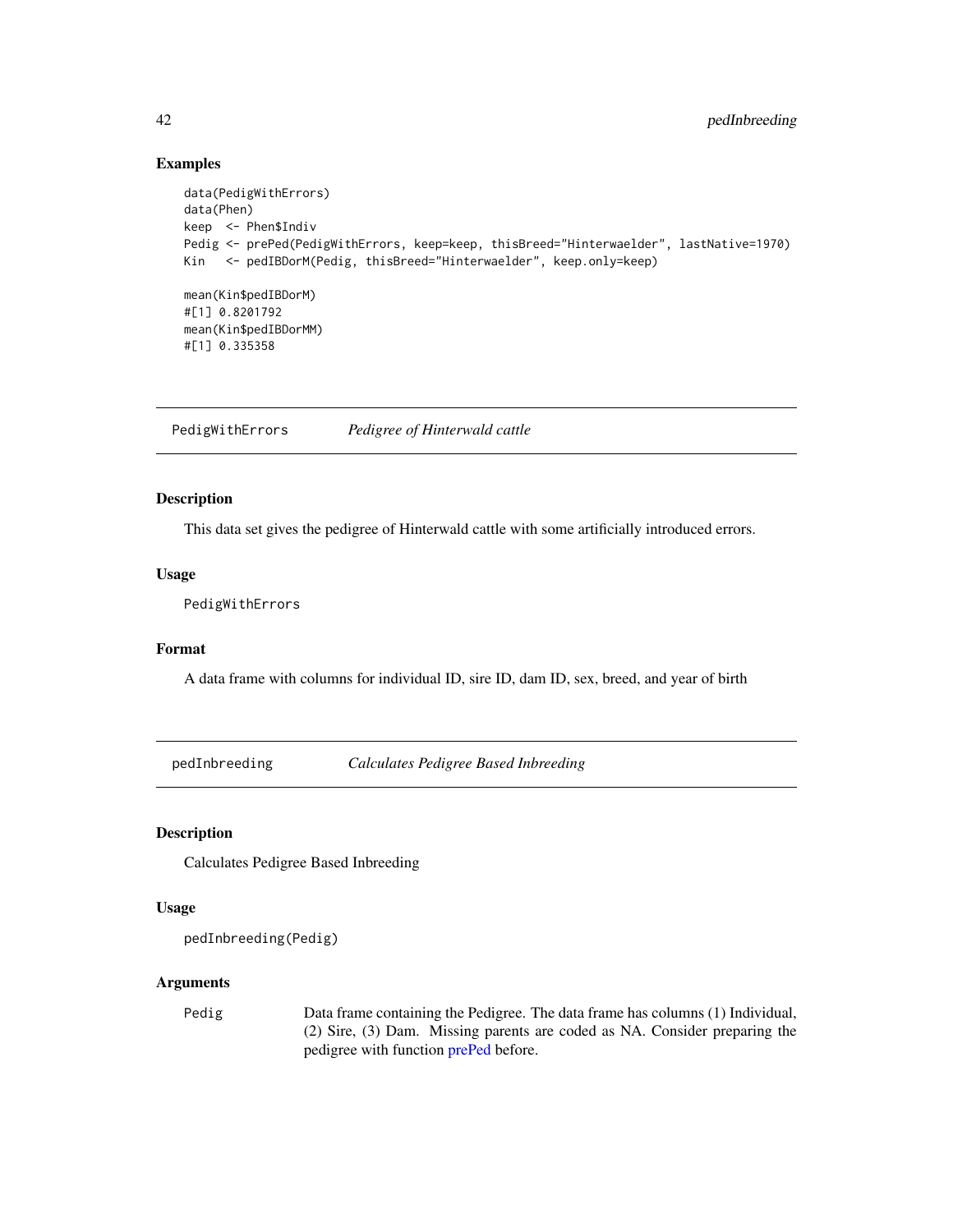#### <span id="page-42-0"></span>pedplot that a state of the state of the state of the state of the state of the state of the state of the state of the state of the state of the state of the state of the state of the state of the state of the state of the

## Details

Computation of pedigree based inbreeding. This function is a wrapper function for [pedigree](#page-0-0) from package [pedigree](#page-0-0) and is compatible with the data.table package.

## Value

A data frame or data table with column Indiv containing the individual IDs and column Inbr containing the inbreeding coefficients.

## Author(s)

Robin Wellmann

## Examples

```
data(PedigWithErrors)
data(Phen)
keep <- Phen$Indiv
Pedig <- prePed(PedigWithErrors, keep=keep)
Res <- pedInbreeding(Pedig)
mean(Res$Inbr[Res$Indiv %in% keep])
#[1] 0.01943394
```
<span id="page-42-1"></span>pedplot *Plots a Pedigree*

## Description

Plots a pedigree

## Usage

```
pedplot(Pedig, affected=NULL, status=NULL, label="Indiv", ...)
```
## Arguments

| Pedig    | Data frame containing the pedigree where the first 3 columns correspond to:<br>Individual ID, Sire, and Dam. Use subPed to ensure that the pedigree is in the<br>correct format.                                  |
|----------|-------------------------------------------------------------------------------------------------------------------------------------------------------------------------------------------------------------------|
| affected | Logical vector indicating for each individual if its symbol should be plotted in<br>colour. The default NULL means that the individuals in column keep of data<br>frame Pedig are plotted in colour (if present). |
| status   | Logical vector indicating for each individual if its symbol in the plot should be<br>crossed out. The default NULL means that animals from other breeds than those<br>plotted in colour are crossed out.          |
| label    | Character vector containing the columns of data frame Pedig to be used as la-<br>bels.                                                                                                                            |
| $\cdot$  | Options passed to the underlying function plot, pedigree from package kinship2.                                                                                                                                   |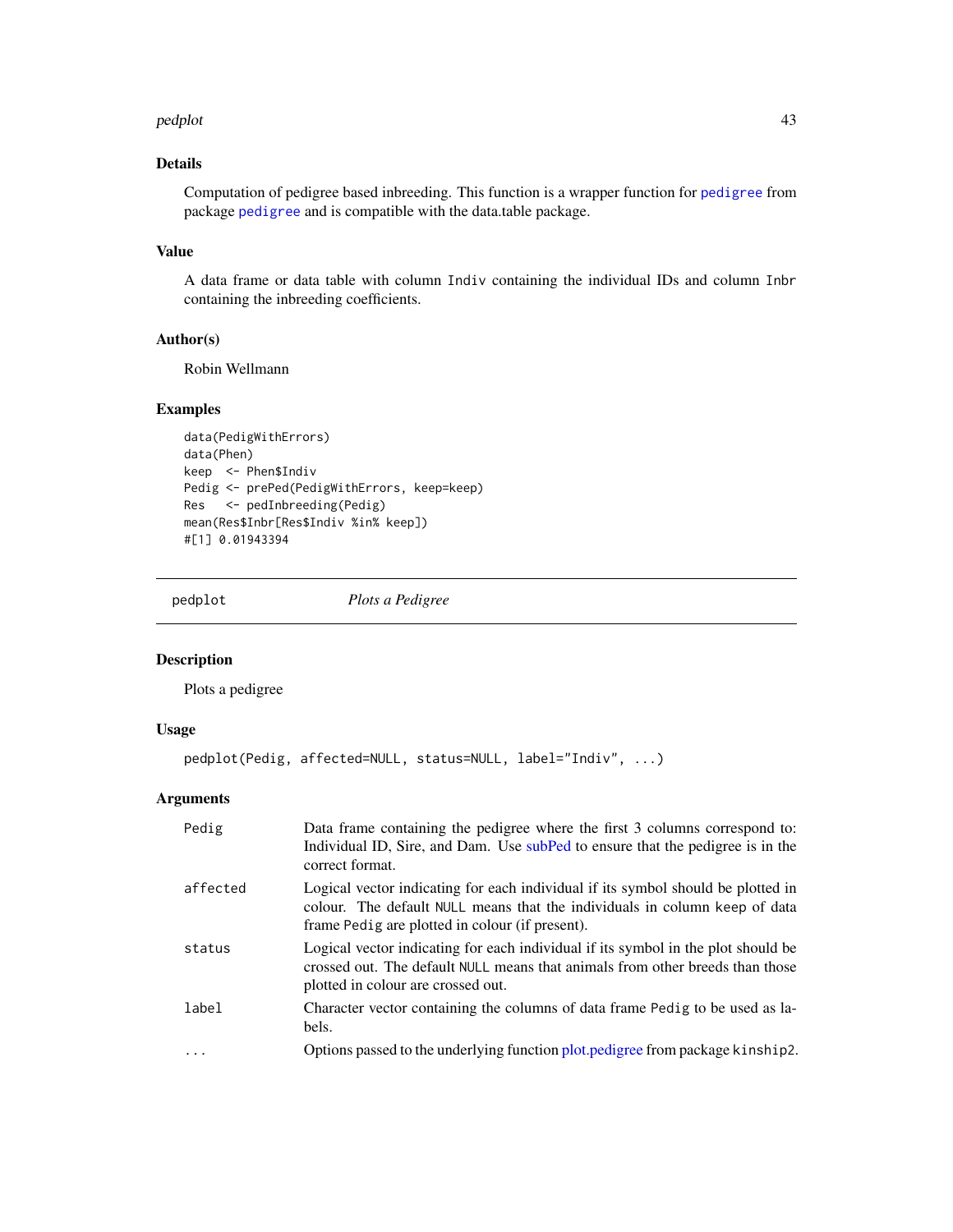## <span id="page-43-0"></span>Details

This function plots a pedigree. If data frame Pedig has logical column keep then the default values mean that the symbols of these animals are plotted in color and for animals from other breeds the symbol is crossed out.

## Value

An invisible list returned by the underlying function [plot.pedigree](#page-0-0) from package kinship2.

#### Author(s)

Robin Wellmann

## Examples

data(PedigWithErrors)

sPed <- subPed(PedigWithErrors, keep="276000810087543", prevGen=3, succGen=2) pedplot(sPed, mar=c(2,4,2,4), label=c("Indiv", "Born", "Breed"), cex=0.4)

<span id="page-43-1"></span>Phen *Simulated Phenotypes of Hinterwald Cattle*

## Description

A data frame simulated breeding values of some Hinterwald cattle with offspring born in 2006 or 2007.

#### Usage

Phen

## Format

A data frame with columns for individual ID (Indiv), sex, and breeding values (BV).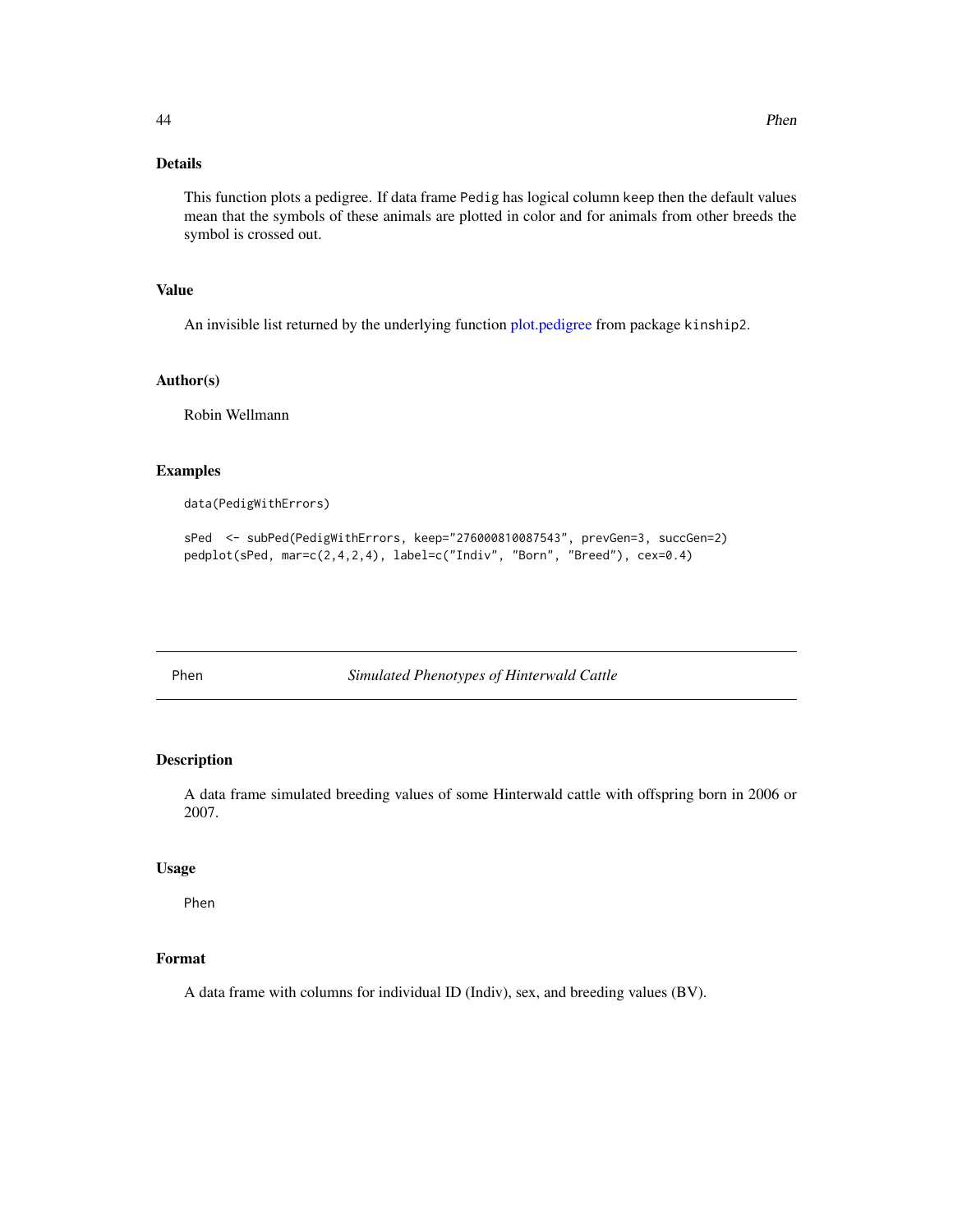## <span id="page-44-1"></span><span id="page-44-0"></span>Description

For a particular haplotype from thisBreed and each marker m the frequency of the segment containing marker m in a specified reference breed is plotted.

#### Usage

```
## S3 method for class 'HaploFreq'
plot(x, ID=1, hap=1, refBreed=NULL, Chr=NULL, show.maxFreq=FALSE, ...)
```
## Arguments

| $\mathsf{x}$ | This is either an R-Object obtained with function haplofreq or a list obtained<br>with function freqlist.                                                                                                                 |
|--------------|---------------------------------------------------------------------------------------------------------------------------------------------------------------------------------------------------------------------------|
| ID           | Either the ID of the animal from this breed to be plotted, or the position of the<br>animal in R-Object x.                                                                                                                |
| hap          | Number of the haplotype to be plotted (1 or 2)                                                                                                                                                                            |
| refBreed     | Breed name. The frequencies the haplotype segments have in this reference<br>breed will be plotted. Parameter refBreeds="others" means that the maxi-<br>mum frequency will be plotted the segments have in other breeds. |
| Chr          | Vector with chromosomes to be plotted. The default means that all chromo-<br>somes will be plotted.                                                                                                                       |
| show.maxFreq | If show maxFreq=TRUE then a peak of the grey curve means that a haplotype<br>segment exist in the breed which has high frequency in one of the reference<br>breeds. This frequency is shown. The default is FALSE.        |
|              | Arguments to be passed to methods, such as graphical parameters.                                                                                                                                                          |

## Details

For a particular haplotype from thisBreed and each marker m from chromosomes Chr the frequency of the segment containing marker m in reference breed refBreed is plotted (red line), as well as the maximum frequency the segment has in one of the evaluated breeds (black line), and the maximum frequency a segment from thisBreed has in one of the evaluated breeds (grey area, if show.maxFreq=TRUE).

#### Author(s)

Robin Wellmann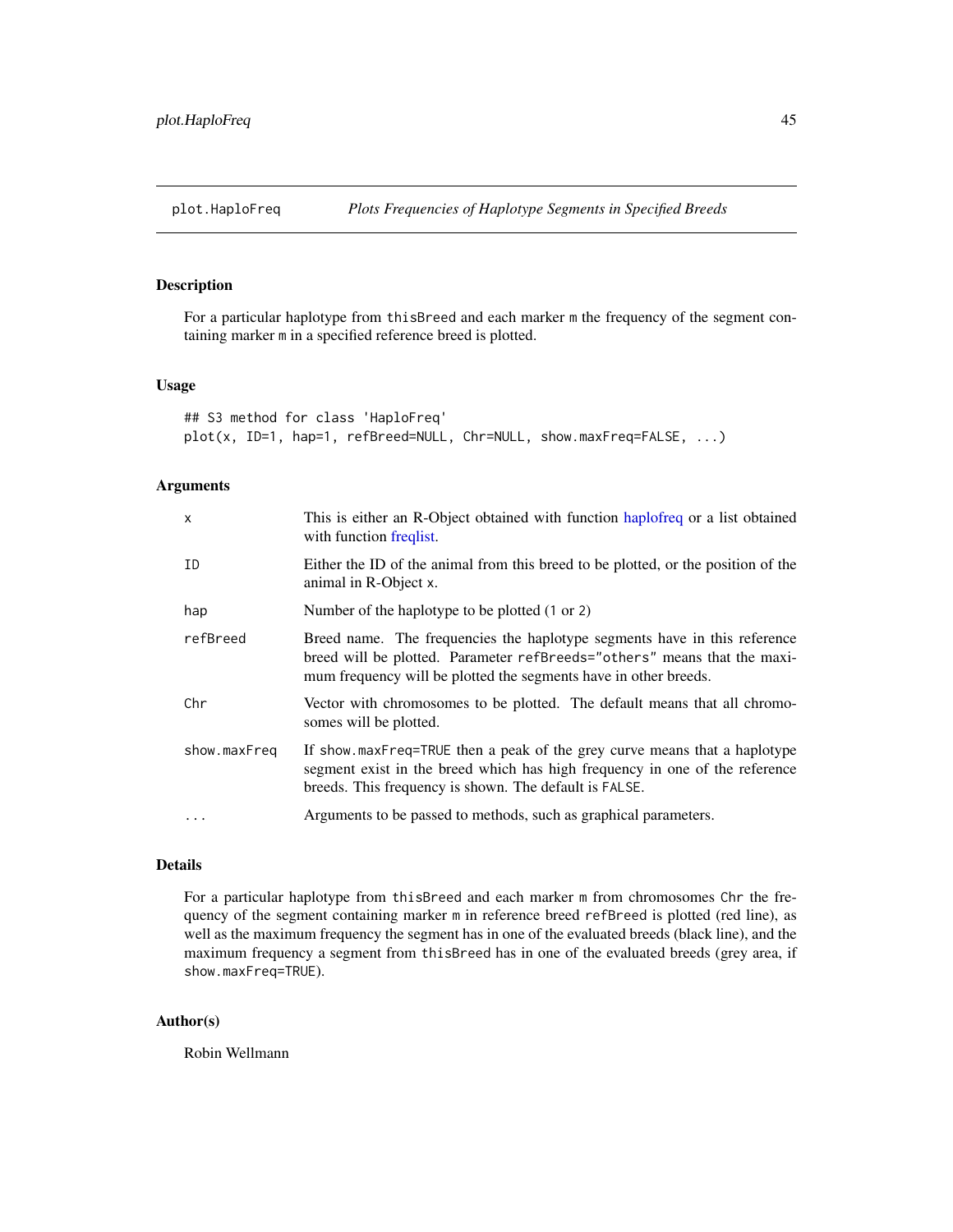## Examples

```
data(map)
data(Cattle)
dir <- system.file("extdata", package="optiSel")
files <- paste(dir, "/Chr", 1:2, ".phased", sep="")
Freq <- freqlist(
  haplofreq(files, Cattle, map, thisBreed="Angler", refBreeds="Rotbunt", minSNP=20),
  haplofreq(files, Cattle, map, thisBreed="Angler", refBreeds="Holstein", minSNP=20),
  haplofreq(files, Cattle, map, thisBreed="Angler", refBreeds="Fleckvieh", minSNP=20)
  )
names(Freq)
plot(Freq, ID=1, hap=2, refBreed="Rotbunt")
Freq <- haplofreq(files, Cattle, map, thisBreed="Angler", refBreeds="others", minSNP=20)
plot(Freq, ID=1, hap=2)
plot(Freq, ID=1, hap=2, show.maxFreq=TRUE)
Freq <- haplofreq(files, Cattle, map, thisBreed="Angler", refBreeds="Angler", minSNP=20)
plot(Freq, ID=1, hap=2)
```
<span id="page-45-1"></span>

prePed *Prepares a Pedigree*

## Description

Prepares a pedigree by sorting and adding founders and pruning the pedigree.

## Usage

prePed(Pedig, keep=NULL, thisBreed=NA, lastNative=NA, addNum=FALSE, I=0)

#### Arguments

| Pedig      | Data frame containing the pedigree where the first 3 columns correspond to: In-<br>dividual ID, Sire, and Dam. More columns can be passed in the Pedig argument<br>including columns named Sex, Breed (with breed names), and Born (with years<br>of birth). Missing parents are coded as NA, 0, or "0". |
|------------|----------------------------------------------------------------------------------------------------------------------------------------------------------------------------------------------------------------------------------------------------------------------------------------------------------|
| keep       | Vector with IDs of individuals, or NULL, or a logical vector indicating the indi-<br>viduals to be kept. If this parameter is not NULL, then only these individuals and<br>their ancestors will be kept in the pedigree.                                                                                 |
| thisBreed  | Name of the breed.                                                                                                                                                                                                                                                                                       |
| lastNative | Last year of birth for which individuals with unknown pedigree are considered<br>native.                                                                                                                                                                                                                 |

<span id="page-45-0"></span>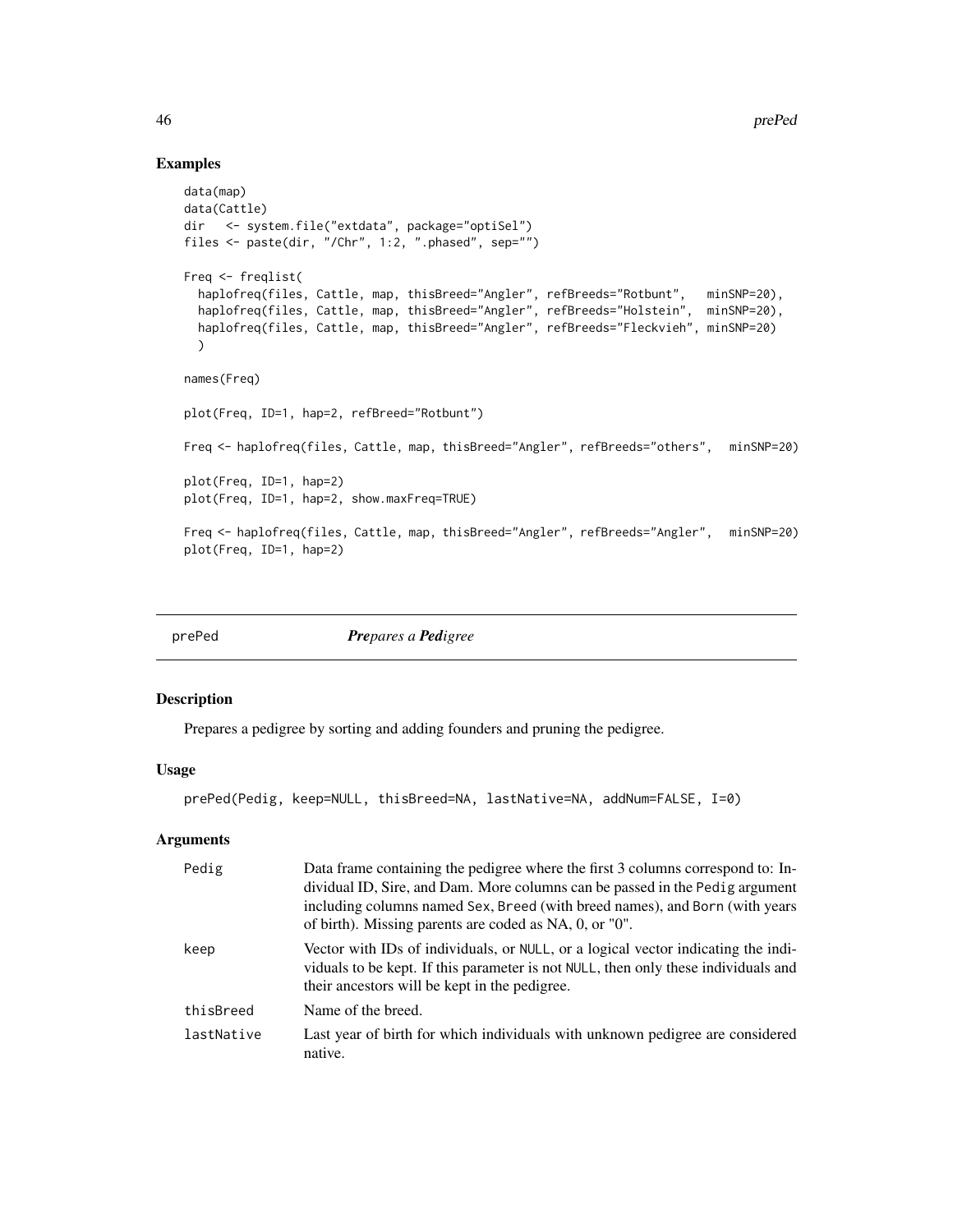#### <span id="page-46-0"></span>read.indiv 47

| addNum | If TRUE, then columns with IDs of individuals, sires, and dams in integer form<br>will be added. |
|--------|--------------------------------------------------------------------------------------------------|
|        | offset                                                                                           |

#### Details

This function takes a pedigree, adds missing founders, and sorts the pedigree. If parameter keep contains IDs of individuals then only these individuals and their ancestors will be kept in the pedigree.

If the pedigree contains loops, then the loops will be broken by setting the parents of one animal in each loop to NA.

If the pedigree contains columnn Sex then the sexes will be recoded as 'male' and 'female'. Missing sexes will be determined from pedigree structure if possible.

If the pedigree contains column Breed then for ancestors with missing breed the breed name is estimated. If parameter lastNative is not NA then for each animal with one missing parent an imaginary founder is added to the pedigree in order to enable classifying the breed names of all founders as follows: In general animals with missing breed are assumed to have the same breed as most of their offspring. But there is one exception: For founders belonging to thisBreed who are born after lastNative the breed name will be set to "unknown". Moreover for founders from thisBreed with unknown year of birth the breed name will be set to "unknown" if all their descendants are born after lastNative+I.

## Value

A data frame containing the pedigree.

#### Author(s)

Robin Wellmann

## Examples

```
data(PedigWithErrors)
Pedig <- prePed(PedigWithErrors)
```
<span id="page-46-1"></span>read.indiv *Reads Individual IDs from a Genotype File*

#### Description

Reads individual IDs from a genotype file.

#### Usage

read.indiv(file, skip=NA, cskip=NA)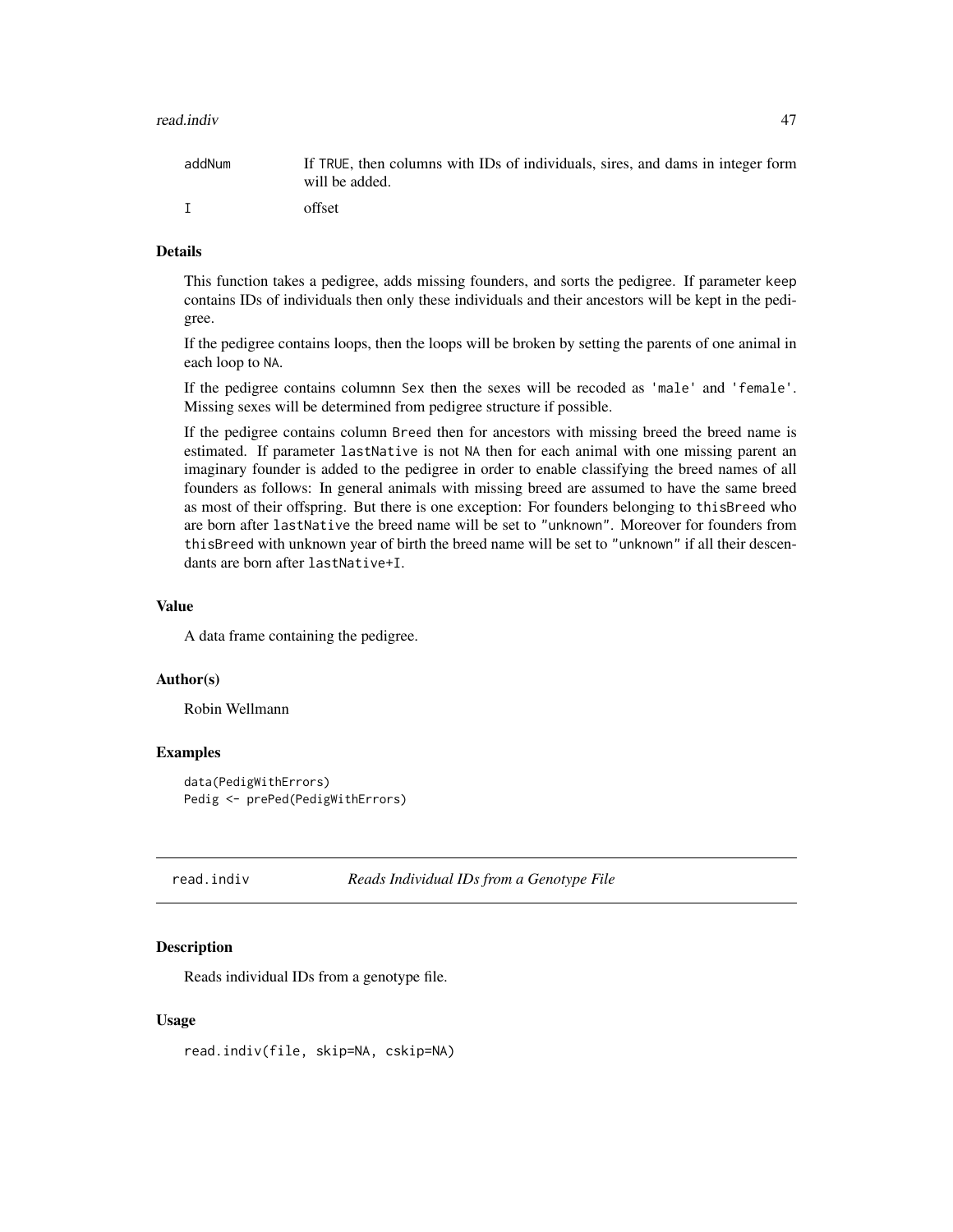#### Arguments

| file  | Name of the genotype file.                                                                                                           |
|-------|--------------------------------------------------------------------------------------------------------------------------------------|
| skip  | Take line skip+1 of the genotype files as the row with column names. By de-<br>fault, the number is determined automatically.        |
| cskip | Take column cskip+1 of the genotype files as the first column with genotypes.<br>By default, the number is determined automatically. |

#### Details

Reading individual IDs from phased marker files.

Marker file format: Each marker file containing phased genotypes has a header and no row names. Cells are separated by blank spaces. The number of rows is equal to the number of markers from the respective chromosome and the markers are in the same order as in the map. The first cskip columns are ignored. The remaining columns contain genotypes of individuals written as two alleles separated by a character, e.g. A/B, 0/1, A|B, A B, or 0 1. The same two symbols must be used for all markers. Column names are the IDs of the individuals. If the blank space is used as separator then the ID of each individual should repeated in the header to get a regular delimited file. The columns to be skipped and the individual IDs must have no white spaces. The name of each file must contain the chromosome name as specified in the map in the form "ChrNAME.", e.g. "Breed2.Chr1.phased".

#### Value

Vector with the IDs of the individuals.

#### Author(s)

Robin Wellmann

```
data(Cattle)
```

```
dir <- system.file("extdata", package = "optiSel")
file <- file.path(dir, "Chr1.phased")
ID <- read.indiv(file)
identical(Cattle$Indiv, ID)
#[1] TRUE
```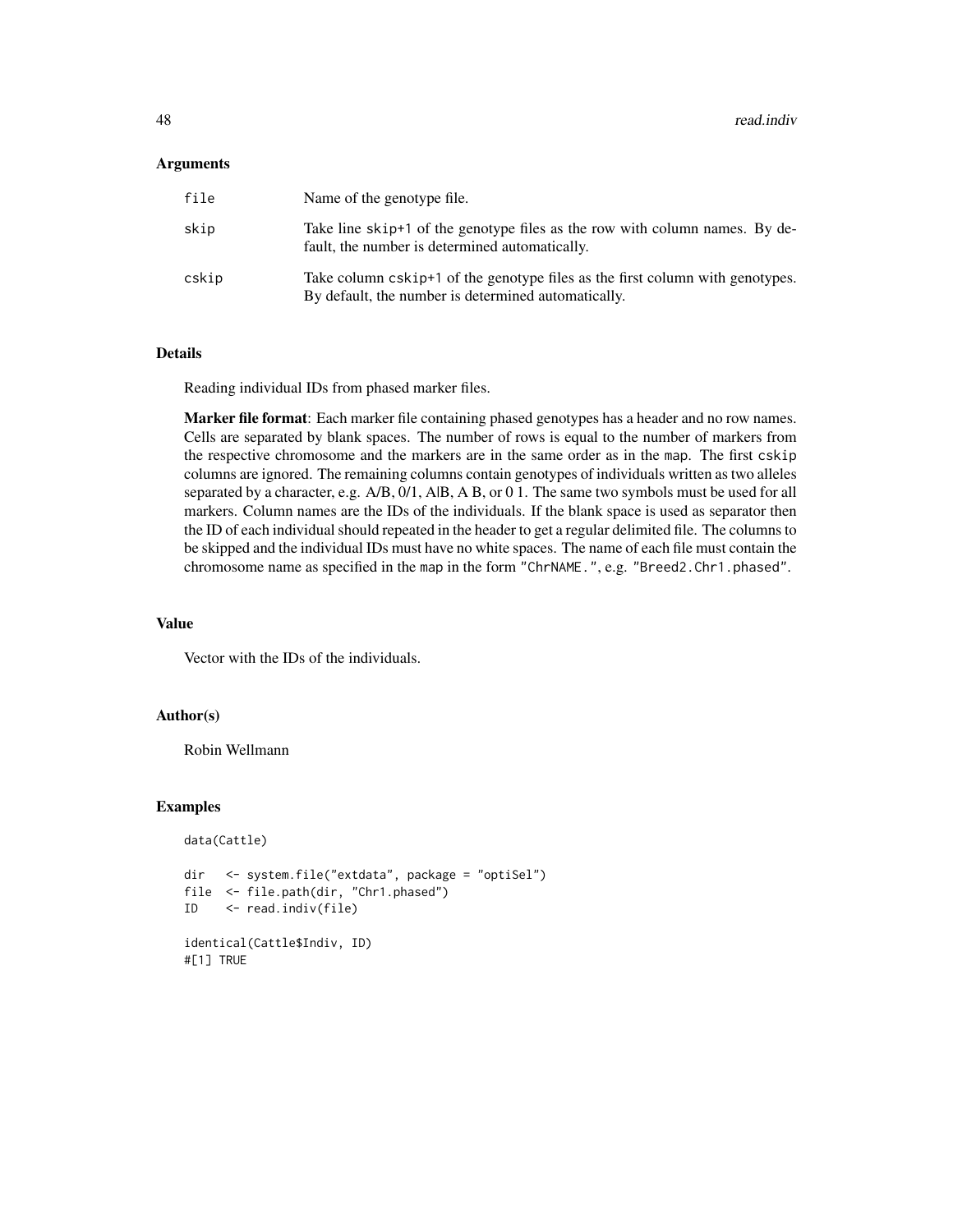<span id="page-48-1"></span><span id="page-48-0"></span>

## Description

Sampling Individuals from a Pedigree.

#### Usage

sampleIndiv(Pedig, from="Born", each=100)

## Arguments

| Pedig | Pedigree with column Indiv and the column specified in parameter from.                                                                                                                                                       |
|-------|------------------------------------------------------------------------------------------------------------------------------------------------------------------------------------------------------------------------------|
| from  | Column name. From each cohort specified in this column (e.g. year of birth),<br>the number of individuals specified in parameter each is sampled. If a cohort<br>contains less individuals, then all individuals are chosen. |
| each  | Number of individuals to be sampled from each cohort.                                                                                                                                                                        |

## Details

From each cohort, a specified number of individuals will be sampled. If a cohort contains less individuals, then all individuals are sampled. This may be needed for estimating population specific parameters from a subset of a large pedigree to reduce computation time.

## Value

Character vector containing the IDs of the individuals.

## Author(s)

Robin Wellmann

```
data("PedigWithErrors")
set.seed(1)
Pedig <- prePed(PedigWithErrors)
use <- Pedig$Breed=="Hinterwaelder"
keep <- sampleIndiv(Pedig[use, ], from="Born", each=5)
keep
```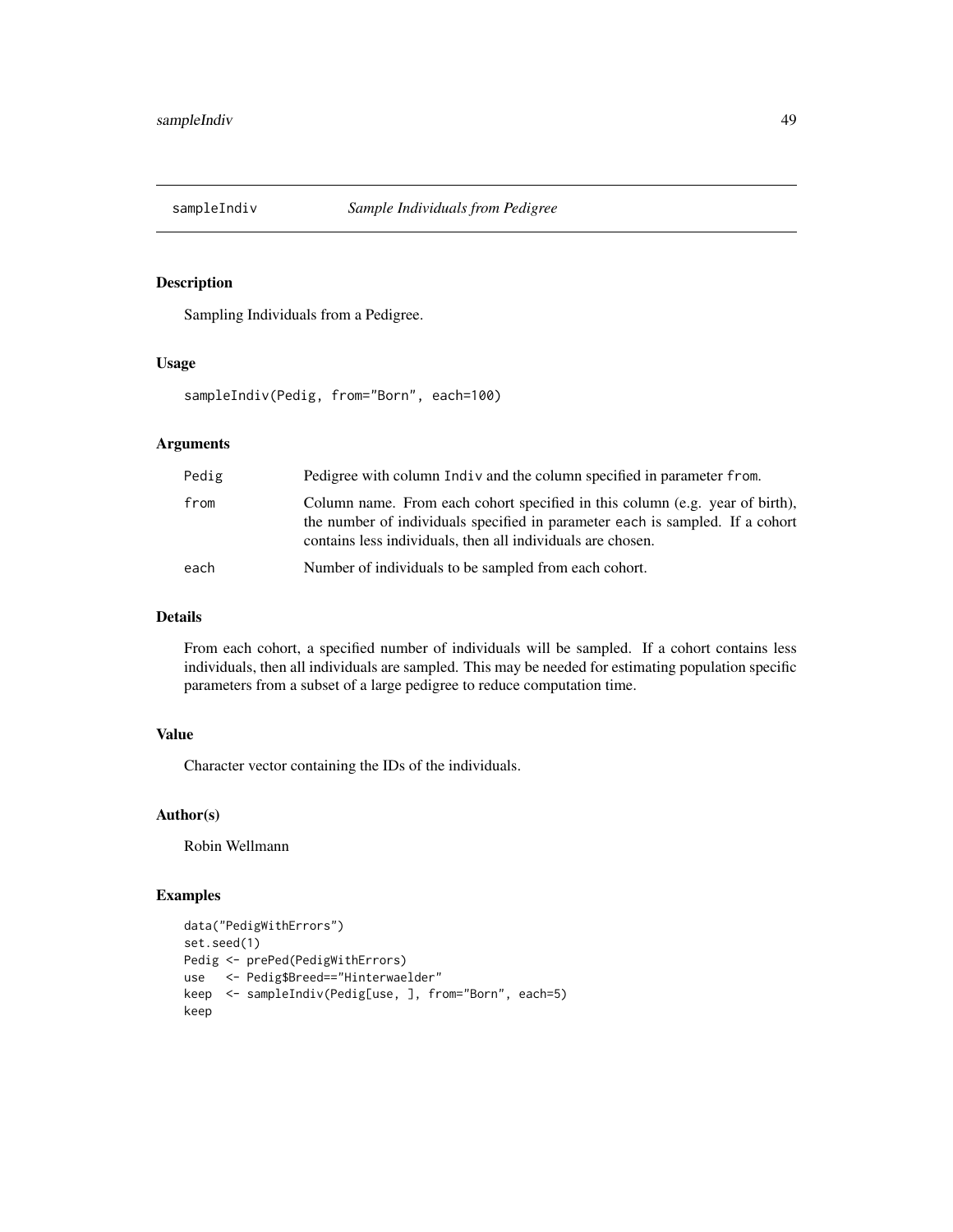<span id="page-49-1"></span><span id="page-49-0"></span>

## Description

Calculates the segment based Breed Composition: For every individual from this breed the breed composition is estimated, including the genetic contribution from native ancestors.

## Usage

```
segBreedComp(Native, map, unitP="Mb")
```
## Arguments

| Native | This parameter is either                                                                                                                                                                                                                                                                                                                                                                                                                                                                              |
|--------|-------------------------------------------------------------------------------------------------------------------------------------------------------------------------------------------------------------------------------------------------------------------------------------------------------------------------------------------------------------------------------------------------------------------------------------------------------------------------------------------------------|
|        | $(1)$ Mx $(2N)$ logical matrix, with TRUE, if the segment containing the SNP is<br>considered native, and FALSE otherwise. The row names are the marker names,<br>and the non-unique column names are the IDs of the individuals. The matrix is<br>typically computed from component freq of the output from function haplofreq.                                                                                                                                                                      |
|        | <b>or</b>                                                                                                                                                                                                                                                                                                                                                                                                                                                                                             |
|        | $(2)$ Mx $(2N)$ character matrix, with components being the first characters of the<br>names of the breeds in which the respective segment has maximum frequency.<br>Segments considered native are coded as '1'. The row names are the marker<br>names, and the non-unique column names are the IDs of the individuals. The<br>matrix is typically component match from the output of function haplofreq.                                                                                            |
|        | or                                                                                                                                                                                                                                                                                                                                                                                                                                                                                                    |
|        | (3) Vector with file names. The files contain for every SNP and for each haplo-<br>type from this breed 1 if the segment containing the SNP is considered native.<br>Otherwise it is the first letter of the name of the breed in which the segment has<br>maximum frequency. These files are typically created by function haplofreq.<br>There is one file per chromosome and file names must contain the chromosome<br>name as specified in the map in the form "ChrNAME.", e.g. "Breed2.Chr1.nat". |
| map    | Data frame providing the marker map with columns including marker name<br>'Name', chromosome number 'Chr', and possibly the position on the chro-<br>mosome in Mega base pairs 'Mb', and the position in centimorgan 'cM'. The<br>markers must be in the same order as in in Native.                                                                                                                                                                                                                  |
| unitP  | The unit for measuring the proportion of the genome included in native seg-<br>ments. Possible units are the number of marker SNPs included in shared seg-<br>ments ('SNP'), the number of Mega base pairs ('Mb'), and the total length of<br>the shared segments in centimorgan ('cM'). In the last two cases the map must<br>include columns with the respective names.                                                                                                                             |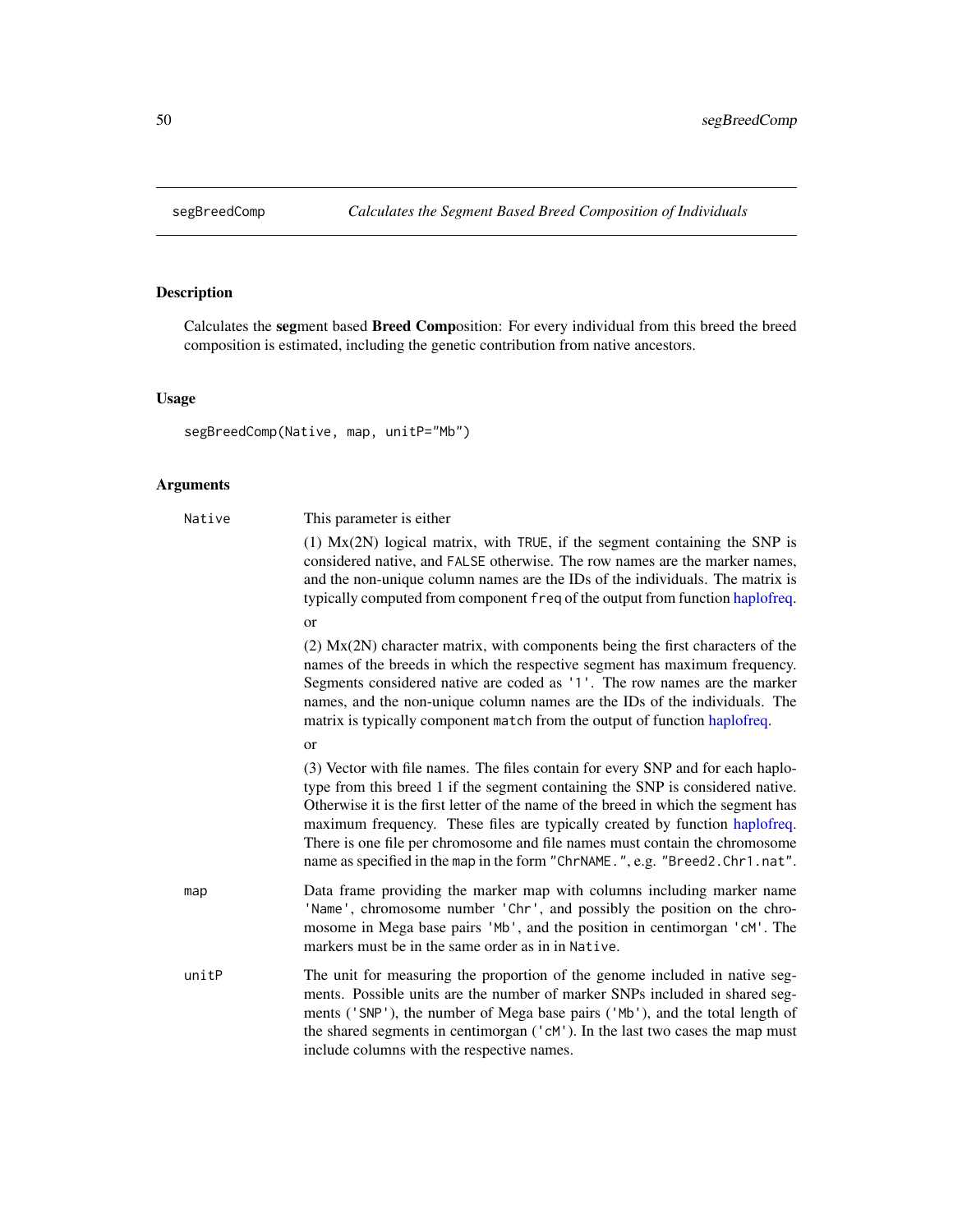## segBreedComp 51

## Details

For every individual from this breed the breed composition is computed, including the genetic contribution from native ancestors (native contribution). The native contribution is the proportion of the genome belonging to segments whose frequency is smaller than a predefined value in all other breeds.

Additionally, for each breed, the proportion of the genome of each individual is computed that is non-native and has maximum frequency in the respective breed (not if option (1) is used).

#### Value

Data frame with the number of rows being the number of individuals from this breed. The columns are

| Indiv                   | IDs of the individuals.                      |
|-------------------------|----------------------------------------------|
| native                  | Genetic contributions from native ancestors, |
| $\cdot$ $\cdot$ $\cdot$ | Contributions from other breeds.             |

## Author(s)

Robin Wellmann

```
data(map)
data(Cattle)
dir <- system.file("extdata", package = "optiSel")
GTfiles <- file.path(dir, paste("Chr", unique(map$Chr), ".phased", sep=""))
Haplo <- haplofreq(GTfiles, Cattle, map, thisBreed="Angler", minSNP=20, minL=1.0)
Comp <- segBreedComp(Haplo$freq<0.01, map)
mean(Comp$native)
#[1] 0.3853432
Comp <- segBreedComp(Haplo$match, map)
apply(Comp[, -1], 2, mean)
## Reading native segments from files:
## Not run:
wdir <- file.path(tempdir(), "HaplotypeEval")
file <- haplofreq(GTfiles, Cattle, map, thisBreed="Angler", minSNP=20,
          minL=1.0, ubFreq=0.01, what="match", w.dir=wdir)
Comp <- segBreedComp(file$match, map)
head(Comp)
apply(Comp[, -1], 2, mean)
# native F H R
#0.38534317 0.05503451 0.25986508 0.29975724
#unlink(wdir, recursive = TRUE)
## End(Not run)
```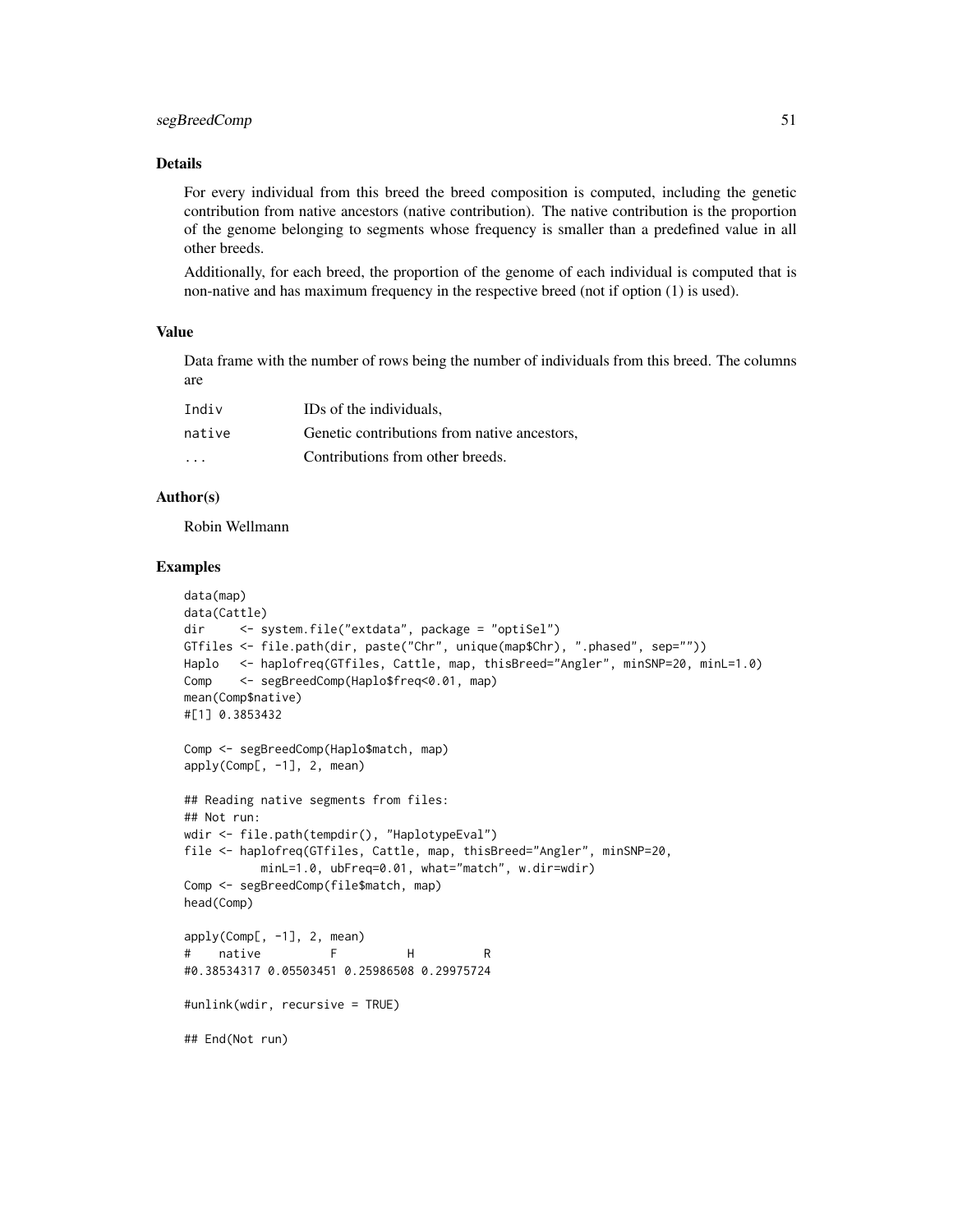<span id="page-51-1"></span><span id="page-51-0"></span>

## Description

Segment based probability of alleles to be IBD (identical by descent): For each pair of individuals the probability is computed that two alleles taken at random position from randomly chosen haplotypes belong to a shared segment.

## Usage

```
segIBD(files, map, minSNP=20, minL=1.0, unitP="Mb", unitL="Mb",
  a=0.0, keep=NULL, skip=NA, cskip=NA, cores=1)
```
## Arguments

| files  | This parameter is either                                                                                                                                                                                                                                                                                                                                                  |
|--------|---------------------------------------------------------------------------------------------------------------------------------------------------------------------------------------------------------------------------------------------------------------------------------------------------------------------------------------------------------------------------|
|        | (1) A vector with names of phased marker files, one file for each chromosome,                                                                                                                                                                                                                                                                                             |
|        | <b>or</b>                                                                                                                                                                                                                                                                                                                                                                 |
|        | (2) A list with two components. Each component is a vector with names of<br>phased marker files, one file for each chromosome. Each components corre-<br>sponds to a different set of individuals. This enables to compute the kinship<br>between individuals stored in two different files.                                                                              |
|        | File names must contain the chromosome name as specified in the map in the<br>form "ChrNAME.", e.g. "Breed2.Chr1.phased". The required format of the<br>marker files is described under Details.                                                                                                                                                                          |
| map    | Data frame providing the marker map with columns including marker name<br>'Name', chromosome number 'Chr', and possibly the position on the chro-<br>mosome in mega base pairs 'Mb', and the position in centimorgan 'cM'. (The<br>position in base pairs could result in an integer overflow.) The order of the<br>markers must be the same as in the files.             |
| minSNP | Minimum number of marker SNPs included in a segment.                                                                                                                                                                                                                                                                                                                      |
| minL   | Minimum length of a segment in unitL (e.g. in cM or Mb).                                                                                                                                                                                                                                                                                                                  |
| unitP  | The unit for measuring the proportion of the genome included in shared seg-<br>ments. Possible units are the number of marker SNPs included in shared seg-<br>ments ('SNP'), the number of mega base pairs ('Mb'), and the total length of<br>the shared segments in centimorgan ('cM'). In the last two cases the map must<br>include columns with the respective names. |
| unitL  | The unit for measuring the length of a segment. Possible units are the number<br>of marker SNPs included in the segment ('SNP'), the number of mega base<br>pairs ('Mb'), and the genetic distances between the first and the last marker in<br>centimorgan ('cM'). In the last two cases the map must include columns with<br>the respective names.                      |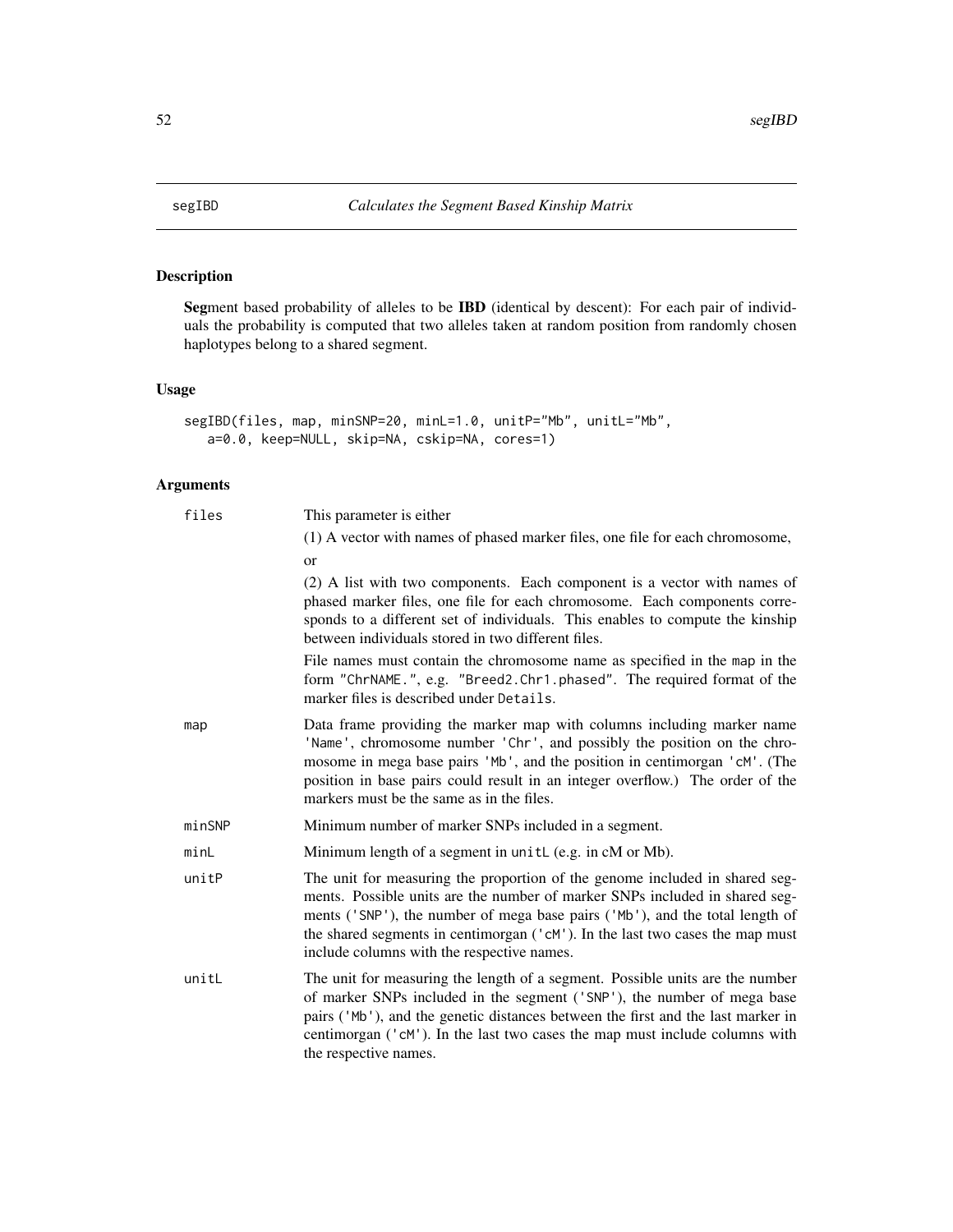| a     | The Function providing the weighting factor for each segment is $w(x)=x*x/(a+x*x)$ .<br>The parameter of the function is the length of the segment in unit L. The default<br>value $a=0.0$ implies no weighting, whereas $a>0.0$ implies that old inbreeding<br>has less influence on the result than new inbreeding. |
|-------|-----------------------------------------------------------------------------------------------------------------------------------------------------------------------------------------------------------------------------------------------------------------------------------------------------------------------|
| keep  | If keep is a vector containing IDs of individuals then kinships will be computed<br>only for these individuals. The default keep=NULL means that kinship will be<br>computed for all individuals included in the files.                                                                                               |
| skip  | Take line skip+1 of the files as the row with column names. By default, the<br>number is determined automatically.                                                                                                                                                                                                    |
| cskip | Take column cskip+1 of the files as the first column with genotypes. By default,<br>the number is determined automatically.                                                                                                                                                                                           |
| cores | Number of cores to be used for parallel processing of chromosomes. By default<br>one core is used. For cores=NA the number of cores will be chosen automat-<br>ically. Using more than one core increases execution time if the function is<br>already fast.                                                          |

#### Details

For each pair of individuals the probability is computed that two SNPs taken at random position from randomly chosen haplotypes belong to a shared segment.

Genotype file format: Each file containing phased genotypes has a header and no row names. Cells are separated by blank spaces. The number of rows is equal to the number of markers from the respective chromosome and the markers are in the same order as in the map. The first cskip columns are ignored. The remaining columns contain genotypes of individuals written as two alleles separated by a character, e.g. A/B, 0/1, AlB, A B, or 0 1. The same two symbols must be used for all markers. Column names are the IDs of the individuals. If the blank space is used as separator then the ID of each individual should repeated in the header to get a regular delimited file. The columns to be skipped and the individual IDs must have no white spaces.

#### Value

NxN matrix with N being the number of individuals.

#### Author(s)

Robin Wellmann

## References

de Cara MAR, Villanueva B, Toro MA, Fernandez J (2013). Using genomic tools to maintain diversity and fitness in conservation programmes. Molecular Ecology. 22: 6091-6099

```
data(map)
dir <- system.file("extdata", package = "optiSel")
files <- file.path(dir, paste("Chr", unique(map$Chr), ".phased", sep=""))
f <- segIBD(files, map, minSNP=15, minL=1.0)
```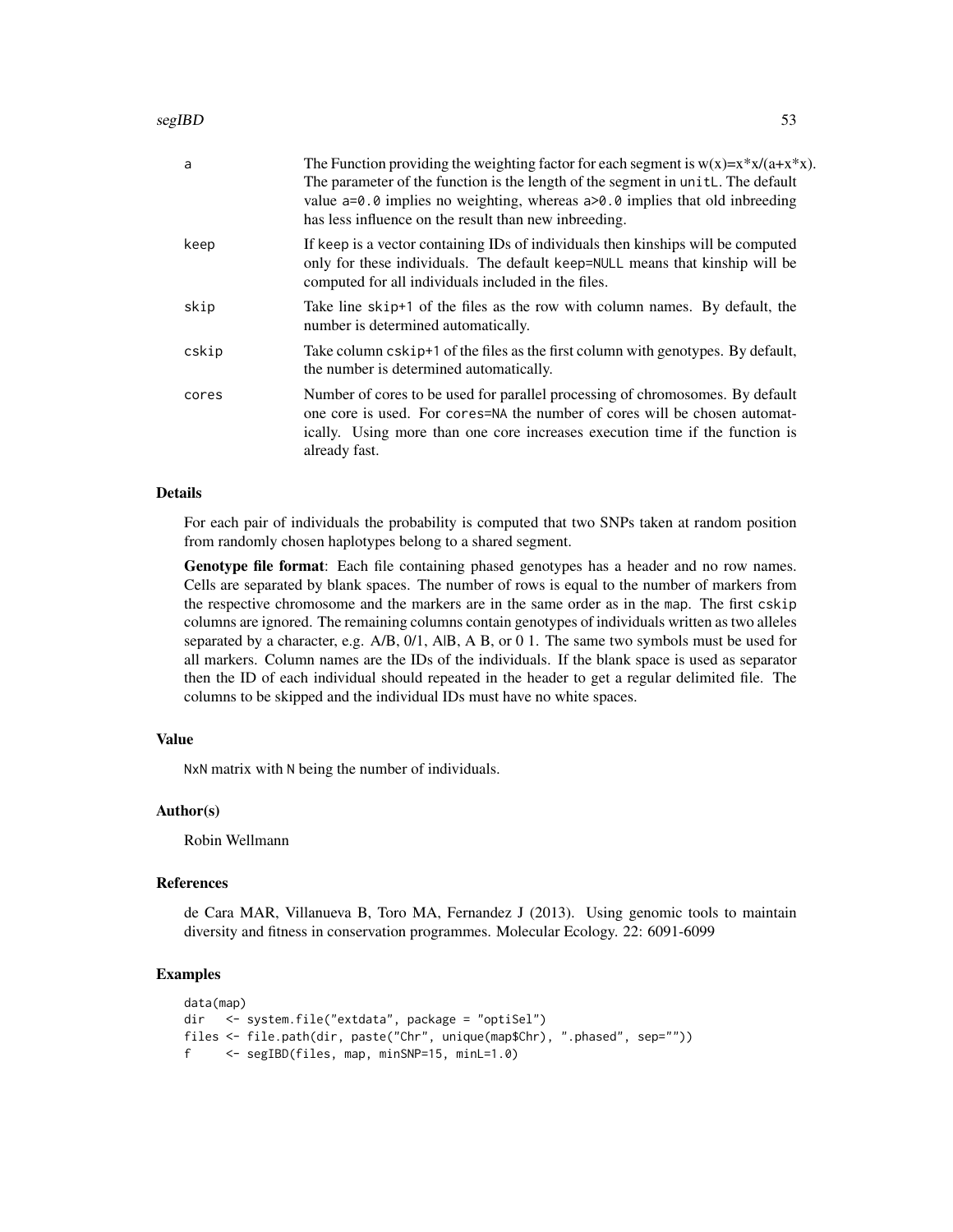```
mean(f)
#[1] 0.05677993
f <- segIBD(files, map, minSNP=15, minL=1.0, cores=NA)
mean(f)
#[1] 0.05677993
## Multidimensional scaling of animals:
## (note that only few markers are used)
## Not run:
data(Cattle)
library("smacof")
D \leftarrow sim2dis(f, 4)
color <- c(Angler="red", Rotbunt="green", Fleckvieh="blue", Holstein="black")
col <- color[as.character(Cattle$Breed)]
Res <- smacofSym(D, itmax = 5000, eps = 1e-08)
plot(Res$conf, pch=18, col=col, main="Multidimensional Scaling", cex=0.5)
mtext(paste("segIBD Stress1 = ", round(Res$stress,3)))
```
## End(Not run)

<span id="page-53-1"></span>

| segIBDandN | Calculates Probabilities that Alleles belong to a Shared Native Seg- |  |
|------------|----------------------------------------------------------------------|--|
|            | ment                                                                 |  |

## Description

Calculates the segment based probability of alleles to be IBD (identical by descent) and Native: For each pair of individuals the probability is computed that two SNPs taken at random position from randomly chosen haplotypes belong to a shared segment and are native.

## Usage

```
segIBDandN(files, Native, map, minSNP=20, unitP="Mb", minL=1.0,
  unitL="Mb", a=0.0, keep=NULL, skip=NA, cskip=NA, cores=1)
```
#### Arguments

| files  | Vector with names of the phased marker files, one file for each chromosome.<br>The required format is described under Details. File names must contain<br>the chromosome name as specified in the map in the form "ChrNAME.", e.g.<br>"Breed2.Chr1.phased".                                                                           |
|--------|---------------------------------------------------------------------------------------------------------------------------------------------------------------------------------------------------------------------------------------------------------------------------------------------------------------------------------------|
| Native | This parameter is either<br>$(1)$ Mx $(2N)$ indicator matrix, with 1, if the segment containing the SNP is con-<br>sidered native, and 0 otherwise. The row names are the marker names, and the<br>non-unique column names are the IDs of the individuals. The matrix is typically<br>computed from the output of function haplofreq. |

<span id="page-53-0"></span>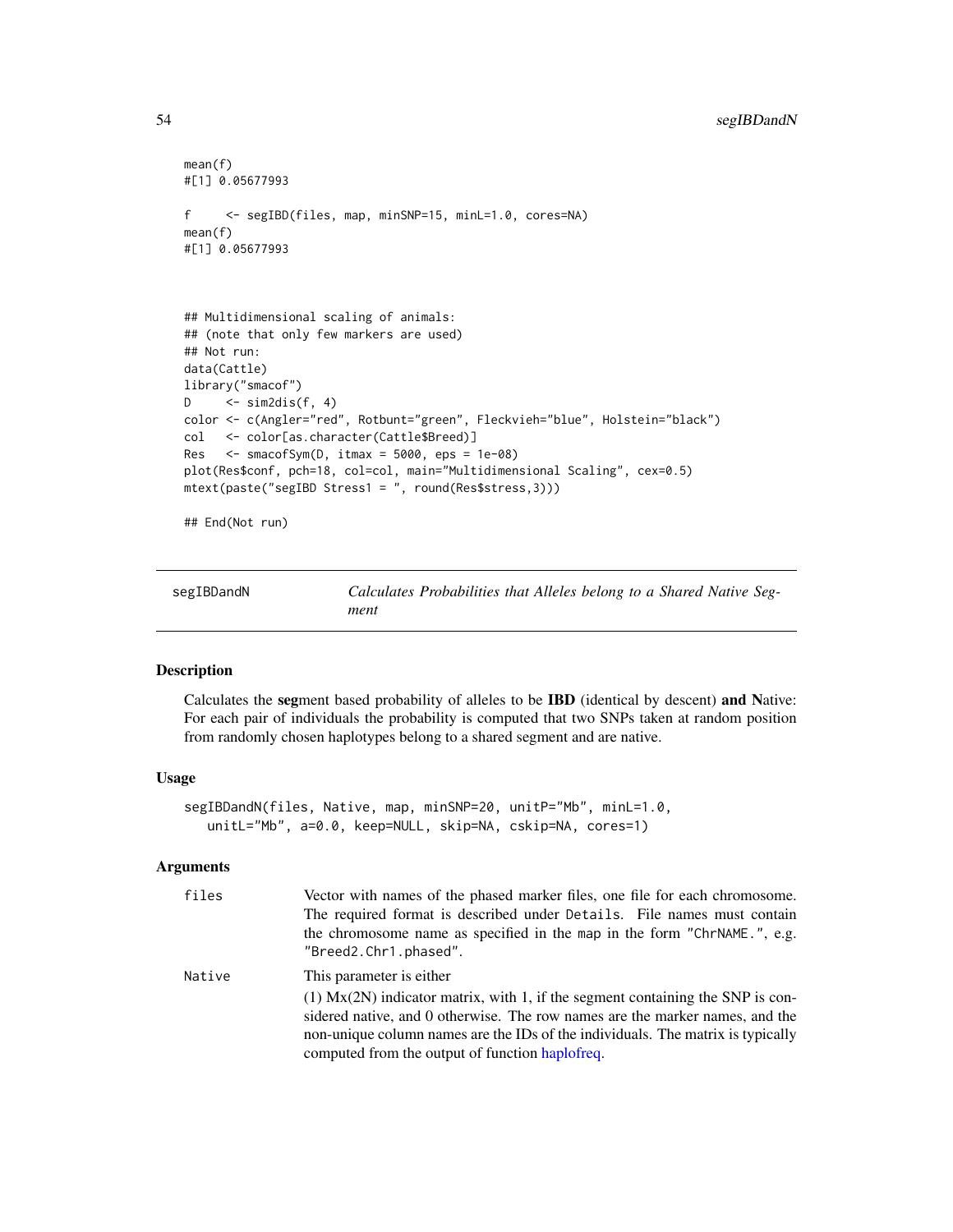<span id="page-54-0"></span>

|        | UI<br>(2) Vector with file names. The files contain for every SNP and for each haplo-<br>type from this breed 1 if the segment containing the SNP is considered native.<br>These files are typically created by function haplofreq. There is one file per<br>chromosome and file names must contain the chromosome name as specified in<br>the map in the form "ChrNAME.", e.g. "Breed2.Chr1.nat". |
|--------|----------------------------------------------------------------------------------------------------------------------------------------------------------------------------------------------------------------------------------------------------------------------------------------------------------------------------------------------------------------------------------------------------|
| map    | Data frame providing the marker map with columns including marker name<br>'Name', chromosome number 'Chr', and possibly the position on the chro-<br>mosome in mega base pairs 'Mb', and the position in centimorgan 'cM'. The<br>markers must be in the same order as in files and in Native.                                                                                                     |
| minSNP | Minimum number of marker SNPs included in a segment.                                                                                                                                                                                                                                                                                                                                               |
| unitP  | The unit for measuring the proportion of the genome included in shared seg-<br>ments. Possible units are the number of marker SNPs included in shared seg-<br>ments ('SNP'), the number of Mega base pairs ('Mb'), and the total length of<br>the shared segments in centiMorgan ('cM'). In the last two cases the map must<br>include columns with the respective names.                          |
| minL   | Minimum length of a segment in unitL (e.g. in cM or Mb).                                                                                                                                                                                                                                                                                                                                           |
| unitL  | The unit for measuring the length of a segment. Possible units are the number<br>of marker SNPs included in the segment ('SNP'), the number of Mega base<br>pairs ('Mb'), and the genetic distances between the first and the last marker in<br>centiMorgan ('cM'). In the last two cases the map must include columns with<br>the respective names.                                               |
| a      | The Function providing the weighting factor for each segment is $w(x)=x*x/(a+x*x)$<br>The parameter of the function is the length of the segment in unitL. The default<br>value $a=0.0$ implies no weighting, whereas $a>0.0$ implies that old inbreeding<br>has less influence on the result than new inbreeding.                                                                                 |
| keep   | Vector with IDs of individuals (from this breed) for which the probabilities are<br>to be computed. By default, they will be computed for all individuals included<br>in Native.                                                                                                                                                                                                                   |
| skip   | Take line skip+1 of the genotype files as the line with column names. By de-<br>fault, the number is determined automatically.                                                                                                                                                                                                                                                                     |
| cskip  | Take column cskip+1 of the genotype files as the first column with genotypes.<br>By default, the number is determined automatically.                                                                                                                                                                                                                                                               |
| cores  | Number of cores to be used for parallel processing of chromosomes. By default<br>one core is used. For cores=NA the number of cores will be chosen automat-<br>ically. Using more than one core increases execution time if the function is<br>already fast.                                                                                                                                       |

## Details

For each pair of individuals the probability is computed that two SNPs taken at random position from randomly chosen haplotypes belong to a shared segment and are native. That is, they are not introgressed from other breeds.

Genotype file format: Each file containing phased genotypes has a header and no row names. Cells are separated by blank spaces. The number of rows is equal to the number of markers from

## or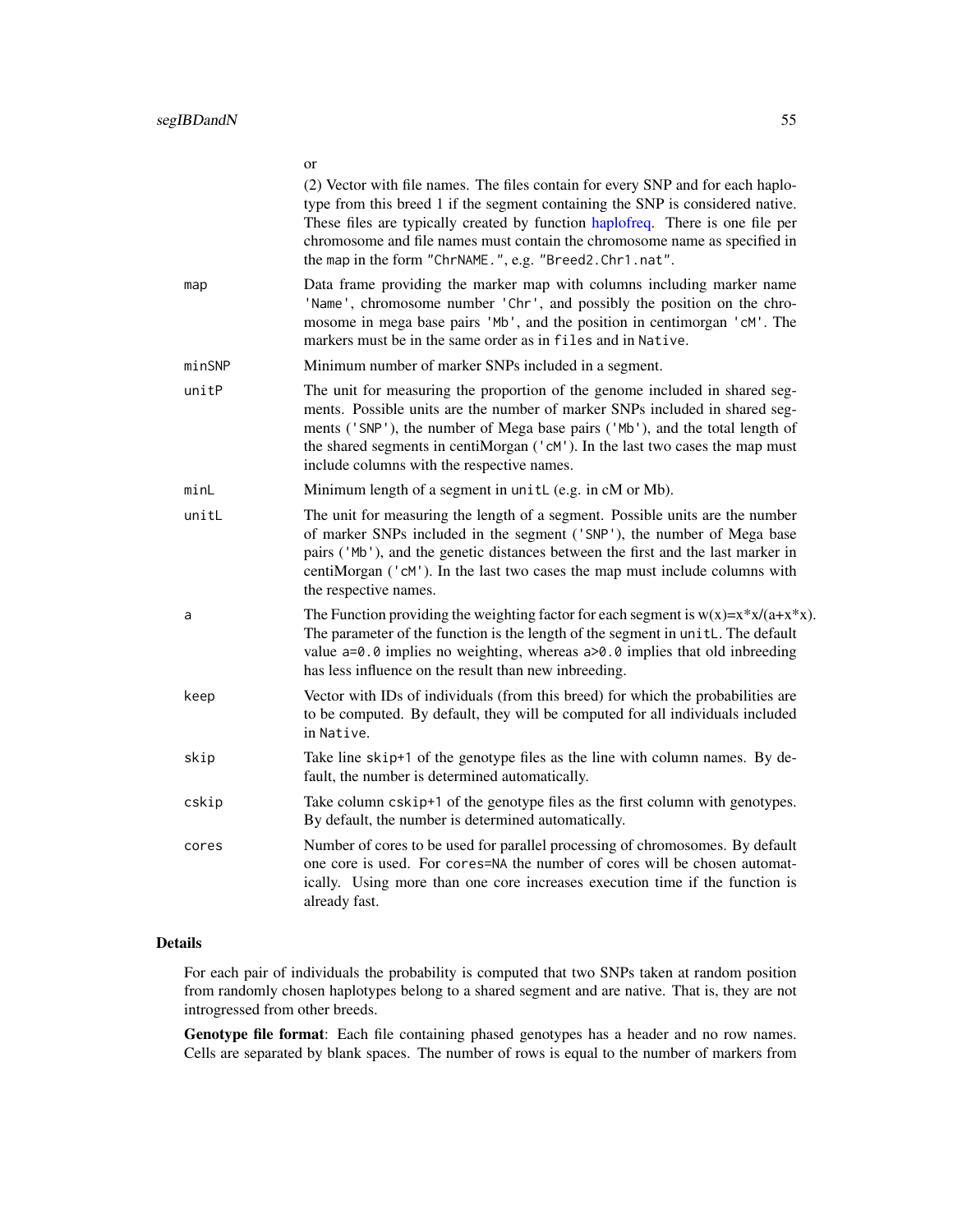the respective chromosome and the markers are in the same order as in the map. The first cskip columns are ignored. The remaining columns contain genotypes of individuals written as two alleles separated by a character, e.g.  $A/B$ ,  $O/1$ ,  $A/B$ ,  $A B$ , or 0 1. The same two symbols must be used for all markers. Column names are the IDs of the individuals. If the blank space is used as separator then the ID of each individual should repeated in the header to get a regular delimited file. The columns to be skipped and the individual IDs must have no white spaces. The name of each file must contain the chromosome name as specified in the map in the form "ChrNAME.", e.g. "Breed2.Chr1.phased".

## Value

NxN matrix with N being the number of individuals from this breed included in all files (and in parameter keep).

#### Author(s)

Robin Wellmann

```
data(map)
data(Cattle)
dir <- system.file("extdata", package = "optiSel")
GTfile <- file.path(dir, paste("Chr", unique(map$Chr), ".phased", sep=""))
Freq <- haplofreq(GTfile, Cattle, map, thisBreed="Angler", refBreeds="others", minSNP=20)$freq
fIBDN <- segIBDandN(GTfile, Freq<0.01, map=map, minSNP=20)
mean(fIBDN)
#[1] 0.01032261
fIBDN <- segIBDandN(GTfile, Freq<0.01, map=map, minSNP=20, cores=NA)
mean(fIBDN)
#[1] 0.01032261
## using files:
## Not run:
wdir <- file.path(tempdir(),"HaplotypeEval")
chr <- unique(map$Chr)
GTfile <- file.path( dir, paste("Chr", chr, ".phased", sep=""))
file <- haplofreq(GTfile, Cattle, map, thisBreed="Angler", minSNP=20, ubFreq=0.01, w.dir=wdir)
fIBDN <- segIBDandN(GTfile, file$match, map=map, minSNP=20)
mean(fIBDN)
#[1] 0.01032261
fIBDN <- segIBDandN(GTfile, file$match, map=map, minSNP=20, cores=NA)
mean(fIBDN)
#[1] 0.01032261
#unlink(wdir, recursive = TRUE)
```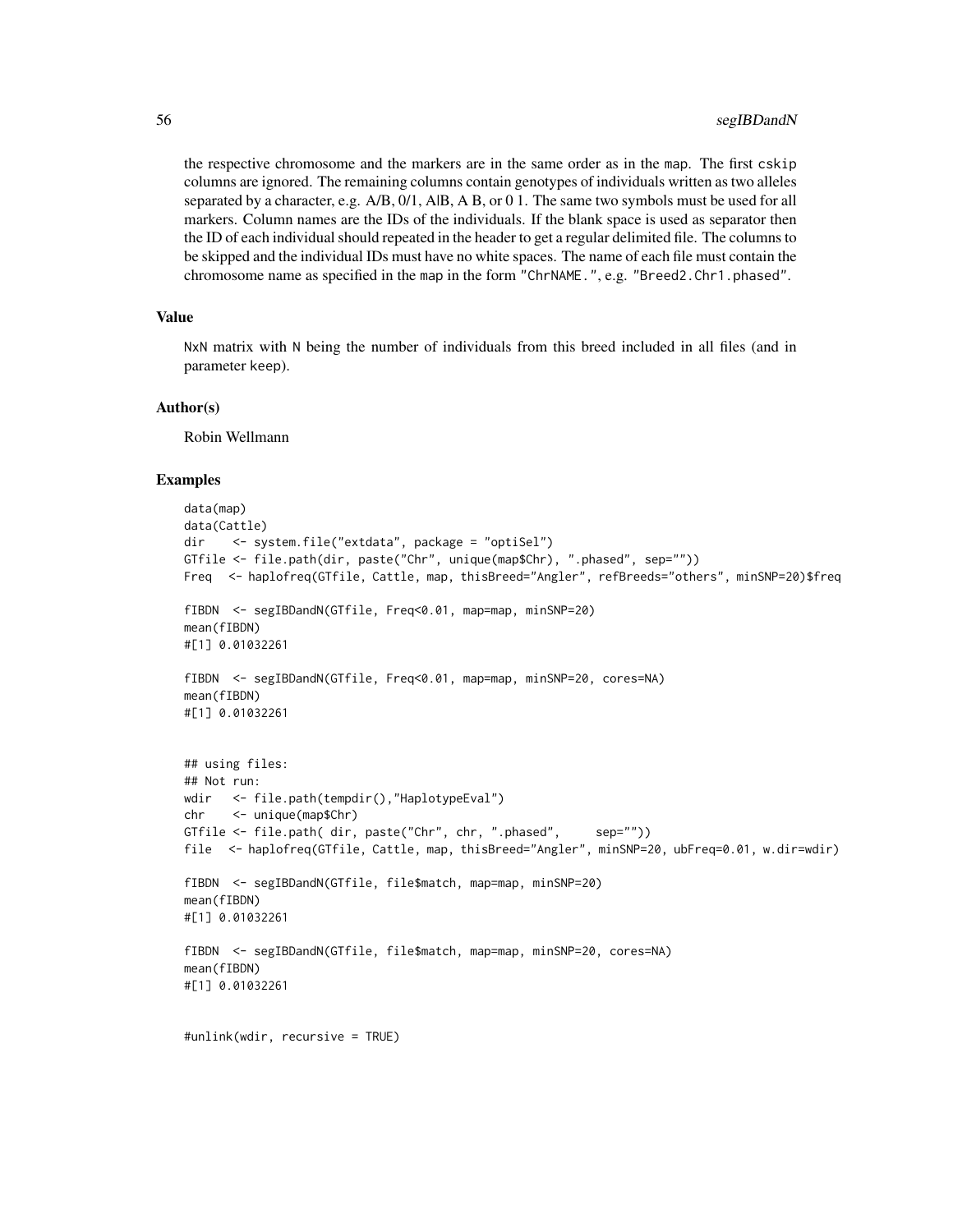## <span id="page-56-0"></span>segIBDatN 57

## End(Not run)

<span id="page-56-1"></span>segIBDatN *Calculates Segment Based Kinship at Native Alleles.*

## Description

Segment based probability of alleles to be IBD at Native haplotype segments ("kinship at native segments").

## Usage

```
segIBDatN(files, phen, map, thisBreed, refBreeds="others", ubFreq=0.01, minSNP=20,
 unitP="Mb", minL=1.0, unitL="Mb", a=0.0, keep=NULL, lowMem=TRUE,
  skip=NA, cskip=NA, cores=1)
```
## Arguments

| files     | This can be a character vector with names of the phased marker files, one file<br>for each chromosome. Alternatively files can be a list with the following two<br>components:                                                                                                                                                                                |
|-----------|---------------------------------------------------------------------------------------------------------------------------------------------------------------------------------------------------------------------------------------------------------------------------------------------------------------------------------------------------------------|
|           | a) hap this Breed: A character vector with names of the phased marker files<br>for the individuals from this Breed, one file for each chromosome.                                                                                                                                                                                                             |
|           | b) hap. refBreeds: A character vector with names of the phased marker files for<br>the individuals from the reference breeds (refBreeds), one file for each chro-<br>mosome. If this component is missing, then it is assumed that the haplotypes of<br>these animals are also included in hap. this Breed.                                                   |
|           | File names must contain the chromosome name as specified in the map in the<br>form "ChrNAME.", e.g. "Breed2.Chr1.phased". The required format of the<br>marker files is described under Details.                                                                                                                                                              |
| phen      | Data frame containing the ID (column "Indiv") and the breed name (column<br>"Breed") of each individual.                                                                                                                                                                                                                                                      |
| map       | Data frame providing the marker map with columns including marker name<br>'Name', chromosome number 'Chr', and possibly the position on the chro-<br>mosome in Mega base pairs 'Mb', and the position in centimorgan 'cM'. (The<br>position in base pairs could result in an integer overflow). The order of the<br>markers must be the same as in the files. |
| thisBreed | Breed name: Results will be computed for individuals from this Breed.                                                                                                                                                                                                                                                                                         |
| refBreeds | Vector containing names of genotyped breeds. A segment is considered native<br>if its frequency is smaller than ubFreq in all refBreeds. The default "others"<br>means that all genotyped breeds except this Breed are considered.                                                                                                                            |
| ubFreq    | A segment is considered native if its frequency is smaller than ubFreq in all<br>reference breeds.                                                                                                                                                                                                                                                            |
| minSNP    | Minimum number of marker SNPs included in a segment.                                                                                                                                                                                                                                                                                                          |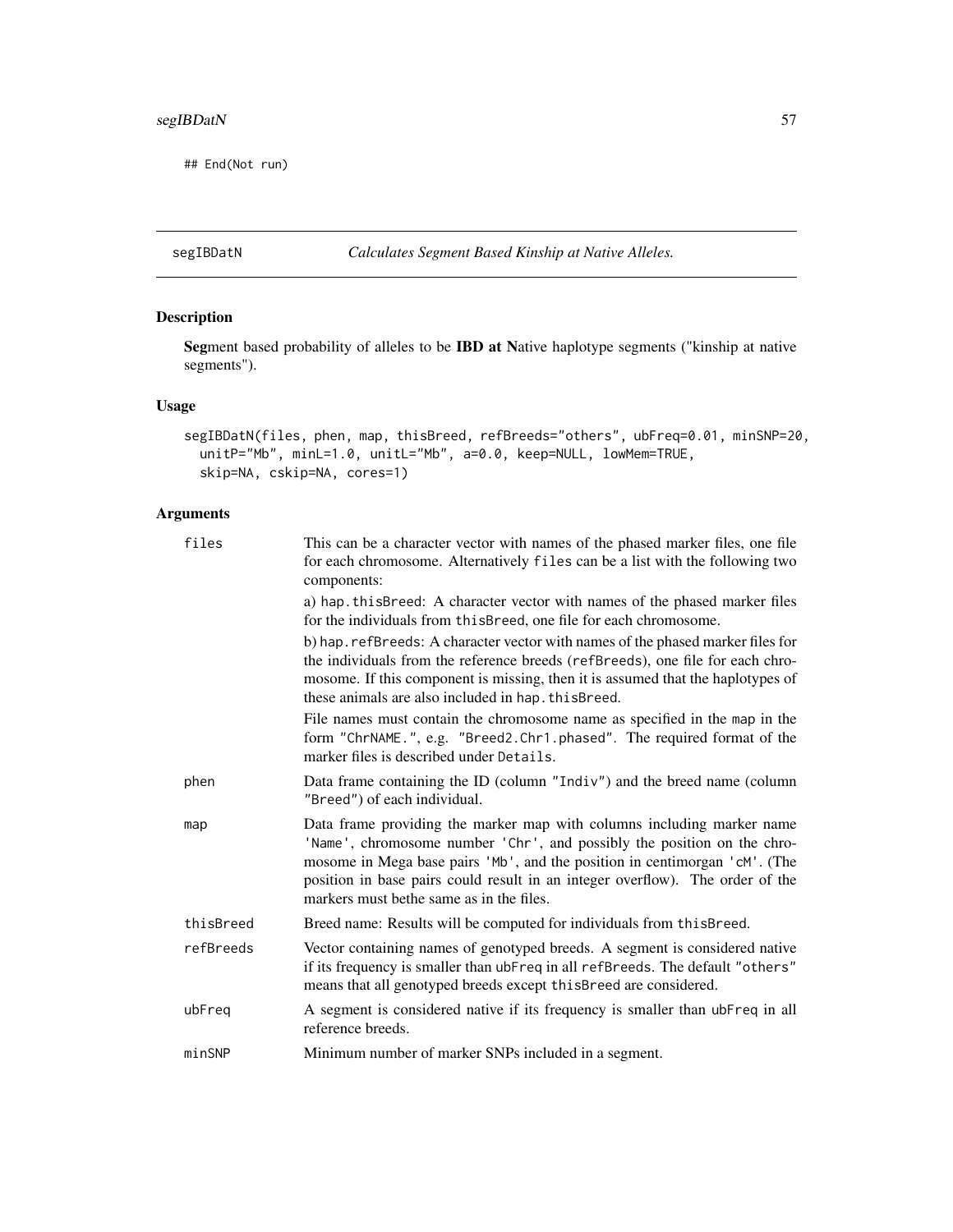| unitP  | The unit for measuring the proportion of the genome included in native seg-<br>ments. Possible units are the number of marker SNPs included in shared seg-<br>ments ('SNP'), the number of Mega base pairs ('Mb'), and the total length of<br>the shared segments in centimorgan ('cM'). In the last two cases the map must<br>include columns with the respective names. |
|--------|---------------------------------------------------------------------------------------------------------------------------------------------------------------------------------------------------------------------------------------------------------------------------------------------------------------------------------------------------------------------------|
| minL   | Minimum length of a segment in unitL (e.g. in cM).                                                                                                                                                                                                                                                                                                                        |
| unitL  | The unit for measuring the length of a segment. Possible units are the number<br>of marker SNPs included in the segment ('SNP'), the number of Mega base<br>pairs ('Mb'), and the genetic distances between the first and the last marker in<br>centimorgan ('cM'). In the last two cases the map must include columns with<br>the respective names.                      |
| a      | The function providing the weighting factor for each segment is $w(x)=x*x/(a+x*x)$ .<br>The parameter of the function is the length of the segment in unitL. The default<br>value $a=0.0$ implies no weighting, whereas $a>0.0$ implies that old inbreeding<br>has less influence on the result than new inbreeding.                                                      |
| keep   | Subset of the IDs of the individuals from data frame phen (including individuals<br>from other breeds) or a logical vector indicating the animals in data frame phen<br>that should be used. By default all individuals included in phen will be used.                                                                                                                    |
| lowMem | If lowMem=TRUE then temporary files will be created and deleted.                                                                                                                                                                                                                                                                                                          |
| skip   | Take line skip+1 of the genotype files as the row with column names. By de-<br>fault, the number is determined automatically.                                                                                                                                                                                                                                             |
| cskip  | Take column cskip+1 of the genotype files as the first column with genotypes.<br>By default, the number is determined automatically.                                                                                                                                                                                                                                      |
| cores  | Number of cores to be used for parallel processing of chromosomes. By default<br>one core is used. For cores=NA the number of cores will be chosen automat-<br>ically. Using more than one core increases execution time if the function is<br>already fast.                                                                                                              |

## Details

Computation of the segment based probability of alleles to be IBD at native haplotype segments.

Genotype file format: Each file containing phased genotypes has a header and no row names. Cells are separated by blank spaces. The number of rows is equal to the number of markers from the respective chromosome and the markers are in the same order as in the map. The first cskip columns are ignored. The remaining columns contain genotypes of individuals written as two alleles separated by a character, e.g. A/B, 0/1, A|B, A B, or 0 1. The same two symbols must be used for all markers. Column names are the IDs of the individuals. If the blank space is used as separator then the ID of each individual should repeated in the header to get a regular delimited file. The columns to be skipped and the individual IDs must have no white spaces. The name of each file must contain the chromosome name as specified in the map in the form "ChrNAME.", e.g. "Breed2.Chr1.phased".

## Value

A list containing matrices needed for computing the segment based pobability of alleles to be IBD at native segments. The list has components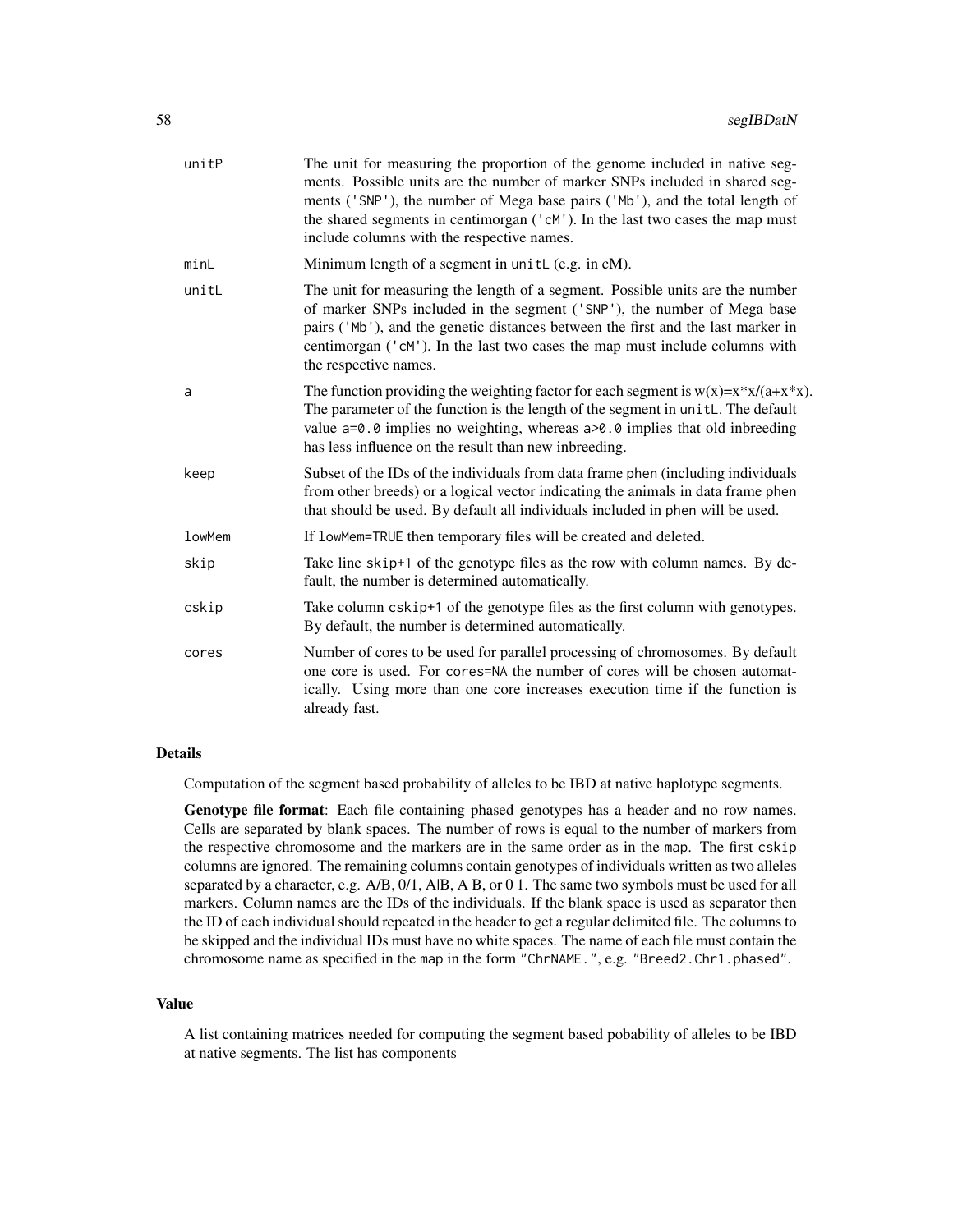## <span id="page-58-0"></span>segInbreeding 59

| segN       | This matrix contains for each pair of individuals the probability that two SNPs<br>taken at random position from randomly chosen haplotypes both belong to na-<br>tive segments.  |
|------------|-----------------------------------------------------------------------------------------------------------------------------------------------------------------------------------|
| segIBDandN | This matrix contains for each pair of individuals the probability that two SNPs<br>taken at random position from randomly chosen haplotypes belong to a shared<br>native segment. |
| segZ       | 1+segIBDandN-segN.                                                                                                                                                                |

The list has attribute meanIBDatN providing the probability of randomly chosen alleles to be IBD at native haplotype segments. Note that 1-meanIBDatN is the genetic diversity at native segments within the genotyped individuals from thisBreed.

## Author(s)

Robin Wellmann

```
data(map)
data(Cattle)
dir <- system.file("extdata", package = "optiSel")
files <- paste(dir, "/Chr", 1:2, ".phased", sep="")
Res <- segIBDatN(files, Cattle, map, thisBreed="Angler", ubFreq=0.01,
                  minL=1.0, lowMem=FALSE)
## Mean kinship at native segments:
attributes(Res)$meanIBDatN
#[1] 0.06695171
## Results for individuals:
kin <-Res$segIBDandN/Res$segN
use <-upper.tri(kin) & Res$segN>0.2
boxplot(kin[use], ylim=c(0,1))
## Use temporary files to reduce working memory:
Res <- segIBDatN(files, Cattle, map, thisBreed="Angler", ubFreq=0.01, minL=1.0)
## Mean kinship at native segments:
attributes(Res)$meanIBDatN
#[1] 0.06695171
```
<span id="page-58-1"></span>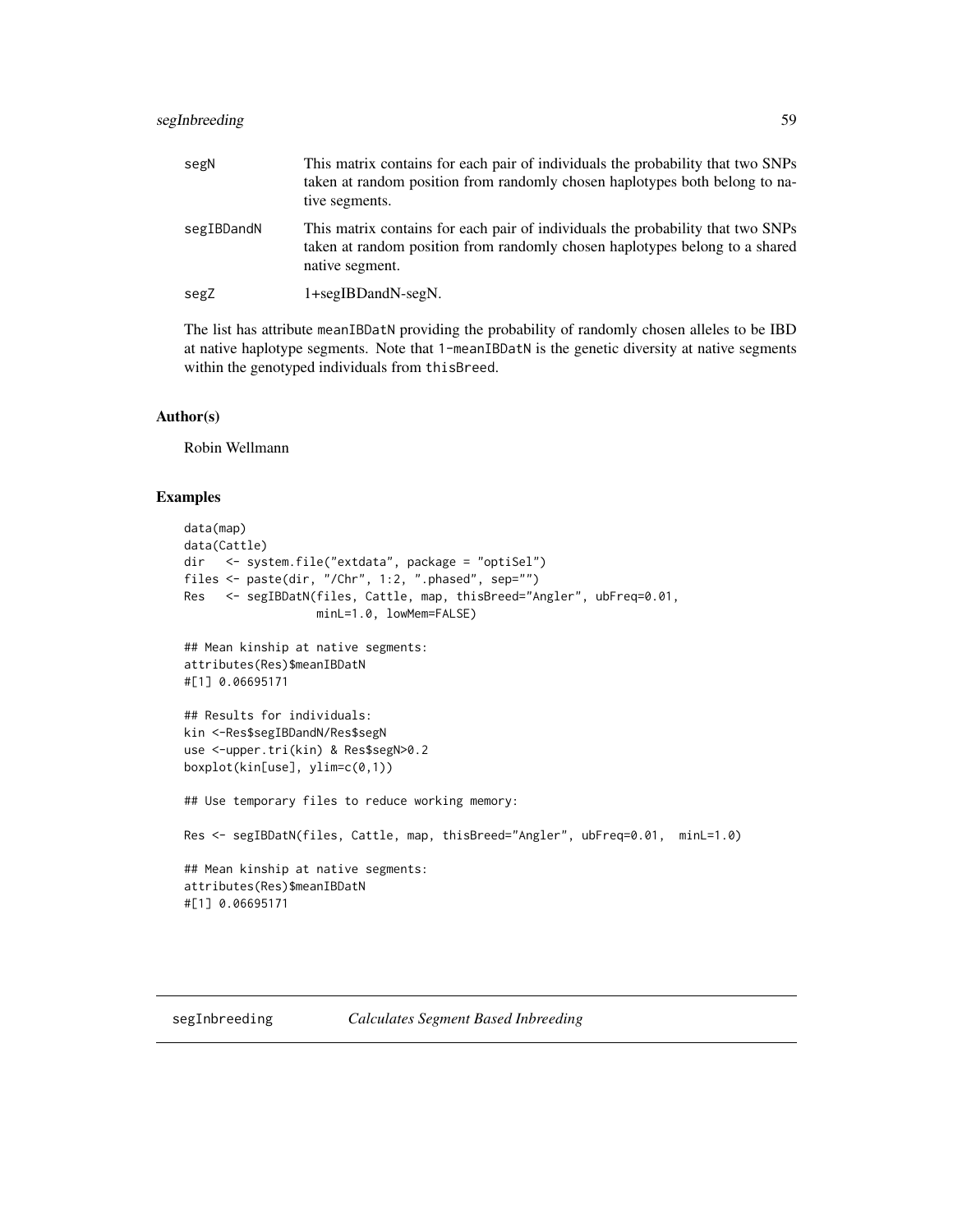## <span id="page-59-0"></span>Description

Segment based Inbreeding: For each individual the probability is computed that the paternal allele and the maternal allele, sampled from random position, belong to a shared segment (i.e. a run of homozygosity, ROH). The arguments are the same as for function [segIBD.](#page-51-1)

## Usage

```
segInbreeding(files, map, minSNP=20, minL=1.0, unitP="Mb", unitL="Mb",
  a=0.0, keep=NULL, skip=NA, cskip=NA)
```
## Arguments

| files  | This parameter is either                                                                                                                                                                                                                                                                                                                                                  |
|--------|---------------------------------------------------------------------------------------------------------------------------------------------------------------------------------------------------------------------------------------------------------------------------------------------------------------------------------------------------------------------------|
|        | (1) A vector with names of phased marker files, one file for each chromosome,                                                                                                                                                                                                                                                                                             |
|        | or                                                                                                                                                                                                                                                                                                                                                                        |
|        | (2) A list with two components. Each component is a vector with names of<br>phased marker files, one file for each chromosome. Each components corre-<br>sponds to a different set of individuals.                                                                                                                                                                        |
|        | File names must contain the chromosome name as specified in the map in the<br>form "ChrNAME.", e.g. "Breed2.Chr1.phased". The required format of the<br>marker files is described under Details.                                                                                                                                                                          |
| map    | Data frame providing the marker map with columns including marker name<br>'Name', chromosome number 'Chr', and possibly the position on the chro-<br>mosome in Mega base pairs 'Mb', and the position in centimorgan 'cM'. (The<br>position in base pairs could result in an integer overflow.) The order of the<br>markers must be the same as in the files.             |
| minSNP | Minimum number of marker SNPs included in a segment.                                                                                                                                                                                                                                                                                                                      |
| minL   | Minimum length of a segment in unitL (e.g. in cM or Mb).                                                                                                                                                                                                                                                                                                                  |
| unitP  | The unit for measuring the proportion of the genome included in shared seg-<br>ments. Possible units are the number of marker SNPs included in shared seg-<br>ments ('SNP'), the number of Mega base pairs ('Mb'), and the total length of<br>the shared segments in centimorgan ('cM'). In the last two cases the map must<br>include columns with the respective names. |
| unitL  | The unit for measuring the length of a segment. Possible units are the number<br>of marker SNPs included in the segment ('SNP'), the number of Mega base<br>pairs ('Mb'), and the genetic distances between the first and the last marker in<br>centimorgan ('cM'). In the last two cases the map must include columns with<br>the respective names.                      |
| a      | The Function providing the weighting factor for each segment is $w(x)=x*x/(a+x*x)$ .<br>The parameter of the function is the length of the segment in unitL. The default<br>value $a=0.0$ implies no weighting, whereas $a>0.0$ implies that old inbreeding<br>has less influence on the result than new inbreeding.                                                      |
| keep   | If keep is a vector containing IDs of individuals then inbreeding will be com-<br>puted only for these individuals. The default keep=NULL means that inbreeding<br>will be computed for all individuals included in the files.                                                                                                                                            |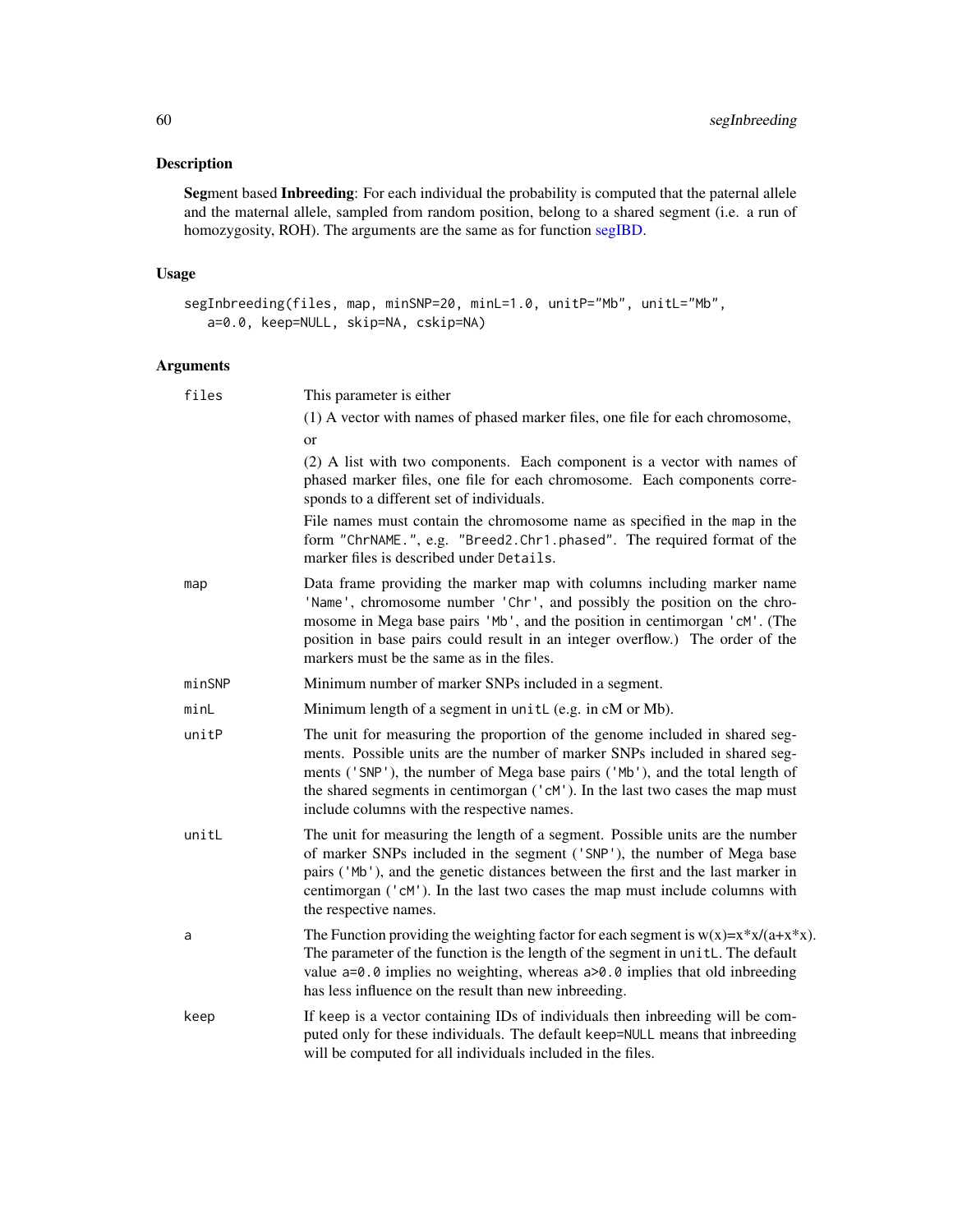| skip  | Take line skip+1 of the files as the row with column names. By default, the<br>number is determined automatically.          |
|-------|-----------------------------------------------------------------------------------------------------------------------------|
| cskip | Take column cskip+1 of the files as the first column with genotypes. By default,<br>the number is determined automatically. |

#### Details

For each pair of individuals the probability is computed that two SNPs taken at random position from randomly chosen haplotypes belong to a shared segment.

Genotype file format: Each file containing phased genotypes has a header and no row names. Cells are separated by blank spaces. The number of rows is equal to the number of markers from the respective chromosome and the markers are in the same order as in the map. The first cskip columns are ignored. The remaining columns contain genotypes of individuals written as two alleles separated by a character, e.g.  $A/B$ ,  $0/1$ ,  $A/B$ ,  $A$  B, or  $0$  1. The same two symbols must be used for all markers. Column names are the IDs of the individuals. If the blank space is used as separator then the ID of each individual should repeated in the header to get a regular delimited file. The columns to be skipped and the individual IDs must have no white spaces.

#### Value

A data frame or data table with column Indiv containing the individual IDs and column Inbr containing the inbreeding coefficients.

#### Author(s)

Robin Wellmann

#### References

de Cara MAR, Villanueva B, Toro MA, Fernandez J (2013). Using genomic tools to maintain diversity and fitness in conservation programmes. Molecular Ecology. 22: 6091-6099

```
data(map)
data(Cattle)
dir <- system.file("extdata", package = "optiSel")
files <- file.path(dir, paste("Chr", 1:2, ".phased", sep=""))
f <- segInbreeding(files, map, minSNP=20, minL=2.0)
Cattle2 <- merge(Cattle, f, by="Indiv")
tapply(Cattle2$Inbr, Cattle2$Breed, mean)
# Angler Fleckvieh Holstein Rotbunt
#0.03842552 0.05169508 0.12431393 0.08386849
boxplot(Inbr~Breed, data=Cattle2, ylim=c(0,1), main="Segment Based Inbreeding")
fIBD <- segIBD(files, map, minSNP=20, minL=2.0)
identical(rownames(fIBD), f$Indiv)
#[1] TRUE
```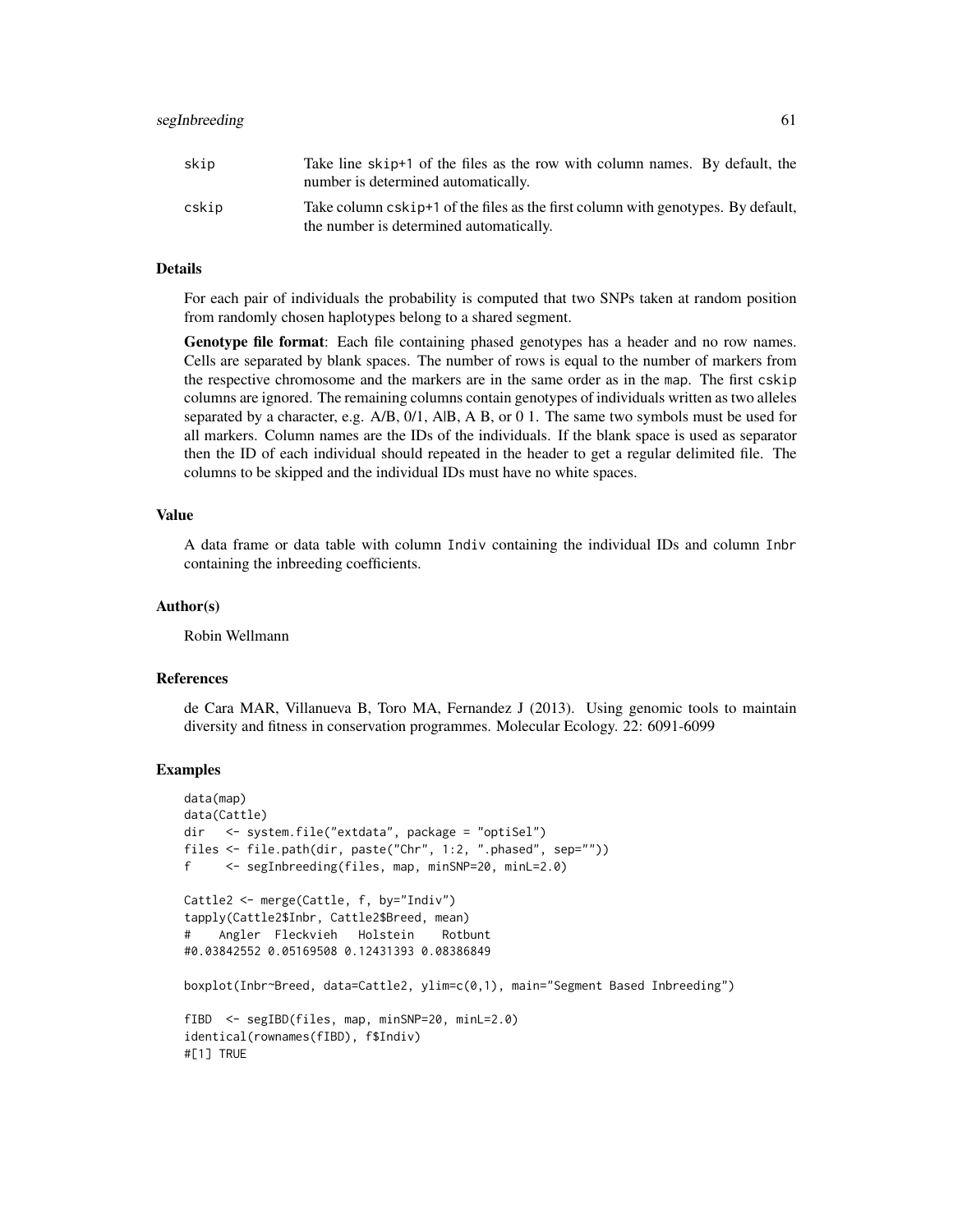```
range(2*diag(fIBD)-1-f$Inbr)
#[1] -2.220446e-16 2.220446e-16
```
<span id="page-61-1"></span>segN *Calculates Probabilities of Alleles to belong to Native Segments*

## Description

Segment based probability of alleles to be Native: For each pair of individuals the probability is computed that two SNPs taken at random position from randomly chosen haplotypes both belong to native segments.

## Usage

segN(Native, map, unitP="Mb", keep=NULL, cores=1)

## Arguments

| Native | This parameter is either                                                                                                                                                                                                                                                                                                                                                                     |
|--------|----------------------------------------------------------------------------------------------------------------------------------------------------------------------------------------------------------------------------------------------------------------------------------------------------------------------------------------------------------------------------------------------|
|        | $(1)$ Mx $(2N)$ indicator matrix, with 1, if the segment containing the SNP is con-<br>sidered native, and 0 otherwise. The row names are the marker names, and the<br>non-unique column names are the IDs of the individuals. The matrix is typically<br>computed from the output of function haplofreq.                                                                                    |
|        | <sub>or</sub>                                                                                                                                                                                                                                                                                                                                                                                |
|        | (2) Vector with file names. The files contain for every SNP and for each haplo-<br>type from this breed 1 if the segment containing the SNP is considered native.<br>These files are typically created by function haplofreq. There is one file per<br>chromosome and file names must contain the chromosome name as specified in<br>the map in the form "ChrNAME.", e.g. "Breed2.Chr1.nat". |
| map    | Data frame providing the marker map with columns including marker name<br>'Name', chromosome number 'Chr', and possibly the position on the chro-<br>mosome in Mega base pairs 'Mb', and the position in centiMorgan 'cM'. The<br>markers must be in the same order as in Native.                                                                                                            |
| unitP  | The unit for measuring the proportion of the genome included in native seg-<br>ments. Possible units are the number of marker SNPs included in shared seg-<br>ments ('SNP'), the number of Mega base pairs ('Mb'), and the total length of<br>the shared segments in centimorgan ('cM'). In the last two cases the map must<br>include columns with the respective names.                    |
| keep   | Vector with IDs of individuals (from this breed) for which the probabilities are<br>to be computed. By default, they will be computed for all individuals included<br>in Native.                                                                                                                                                                                                             |
| cores  | Number of cores to be used for parallel processing of chromosomes. By default<br>one core is used. For cores=NA the number of cores will be chosen automat-<br>ically. Using more than one core increases execution time if the function is<br>already fast.                                                                                                                                 |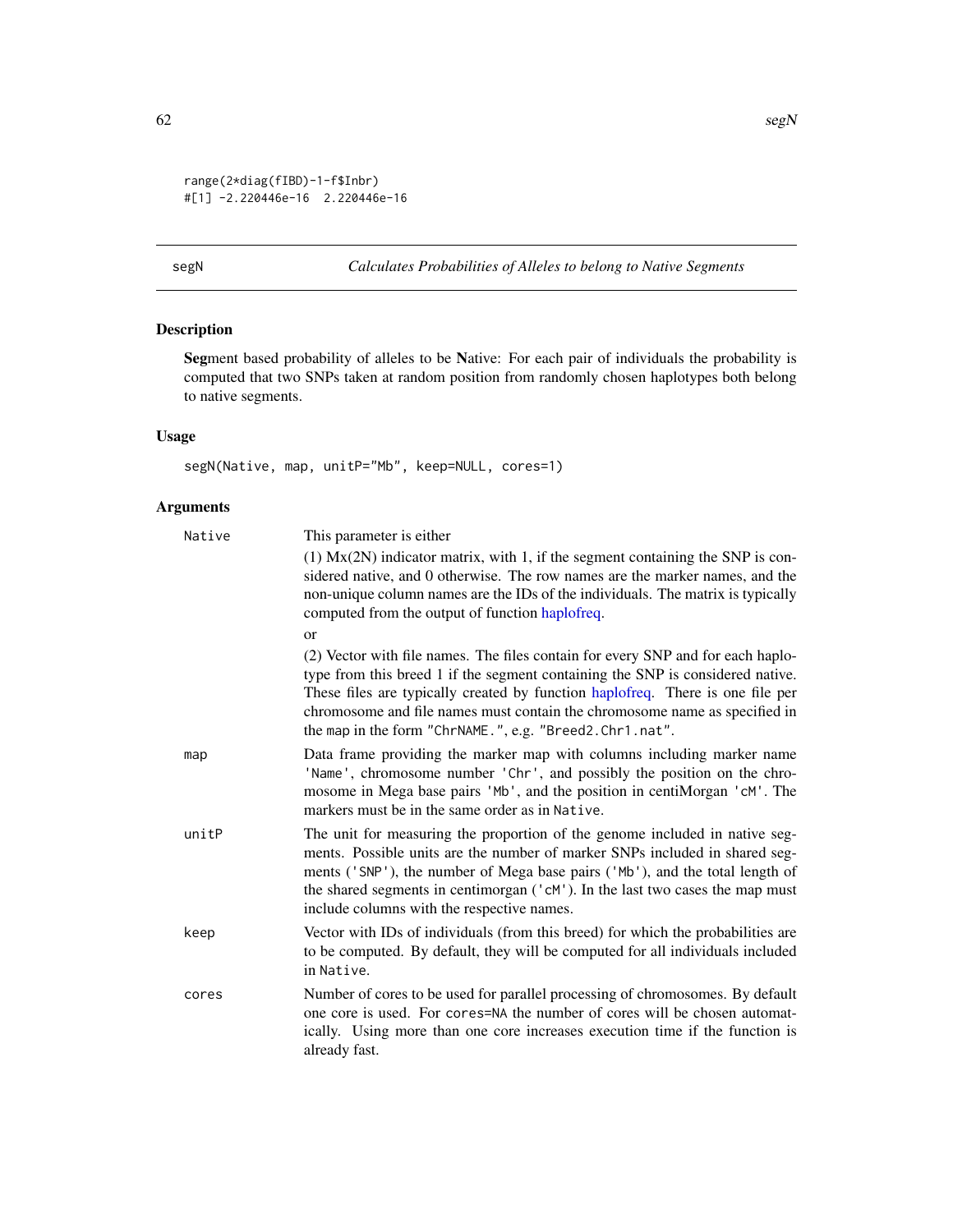$\text{segN}$  63

## Details

For each pair of individuals the probability is computed that two SNPs taken at random position from randomly chosen haplotypes both belong to native segments. That is, they are not introgressed from other breeds.

## Value

NxN matrix with N being the number of genotyped individuals from this breed (which are also included in vector keep).

## Author(s)

Robin Wellmann

## Examples

```
data(map)
data(Cattle)
dir <- system.file("extdata", package = "optiSel")
files <- file.path(dir, paste("Chr", unique(map$Chr), ".phased", sep=""))
Freq <- haplofreq(files, Cattle, map, thisBreed="Angler", refBreeds="others", minSNP=20)$freq
fN <- segN(Freq<0.01, map)
mean(fN)
#[1] 0.15418
fN <- segN(Freq<0.01, map, cores=NA)
mean(fN)
#[1] 0.15418
## using files:
## Not run:
wdir <- file.path(tempdir(),"HaplotypeEval")
chr <- unique(map$Chr)
GTfile <- file.path( dir, paste("Chr", chr, ".phased", sep=""))
files <- haplofreq(GTfile, Cattle, map, thisBreed="Angler", w.dir=wdir)
fN <- segN(files$match, map)
mean(fN)
#[1] 0.15418
fN <- segN(files$match, map, cores=NA)
mean(fN)
#[1] 0.15418
```
#unlink(wdir, recursive = TRUE)

## End(Not run)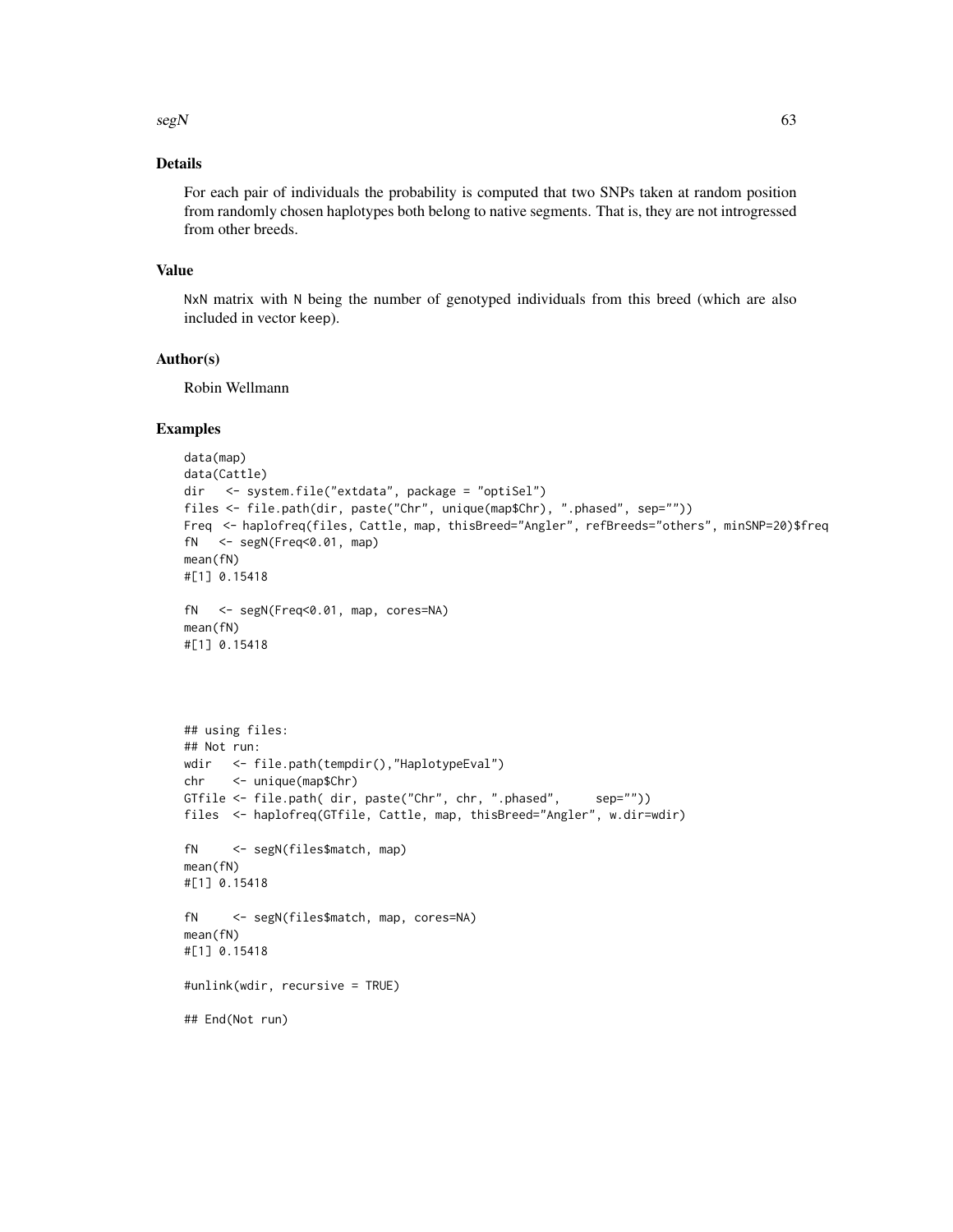<span id="page-63-1"></span><span id="page-63-0"></span>

## Description

Converts a similarity matrix (e.g. a kinship matrix) into a dissimilarity matrix.

## Usage

sim2dis(f, a=4.0, baseF=0.03, method=1)

## Arguments

|        | Similarity matrix.               |
|--------|----------------------------------|
| a      | Exponent                         |
| baseF  | Old inbreeding not measured by f |
| method | Either 1 or 2                    |

## Details

This function converts a similarity matrix f with values between 0 and 1 (e.g. a kinship matrix) into a dissimilarity matrix. At first, the similarity is adjusted as

 $f \leftarrow$  baseF +  $(1-\text{baseF}) \star f$ .

Then, for Method 1, the dissimilarity between individuals i and j is computed as

Dij =  $(\text{-log}(\text{fij}))^a$ a,

whereas for Method 2, the dissimilarity is computed as

Dij = sqrt $((fii+fjj)/2-fij)^a$ a.

Although Method 2 may provide lower stress values in some cases, Method 1 has the advantage that the area reflects the diversity of a population.

## Value

Dissimilarity matrix D.

## Author(s)

Robin Wellmann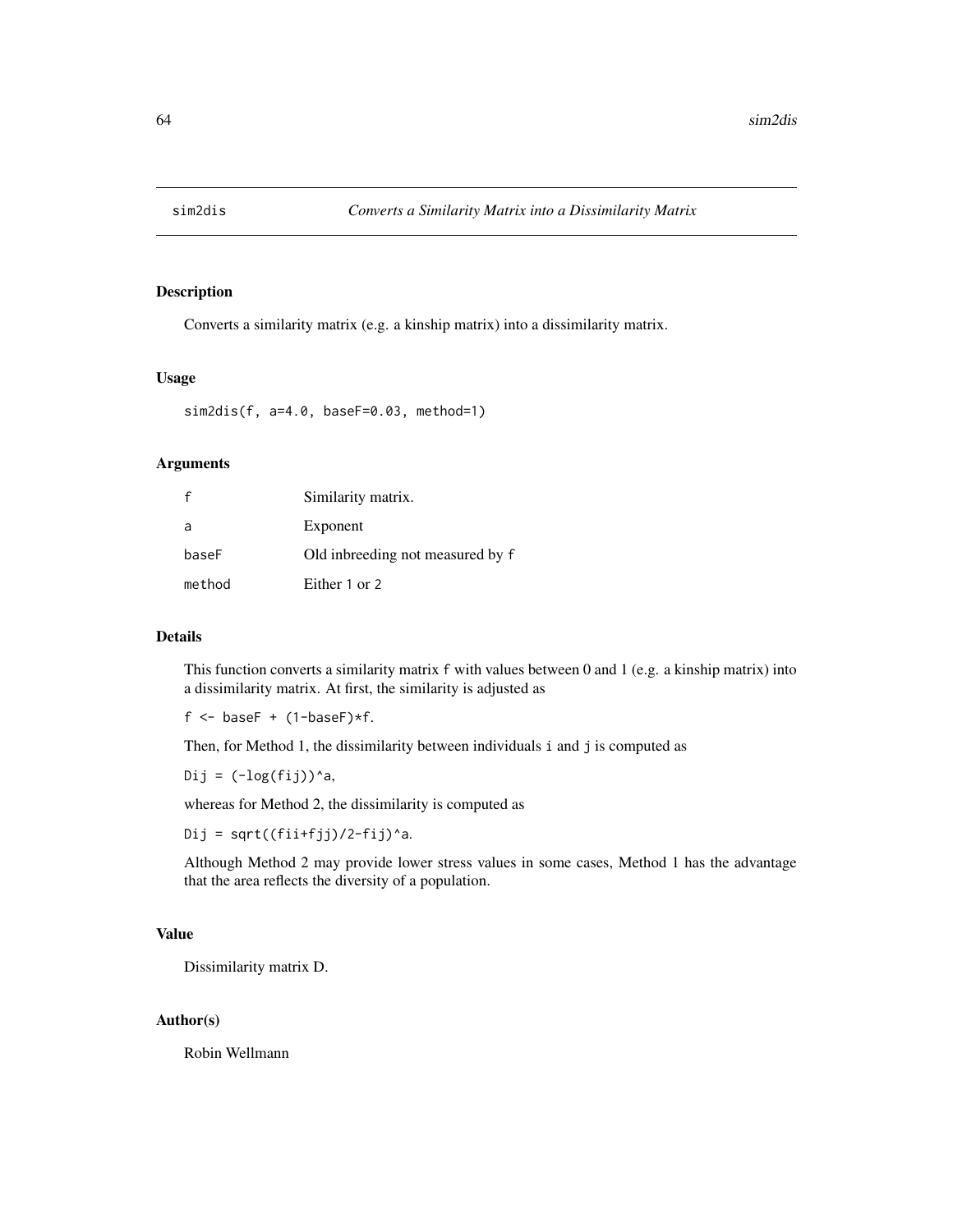#### <span id="page-64-0"></span>subPed 65

## Examples

```
data(map)
dir <- system.file("extdata", package = "optiSel")
files <- file.path(dir, paste("Chr", unique(map$Chr), ".phased", sep=""))
f <- segIBD(files, map, minSNP=15, minL=1.0)
D \le - sim2dis(f, 4)
## Multidimensional scaling of animals:
## Not run:
data(Cattle)
library("smacof")
color <- c(Angler="red", Rotbunt="green", Fleckvieh="blue", Holstein="black")
col <- color[as.character(Cattle$Breed)]
Res \leq smacofSym(D, itmax = 5000, eps = 1e-08)
plot(Res$conf, pch=18, col=col, main="Multidimensional Scaling", cex=0.5)
mtext(paste("segIBD Stress1 = ", round(Res$stress,3)))
```
## End(Not run)

<span id="page-64-1"></span>subPed *Creates a Subset of a Large Pedigree*

#### Description

Creates a subset of a large pedigree that includes only individuals related with specified individuals in a predefined way.

#### Usage

subPed(Pedig, keep, prevGen=3, succGen=0)

## Arguments

| Pedig   | Data frame containing the pedigree where the first 3 columns correspond to: In-<br>dividual ID, Sire, and Dam. More columns can be passed in the Pedig argument<br>including columns named Sex, Breed (with breed names), and Born (with years |
|---------|------------------------------------------------------------------------------------------------------------------------------------------------------------------------------------------------------------------------------------------------|
|         | of birth). Missing parents are coded as NA, 0, or "0".                                                                                                                                                                                         |
| keep    | Vector with IDs of individuals. Only these individuals and individuals related<br>with them in a predefined way will be kept in the pedigree.                                                                                                  |
| prevGen | Number of previous (ancestral) generations to be included in the pedigree.                                                                                                                                                                     |
| succGen | Number of succeeding (descendant) generations to be included in the pedigree.                                                                                                                                                                  |

## Details

This function creates a subset of a large pedigree that includes only individuals related with the individuals specified in the vector keep in a predefined way.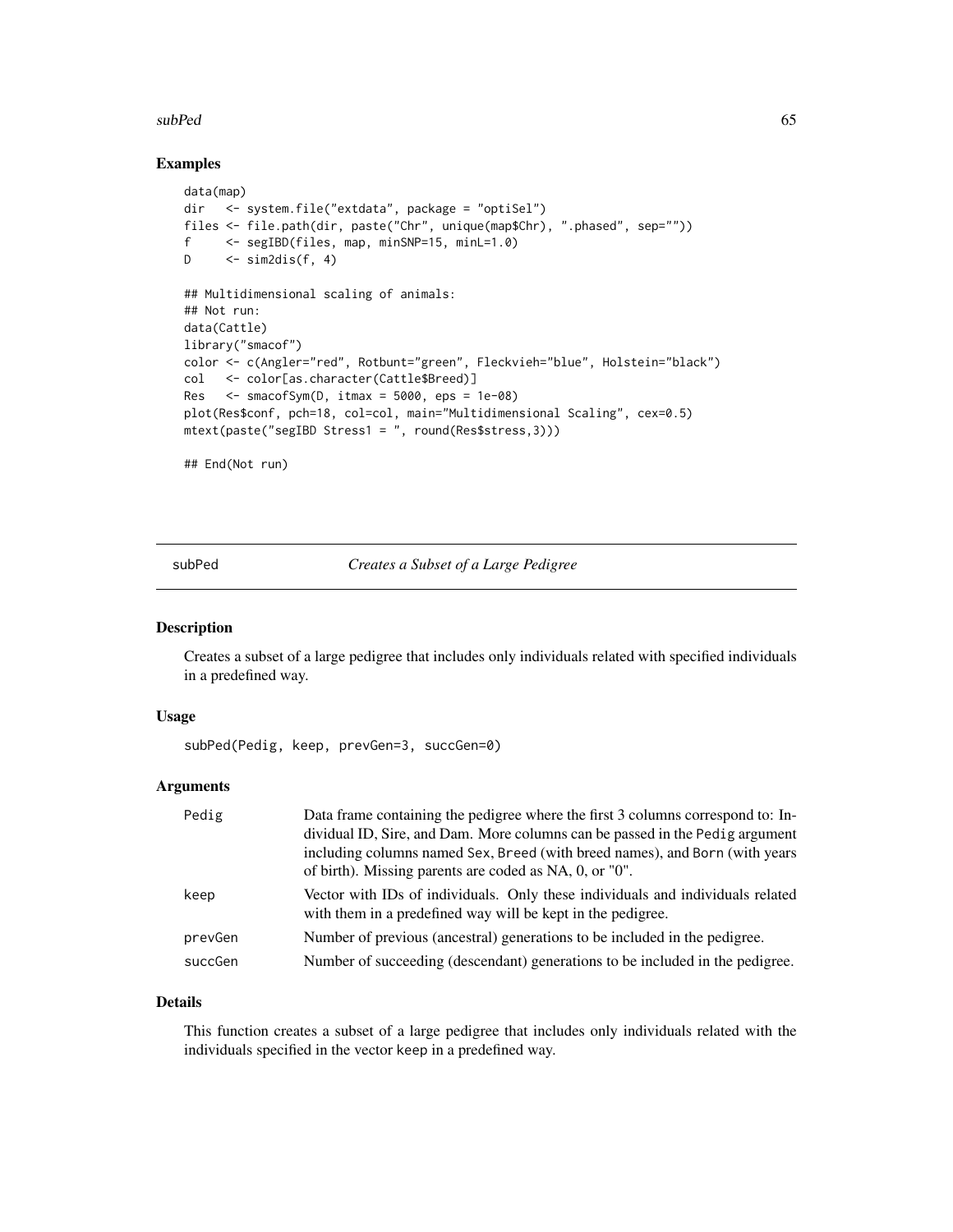## <span id="page-65-0"></span>Value

A data frame containing the pedigree. A column keep is appended indicating which individuals were included in parameter keep.

## Author(s)

Robin Wellmann

## Examples

```
data(PedigWithErrors)
sPed <- subPed(PedigWithErrors, keep="276000891974272", prevGen=3, succGen=2)
sPed
label <- c("Indiv", "Born", "Breed")
pedplot(sPed, mar=c(2,4,2,4), label=label, cex=0.7)
```
<span id="page-65-1"></span>summary.kinMatrices *Calculates Genetic Parameters for Age Cohorts*

## Description

Computes for every age cohort several genetic parameters. These are average kinships, gene diversity at native loci, native effective size, and native genome equivalents.

#### Usage

```
## S3 method for class 'kinMatrices'
summary(object, Pedig, tlim=NULL, histNe=NULL, base=NULL, df=4, ...)
```
## Arguments

| object | This is typically the output of function kinlist. A named list containing kinship<br>matrices of the individuals to be used for computing mean kinships. Typically<br>individuals from different age cohorts are included, but only from the breed of<br>interest.                                     |
|--------|--------------------------------------------------------------------------------------------------------------------------------------------------------------------------------------------------------------------------------------------------------------------------------------------------------|
| Pedig  | Data frame containing the Pedigree. The data frame has columns (1) Individual,<br>(2) Sire, (3) Dam, and column Born containing for every individual the age<br>cohort to which it belongs (typically year of birth).                                                                                  |
| tlim   | Numeric vector with 2 components giving the time span for which genetic pa-<br>rameters are to be computed.                                                                                                                                                                                            |
| histNe | The historic effective size of the population assumed for the time before tlim[1].<br>The default is 3 times the average native effective size within the time span of<br>interest. This parameter is needed only for computing the conditional gene di-<br>versity and the native genome equivalents. |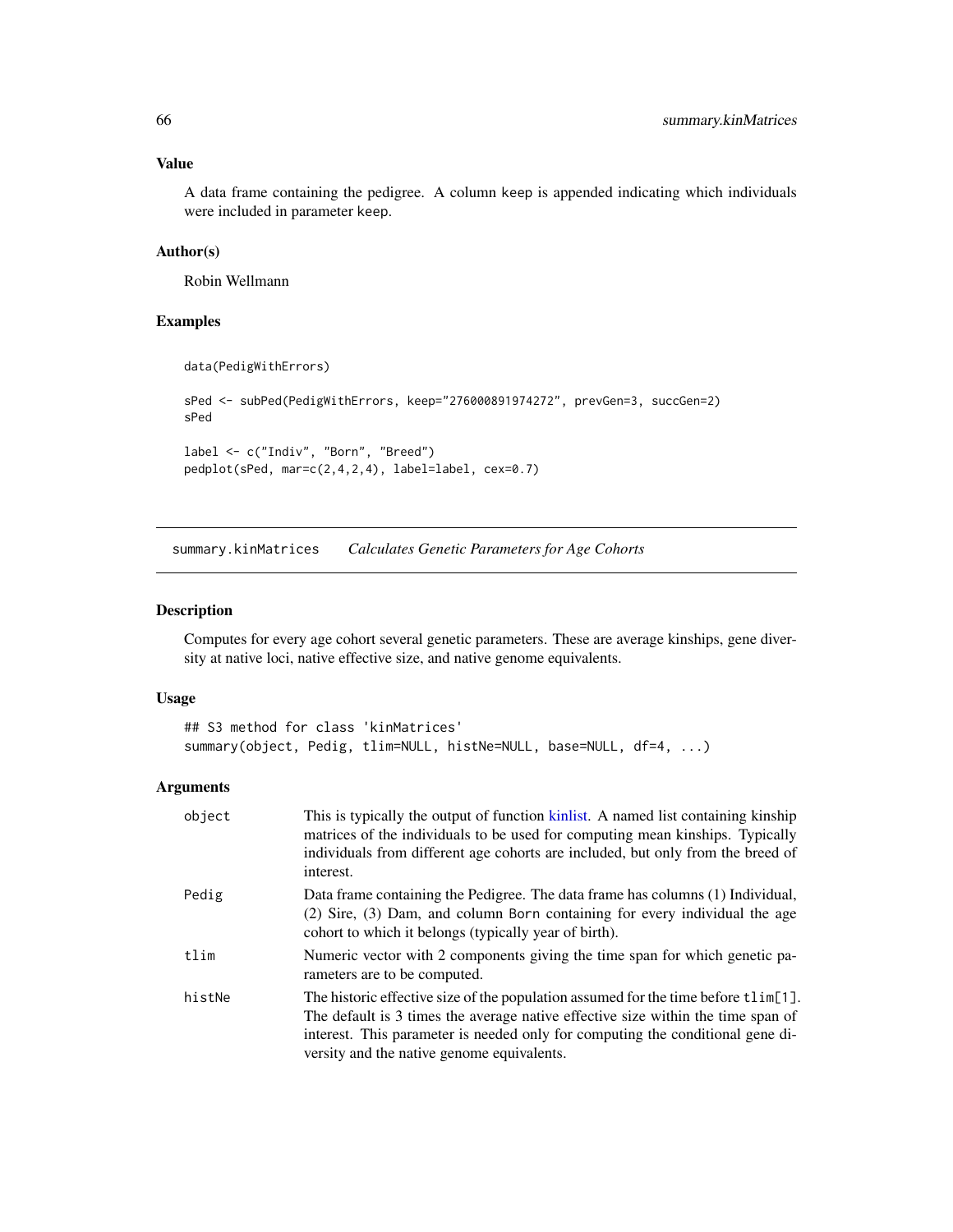| base | The base year in which individuals are assumed to be unrelated. The default is               |
|------|----------------------------------------------------------------------------------------------|
|      | 25 generations before tlim[1]. This parameter is needed only for computing                   |
|      | the conditional gene diversity and the native genome equivalents.                            |
| df   | Smoothing parameter used for computing the native effective size. The default<br>is $df=4$ . |
| .    | further arguments passed to or from other methods                                            |

## Details

This function computes for every age cohort several genetic parameters. These may include

| pedIBD     | The average pedigree based kinship within the age cohort.                |
|------------|--------------------------------------------------------------------------|
| pedIBDorM  | The probability that 2 alleles chosen from the age cohort are            |
|            | IBD or that at least one of them originates from a migrant.              |
| pedIBDorMM | The probability that 2 alleles chosen from the age cohort are            |
|            | IBD or that both of them are from migrants.                              |
| pedIBDofN  | The conditional probability that 2 alleles chosen from the               |
|            | age cohort are IBD, given that both are from native founders.            |
| condGD     | The diversity at native alleles, <i>i.e.</i> the conditional probability |
|            | that 2 alleles chosen from the age cohort are not IBD, given that        |
|            | both are from native founders. Individuals born in the base-year         |
|            | are assumed to be unrelated.                                             |
| Ne         | The native effective size, quantifying how fast the diversity at native  |
|            | alleles is decreasing. The diversity may increase for a short time       |
|            | span, in which case the estimate would be NA. Use a smaller value        |
|            | for parameter df to get a smooth estimate.                               |
| <b>NGE</b> | The native genome equivalents. The parameter estimates the number of     |
|            | unrelated individuals that would be needed to establish a hypothetical   |
|            | new population that has the same condGD as the population under          |
|            | study. Individuals born in the base-year are assumed to be unrelated.    |

## Value

A data frame providing for every age cohort (some of) the genetic parameters mentioned above.

## Author(s)

Robin Wellmann

```
data(ExamplePed)
Pedig <- prePed(ExamplePed, thisBreed="Hinterwaelder", lastNative=1970)
Kinships <- kinlist(pedIBD=pedIBD(Pedig), pedIBDatN=pedIBDatN(Pedig, thisBreed="Hinterwaelder"))
summary(Kinships, Pedig, tlim=c(1970,2005), histNe=150, base=1800)
```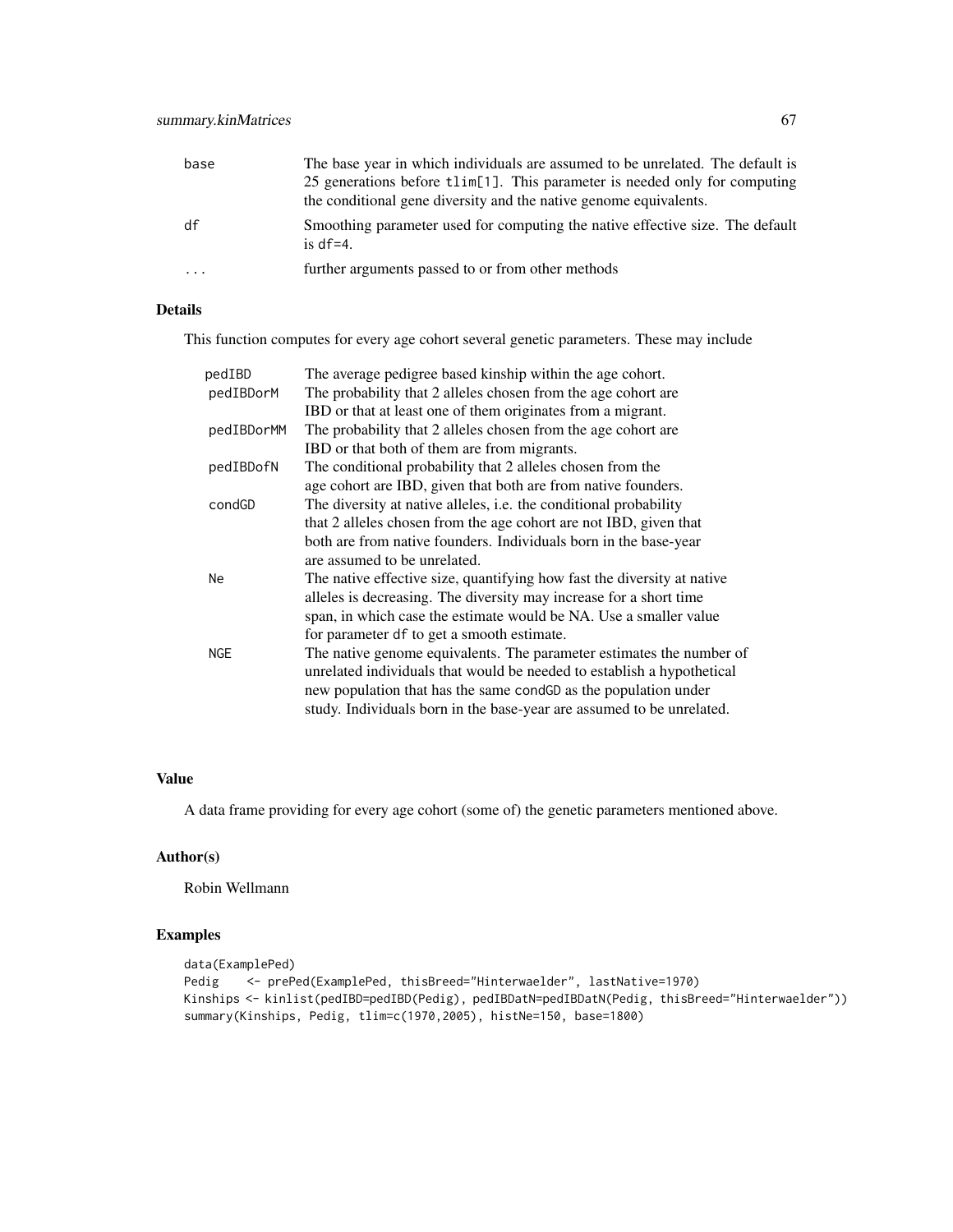<span id="page-67-1"></span><span id="page-67-0"></span>

## Description

Computation of genetic parameters and check of validity for optimum genetic contributions of the selection candidates.

#### Usage

## S3 method for class 'opticont' summary(object, ...)

## Arguments

| object | An object from class opticont, which is usually the output of function opticont. |
|--------|----------------------------------------------------------------------------------|
| .      | further arguments passed to or from other methods                                |

## Details

Computation of genetic parameters and check of validity for optimum genetic contributions of the selection candidates.

## Value

A data frame with one row and the following columns is returned:

| VarName       | Name of parameter x                                                               |
|---------------|-----------------------------------------------------------------------------------|
| method        | Method used for optimization                                                      |
| obj.fun       | Value of the objective function                                                   |
| valid         | TRUE if the side constraints are fulfilled by the optimum contributions.          |
| KIN           | The mean kinship in the offspring (one component for each kinship matrix included |
|               | in the call of function opticont).                                                |
| ub.KIN        | The upper bound for the mean kinship in the offspring (one component for each     |
|               | kinship matrix included in the call of function opticont).                        |
| Div.KIN       | The mean genetic diversity $(=1 - KIN)$ in the offspring (one component           |
|               | for each kinship matrix included in the call of function opticont).               |
| ubM           | Upper bound for the contribution of males                                         |
| ubF           | Upper bound for the contribution of females                                       |
| ContMales     | The total contribution of breeding males to the offspring (should be $0.5$ )      |
| ContFemales   | The total contribution of breeding females to the offspring (should be $0.5$ )    |
| minCont       | The minimum contribution of a breeding animal                                     |
| maxContMale   | The maximum contribution of a breeding male.                                      |
| maxContFemale | The maximum contribution of a breeding female                                     |
| solver        | Algorithm used for optimization                                                   |
| 1b.VAR        | The lower bound for the mean value of VAR in the offspring (one                   |
|               | component for each numeric column VAR of data frame phen                          |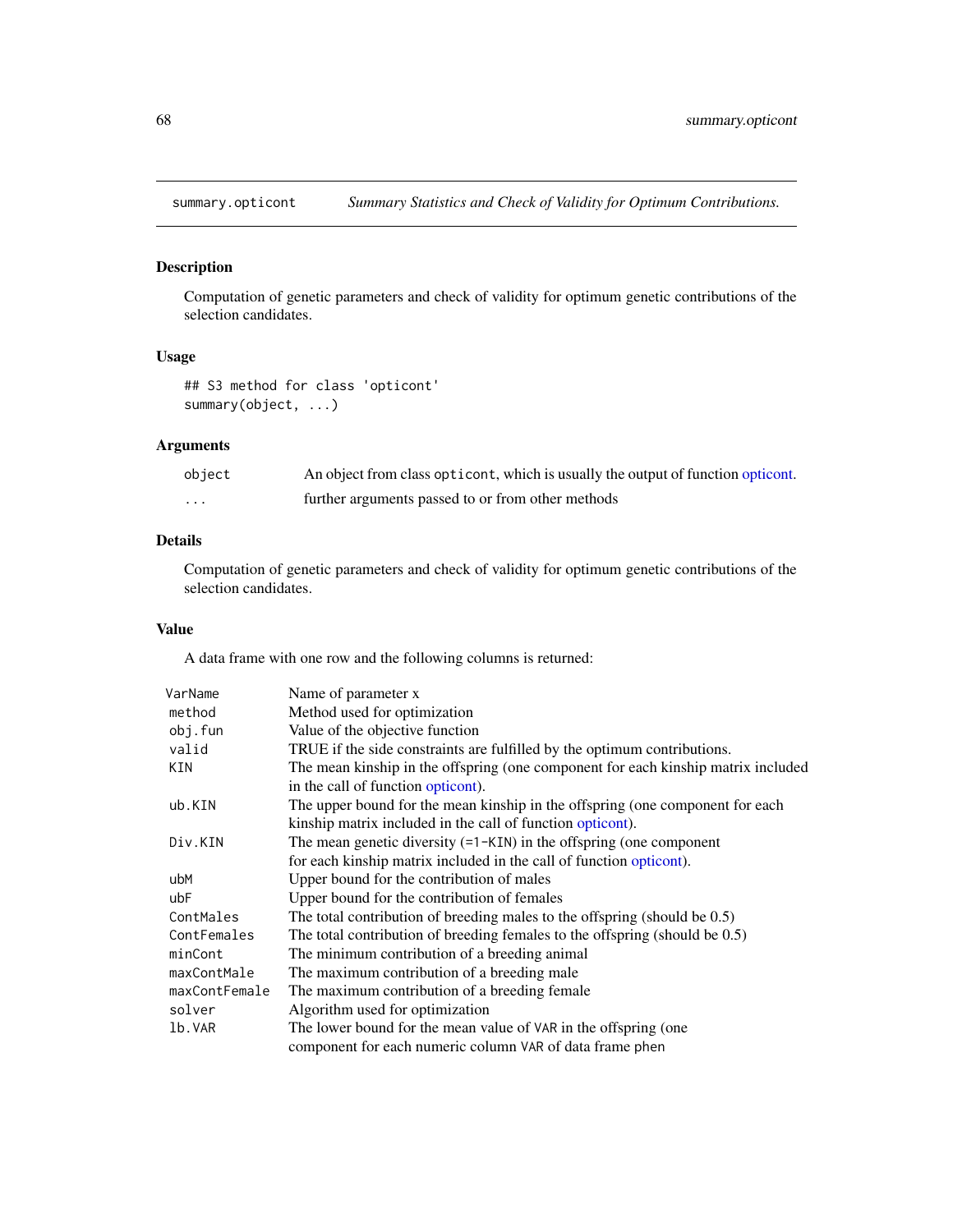<span id="page-68-0"></span>

|         | included in the call of function opticont).                     |
|---------|-----------------------------------------------------------------|
| meanVAR | The mean value of VAR in the offspring (one component for each  |
|         | numeric column VAR of data frame phen included in the call of   |
|         | function opticont).                                             |
| ub.VAR  | The upper bound for the mean value of VAR in the offspring (one |
|         | component for each numeric column VAR of data frame phen        |
|         | included in the call of function opticont).                     |

## Author(s)

Robin Wellmann

#### Examples

#see ?opticont

<span id="page-68-1"></span>summary.Pedig *Calculates Summary Statistics for Pedigrees.*

## Description

Calculates summary statistics for pedigrees.

## Usage

```
## S3 method for class 'Pedig'
summary(object, keep.only=NULL, maxd=50, d=4, ...)
```
## Arguments

| object       | An object from class Pedig, which is usually created with function prePed. |
|--------------|----------------------------------------------------------------------------|
| keep.only    | The individuals to be included in the summary.                             |
| maxd         | Maximum pedigree depth.                                                    |
| <sub>d</sub> | Number of generations taken into account for computing the PCI.            |
| $\cdots$     | further arguments passed to or from other methods                          |

## Details

Computes summary statistics for pedigrees, including the numbers of equivalent complete generations, numbers of fully traced generations, numbers of maximum generations traced, indexes of pedigree completeness (MacCluer et al, 1983), and the inbreeding coefficients.

#### Value

A data frame with the following columns: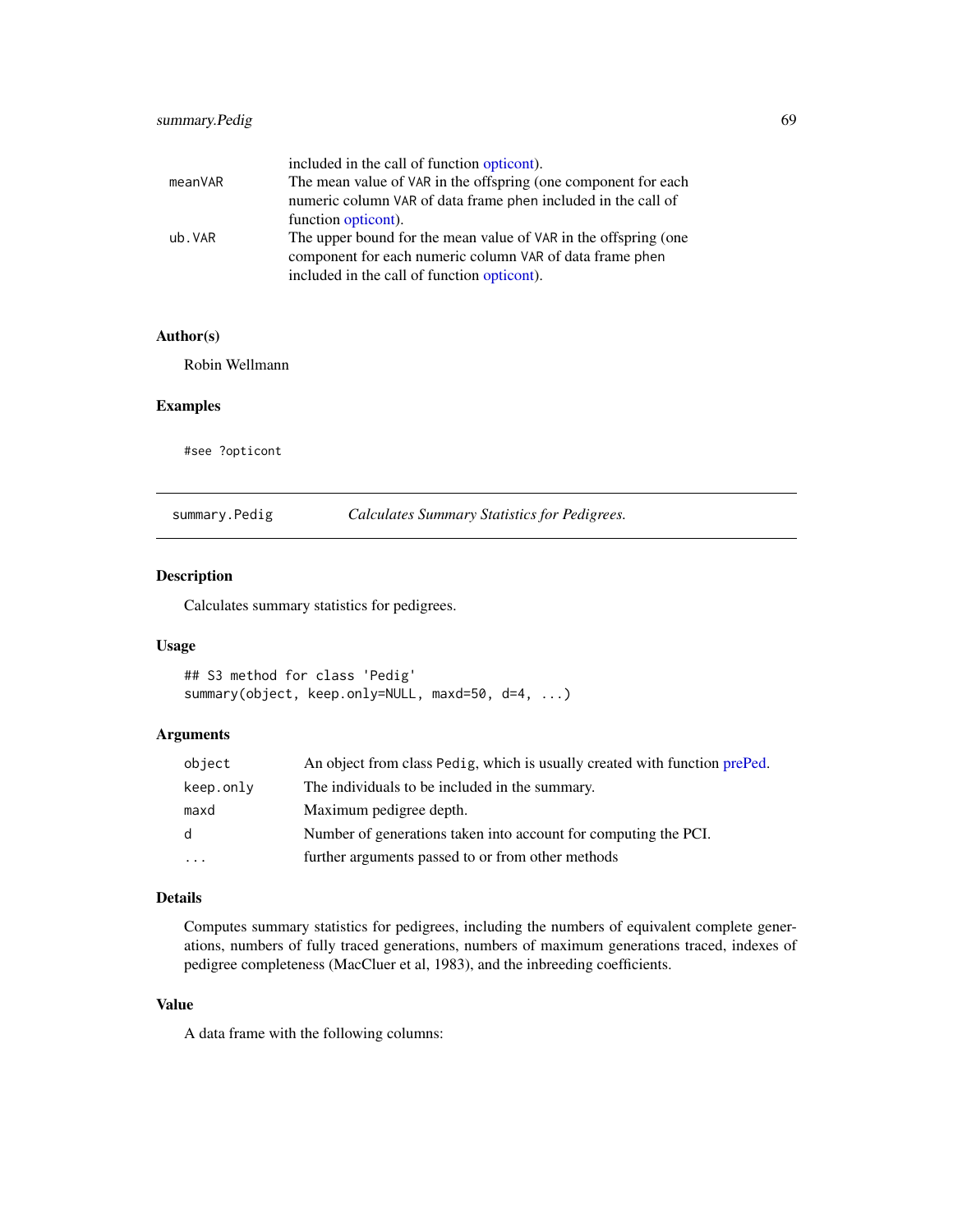| Indiv      | IDs of the individuals,                                                |
|------------|------------------------------------------------------------------------|
| equiGen    | Number of equivalent complete generations,                             |
| fullGen    | Number of fully traced generations,                                    |
| maxGen     | Number of maximum generations traced,                                  |
| <b>PCI</b> | Index of pedigree completeness (MacCluer et al, 1983) in generation d. |
| Inbreeding | Inbreeding coefficient.                                                |

#### Author(s)

Robin Wellmann

#### References

MacCluer J W, Boyce A J, Dyke B, Weitkamp L R, Pfenning D W, Parsons C J (1983). Inbreeding and pedigree structure in Standardbred horses. J Hered 74 (6): 394-399.

```
data(PedigWithErrors)
Pedig <- prePed(PedigWithErrors)
Summary <- summary(Pedig, keep.only=Pedig$Born %in% (2006:2007))
head(Summary)
hist(Summary$PCI, xlim=c(0,1), main="Pedigree Completeness")
hist(Summary$Inbreeding, xlim=c(0,1), main="Inbreeding")
hist(Summary$equiGen, xlim=c(0,20), main="Number of Equivalent Complete Generations")
hist(Summary$fullGen, xlim=c(0,20), main="Number of Fully Traced Generations")
hist(Summary$maxGen, xlim=c(0,20), main="Number of Maximum Generations Traced")
```